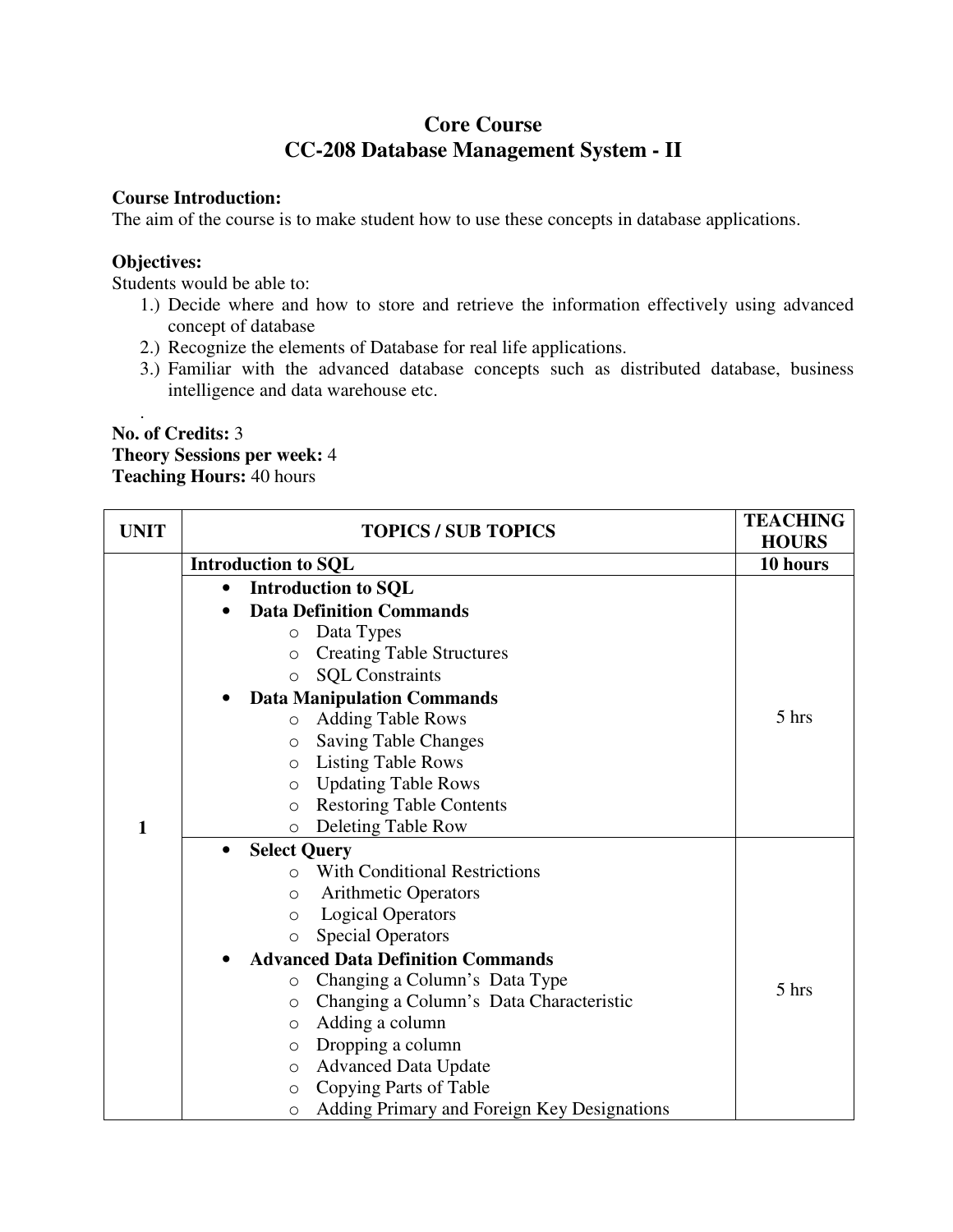|                         | Deleting Table From The Database<br>$\Omega$                 |          |
|-------------------------|--------------------------------------------------------------|----------|
|                         | <b>Aggregate Functions</b>                                   |          |
|                         | <b>View</b>                                                  |          |
|                         |                                                              |          |
|                         | <b>Business Intelligence and Data Warehouse</b>              | 10 hours |
|                         | The need for data analysis<br>$\bullet$                      |          |
|                         | <b>Business Intelligence</b><br>٠                            |          |
|                         | <b>Business Intelligence Architecture</b><br>$\circ$         | 4 hrs    |
|                         | <b>Decision Support Data</b><br>$\circ$                      |          |
|                         | <b>Operational Data Vs. Decision Support Data</b>            |          |
|                         | <b>Decision Support Database Requirements</b><br>Ξ           |          |
| $\overline{2}$          | <b>The Data Warehouse</b><br>$\bullet$                       | 1 hrs    |
|                         | <b>Online Analytical Processing</b><br>٠                     |          |
|                         | Multidimensional Data Analysis Techniques<br>$\circ$         |          |
|                         | <b>Advanced Database Support</b><br>O                        | 4 hrs    |
|                         | Easy-To-Use End-User Interface<br>O                          |          |
|                         | <b>Client/Server Architecture</b><br>$\circ$                 |          |
|                         |                                                              |          |
|                         | <b>Data Mining</b><br>$\bullet$                              | 1 hrs    |
|                         | <b>Distributed Database Management System</b>                | 10 hours |
|                         | <b>Distributed Database Management Systems</b><br>٠          |          |
|                         | <b>Evolution of DDBMS</b><br>$\Omega$                        |          |
|                         | Distributed Processing and Distributed Database<br>$\circ$   | 5 hrs    |
|                         | <b>DDBMS</b> Advantages and Disadvantages<br>$\circ$         |          |
|                         | <b>Characteristics of DDBMS</b><br>$\Omega$                  |          |
|                         | Components of DDBMS<br>O                                     |          |
|                         | <b>Levels of Data and Process Distribution</b><br>$\bullet$  |          |
| 3                       | Single-Site Processing, Single-Site Data(SPSD)<br>O          |          |
|                         | Multiple-Site Processing, Single-Site Data(MPSD)<br>O        |          |
|                         | Multiple-Site Processing, Multiple-Site Data(MPSD)<br>O      |          |
|                         | <b>Distributed Database Transparency Features</b>            |          |
|                         | <b>Distributed Transparency</b>                              | 5 hrs    |
|                         | <b>Transaction Transparency</b>                              |          |
|                         | Distributed Requests and Distributed Transactions<br>$\circ$ |          |
|                         | <b>Distributed Concurrency Control</b><br>$\circ$            |          |
|                         | <b>Two-Phase Commit Protocol</b><br>$\circ$                  |          |
|                         | <b>Performance Transparency and Query Optimization</b>       |          |
|                         | <b>Advanced SQL</b>                                          | 10 hours |
|                         | <b>Set Operators</b><br>$\bullet$                            |          |
| $\overline{\mathbf{4}}$ | Union<br>$\Omega$                                            |          |
|                         | <b>Union All</b><br>$\bigcirc$                               | 2 hrs    |
|                         | Intersect<br>$\Omega$                                        |          |
|                         | Minus<br>$\circ$                                             |          |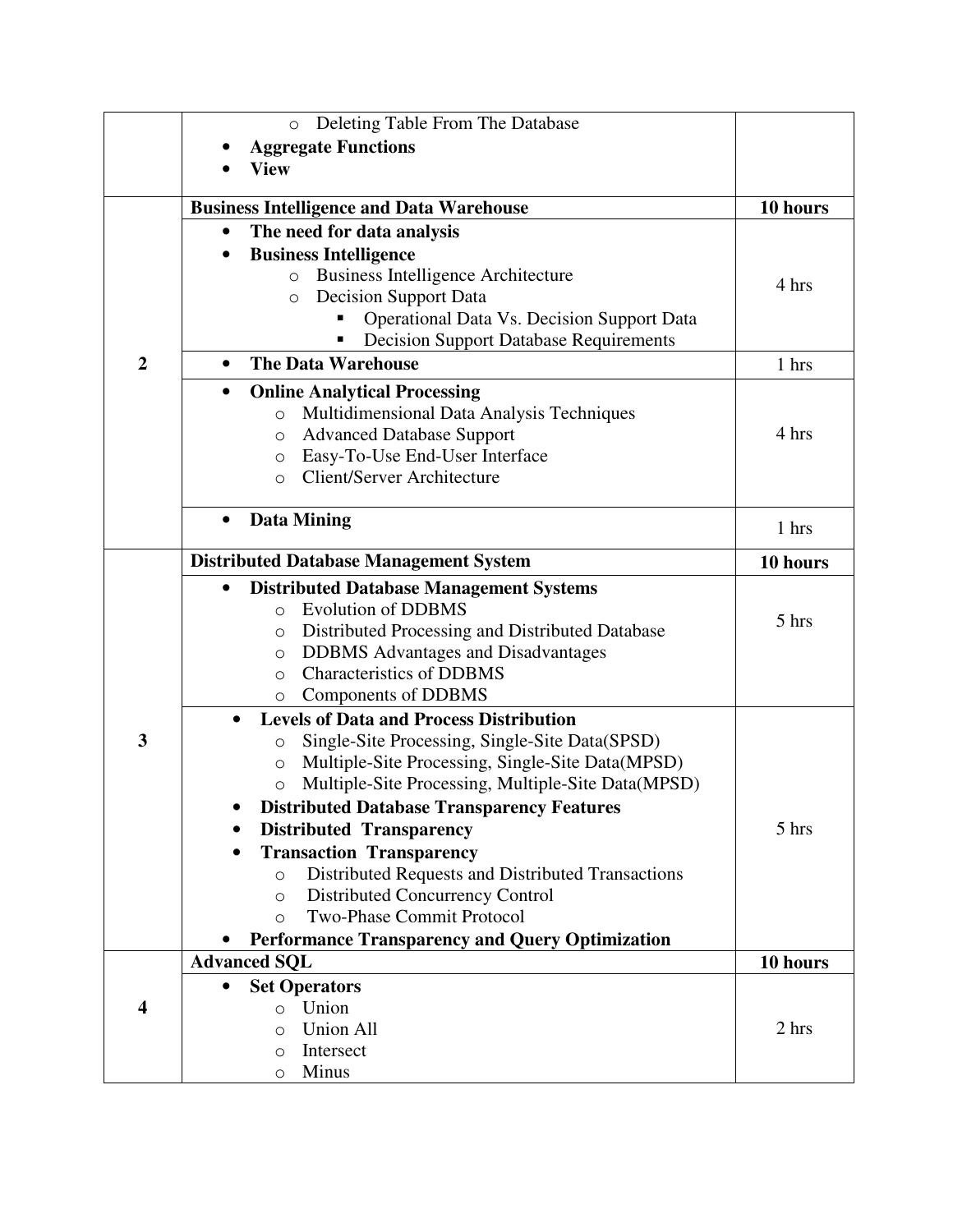| <b>SQL Join</b><br>$\bullet$                        |       |
|-----------------------------------------------------|-------|
| Cross Join<br>$\bigcap$                             |       |
| Natural Join<br>$\bigcirc$                          |       |
| Join Using Clause<br>$\circ$                        |       |
| Join On Clause<br>$\bigcirc$                        |       |
| Outer Join<br>$\bigcirc$                            | 5 hrs |
| <b>SQL Functions</b>                                |       |
| Date and Time<br>$\cap$                             |       |
| Numeric<br>$\bigcirc$                               |       |
| <b>String</b><br>$\circ$                            |       |
| Conversion<br>$\bigcirc$                            |       |
| <b>Subqueries</b><br>$\bullet$                      |       |
| Where Subqueries<br>$\circ$                         |       |
| In Sub queries<br>$\circ$                           |       |
| Multirow Subquery Operators: Any and All<br>$\circ$ | 3 hrs |
| From Subqueries<br>$\circ$                          |       |
| <b>Attribute list Subqueries</b><br>$\circ$         |       |
| <b>Correlated Subqueries</b><br>$\circ$             |       |
| Sequence                                            |       |

Database System Concepts (First Edition: 2008) Publisher: Cengage Learning By Peter Rob and Carlos Coronel

**Chapter-12** (12.1, 12.2, 12.3, 12.4, 12.5, 12.6, 12.7, 12.8, 12.9, and 12.10)), **Chapter-13** (13.1, 13.2, 13.3, 13.4,(13.4.1, 13.4.2), 13.5, 13.6(13.6.1, 13.6.2, 13.6.3, 13.6.4), 13.9) Excluding (13.5.1, 13.5.2, 13.6.5, 13.6.6, 13.6.7, 13.6.8,13.7, 13.8, 13.10) **Chapter-7** (7.1, 7.2 (7.2.4, 7.2.5, 7.2.6, 7.2.7) 7.3, 7.4, 7.5, 7.6.3) Excluding (7.1.1, 7.1.2, 7.2.3) **Chapter-8** (8.1, 8.2, 8.3, 8.4, 8.5)

# **Reference Books:**

- 1. Introduction to Database Management Systems (First Edition 2006) Publisher: Tata McGraw-Hill By ISRD Group
- 2. An Introduction to Database Systems (Eighth Edition 2006) Publisher : Pearson By C. J. Date, A. Kannan & S. Swamynathan
- 3. An Introduction to Database Systems Publisher: Pearson By ITL Education Solutions Limited.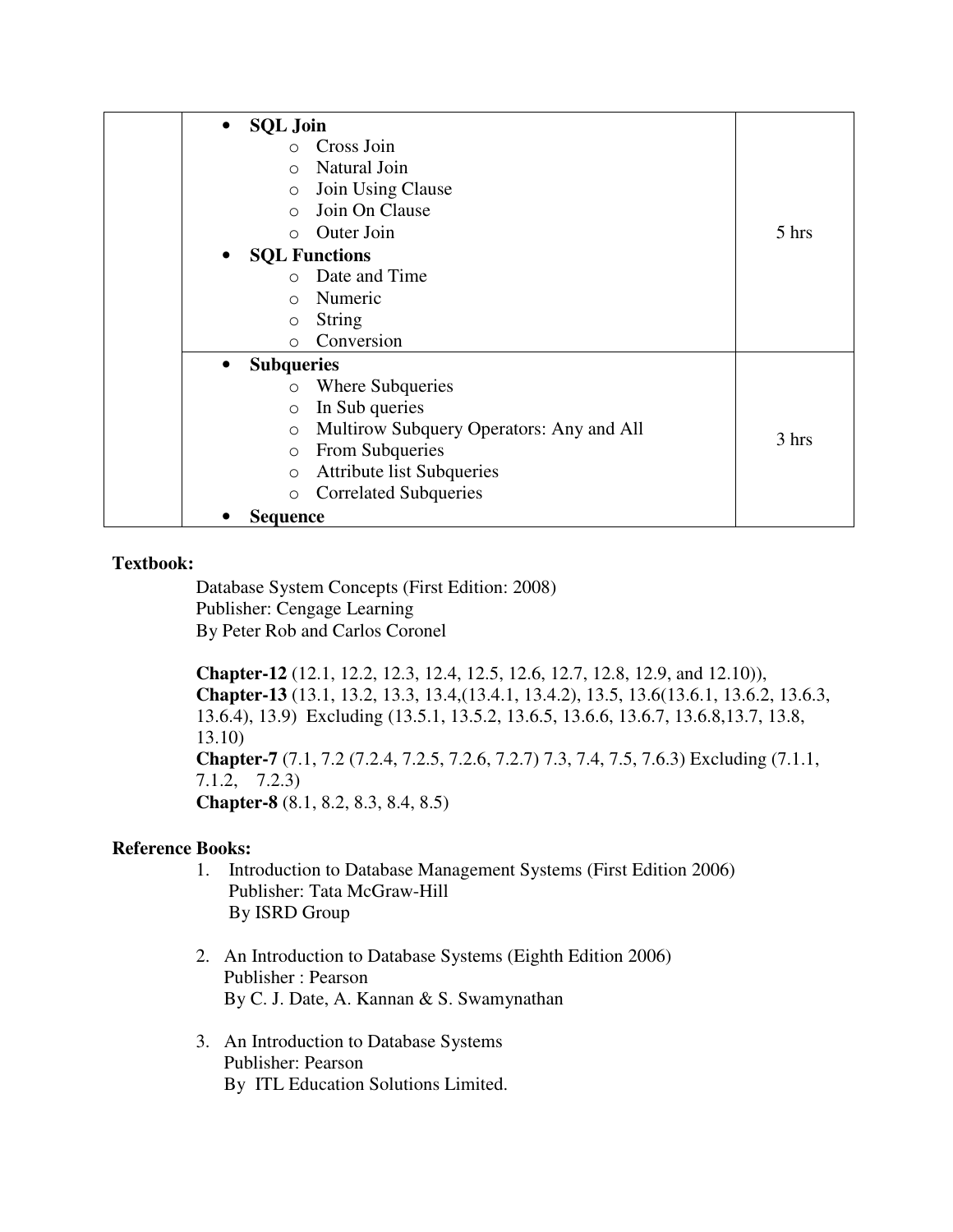# **Core Course CC-209 Visual and Windows programming**

### **Course Introduction:**

The course would make students acquainted with the VB .NET programming language. The Course allows students to learn how to deal with a visual interface while acquiring important programming skills such as creating projects with decisions, loops and arrays.

# **Objectives:**

The students would be able to:

- 1.) Learn the fundamentals of the Microsoft Visual Basic .Net programming language.
- 2.) Become familiar with Visual Studio IDE.
- 3.) Be aware of the real functions of desktop application development.
- 4.) Deal with basic but important properties of the controls.

#### **No. of credits:** 3 **Theory sessions per week:** 4 **Teaching Hours:** 40

| <b>UNIT</b>  | <b>TOPICS / SUBTOPICS</b>                                       | <b>TEACHING</b> |
|--------------|-----------------------------------------------------------------|-----------------|
|              |                                                                 | <b>HOURS</b>    |
|              | An Introduction to Visual Basic.NET and Program Design          | 10 hours        |
|              | Introduction<br>$\bullet$                                       |                 |
|              | What is Microsoft Visual Basic.NET?<br>$\bullet$                |                 |
|              | Programming and Application Development                         |                 |
|              | <b>Application Types</b>                                        |                 |
|              | <b>Windows Applications</b><br>$\circ$                          |                 |
|              | <b>Web Applications</b><br>O                                    |                 |
|              | <b>Console Applications</b><br>$\circ$                          |                 |
|              | <b>Windows Service</b><br>$\bigcirc$                            |                 |
|              | <b>Web Services</b><br>$\bigcirc$                               |                 |
|              | Components                                                      | 5 hrs           |
|              | Object-oriented Programming and object-oriented design          |                 |
|              | Objects<br>$\circ$                                              |                 |
| $\mathbf{1}$ | Rapid application development                                   |                 |
|              | <b>What is .Net?</b>                                            |                 |
|              | The Common Language Runtime                                     |                 |
|              | The VB.NET Integrated Development Environment                   |                 |
|              | <b>Exploring the VB.NET Integrated Development</b><br>$\bullet$ |                 |
|              | <b>Environment</b>                                              |                 |
|              | Menu bar and Toolbars<br>$\bigcirc$                             |                 |
|              | <b>Status Bar</b><br>O                                          |                 |
|              | Windows<br>$\circ$                                              |                 |
|              | The components of a VB.NET Solution<br>$\circ$                  |                 |
|              |                                                                 |                 |
|              |                                                                 |                 |
|              |                                                                 |                 |
|              |                                                                 |                 |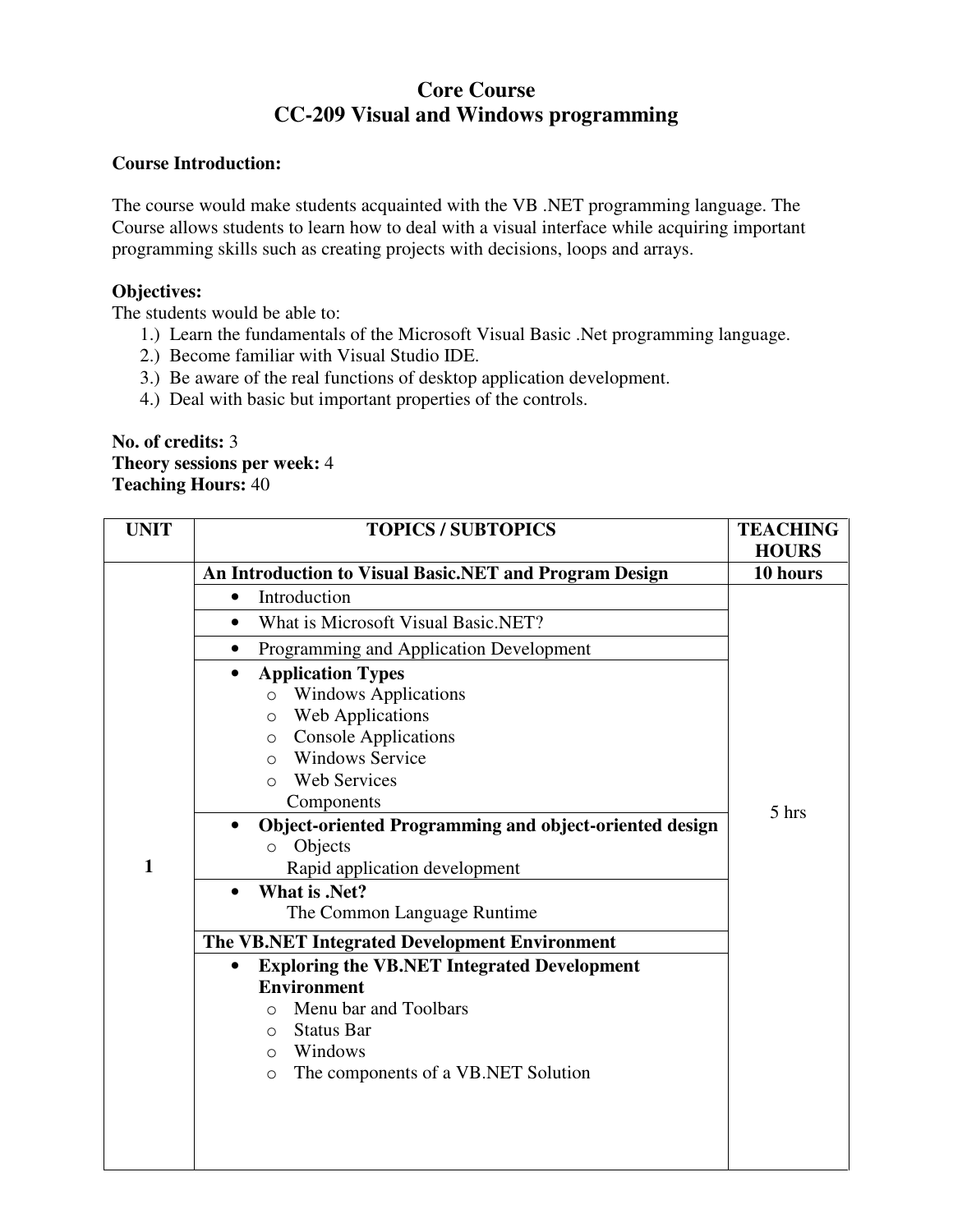| Building an application in the VB.Net Environment |       |
|---------------------------------------------------|-------|
| <b>Working with Form</b><br>$\bullet$             |       |
| Changing the size of a form<br>$\circ$            |       |
| Using the property window<br>$\bigcirc$           |       |
| Object box<br>$\circ$                             |       |
| Properties List<br>O                              |       |
| Toolbar<br>O                                      |       |
| <b>Description Pane</b><br>$\circ$                |       |
| <b>Setting Properties</b><br>$\circ$              |       |
| Name<br>π                                         |       |
| <b>Start Position</b><br>п                        |       |
| Title(Text)<br>ш                                  |       |
| Form border style<br>п                            |       |
| Back color<br>п                                   |       |
| Fore color<br>٠                                   |       |
| Enabled<br>٠                                      |       |
| Window state<br>п                                 |       |
| Control box<br>п                                  |       |
| Icon<br>п                                         | 3 hrs |
| <b>Common Properties of Control</b><br>$\bullet$  |       |
| <b>Textbox Control</b><br>$\bullet$               |       |
| <b>Setting Properties</b><br>$\bigcirc$           |       |
| Name<br>Ξ                                         |       |
| Border style<br>п                                 |       |
| Text<br>п                                         |       |
| Text align<br>٠                                   |       |
| Auto size<br>٠                                    |       |
| Max length<br>Е                                   |       |
| Multi line<br>П                                   |       |
| Read only<br>п                                    |       |
| Word wrap                                         |       |
| Location: X<br>п                                  |       |
| Location: Y                                       |       |
| Height                                            |       |
| Width                                             |       |
| Tab stop                                          |       |
| Methods<br>$\circ$                                |       |
| Cut<br>п                                          |       |
| Copy                                              |       |
| Paste                                             |       |
| Clear                                             |       |
| Focus                                             |       |
| Select                                            |       |
| Select all                                        |       |
| Show<br>п                                         |       |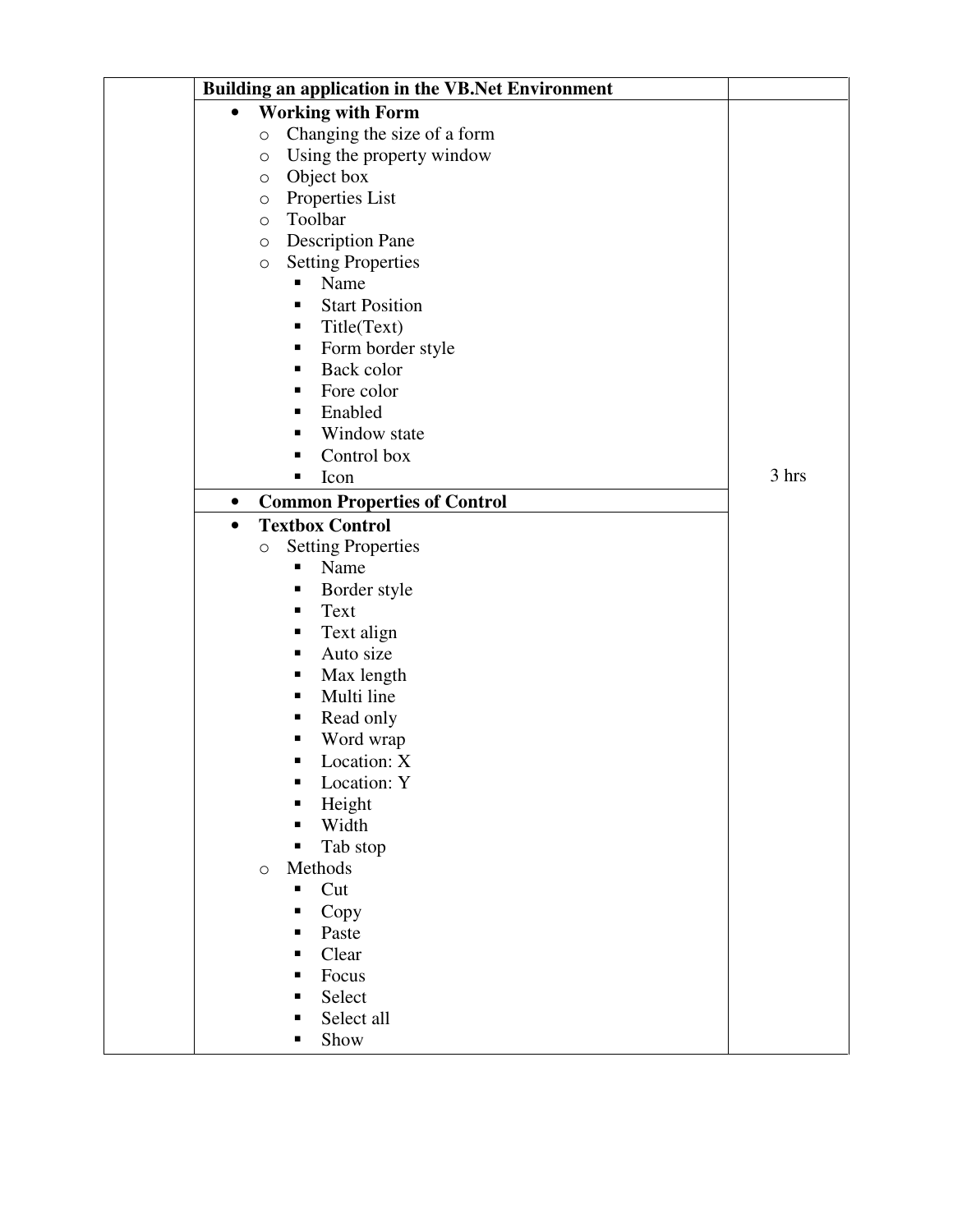|                | $\bullet$ | Label                                                         |          |
|----------------|-----------|---------------------------------------------------------------|----------|
|                |           | <b>Setting Properties</b><br>$\bigcirc$                       |          |
|                |           | Name                                                          |          |
|                |           | Flat style<br>Е                                               |          |
|                |           | Image<br>п                                                    |          |
|                |           | Image align                                                   |          |
|                |           | Text                                                          |          |
|                |           | Location: X                                                   |          |
|                |           | Location: Y<br>п                                              |          |
|                |           | Height<br>п                                                   |          |
|                |           | Width<br>п                                                    |          |
|                | $\bullet$ | Numeric up down                                               |          |
|                |           | Setting properties<br>$\bigcirc$                              |          |
|                |           | Name<br>п                                                     |          |
|                |           | Border style<br>Е                                             |          |
|                |           | Text align<br>٠                                               |          |
|                |           | Up down align<br>п                                            |          |
|                |           | Value                                                         |          |
|                |           | Interceptarrowkeys                                            |          |
|                |           | Decimal places<br>п                                           | 2hrs     |
|                |           | Increment<br>٠                                                |          |
|                |           | Maximum<br>п                                                  |          |
|                |           | Minimum                                                       |          |
|                |           | <b>Thousands Separator</b>                                    |          |
|                |           | Location: X                                                   |          |
|                |           | Location: Y                                                   |          |
|                |           | Height<br>п                                                   |          |
|                |           | Width                                                         |          |
|                | $\bullet$ | <b>Button</b>                                                 |          |
|                |           | <b>Setting Properties</b><br>O                                |          |
|                |           | Name                                                          |          |
|                |           | Flat style                                                    |          |
|                |           | Image                                                         |          |
|                |           | Image align                                                   |          |
|                |           | Text align                                                    |          |
|                | $\bullet$ | <b>Textbox and Numericupdown control methods</b>              |          |
|                |           | Assignment statement<br>O                                     |          |
|                |           | <b>Comment statements</b><br>O                                |          |
|                |           | Working with Variables, Constants, Data types and Expressions | 10 hours |
|                | $\bullet$ | Group box                                                     |          |
|                |           | Setting properties<br>O                                       |          |
|                |           | Name                                                          |          |
|                |           | Flatstyle                                                     |          |
| $\overline{2}$ |           | Text                                                          |          |
|                |           | Gridsize: width                                               |          |
|                |           | Gridsize: height                                              |          |
|                |           | Tabindex                                                      |          |
|                |           | Sizing and aligning controls                                  |          |
|                |           | Setting a default button on a form and locking controls       |          |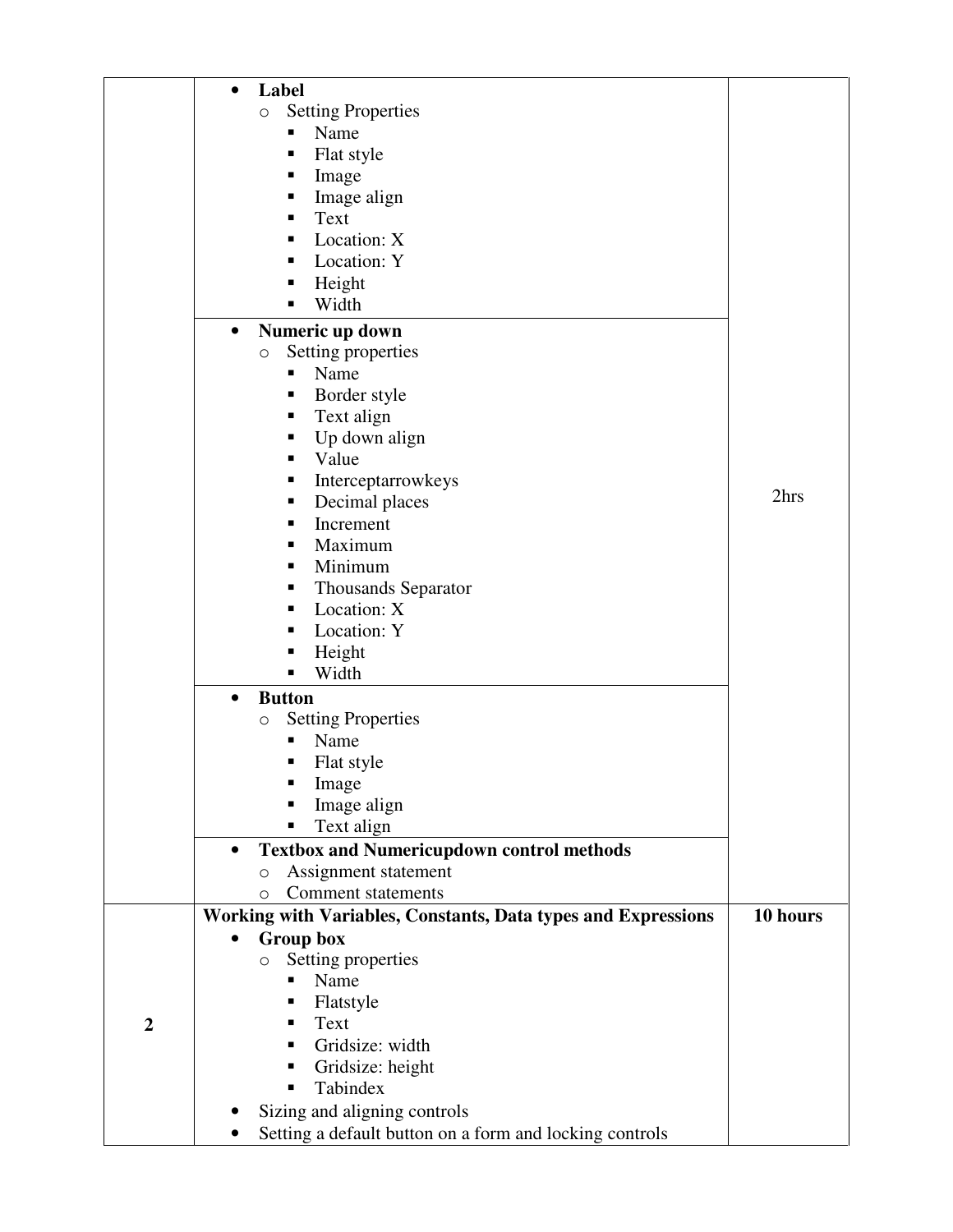|   | <b>Radio button</b><br>$\bullet$                                           |          |
|---|----------------------------------------------------------------------------|----------|
|   | Setting properties<br>$\circ$                                              |          |
|   | Name<br>п                                                                  |          |
|   | Check align<br>П                                                           | 3 hrs    |
|   | Checked<br>п                                                               |          |
|   | Flatstyle                                                                  |          |
|   |                                                                            |          |
|   | Image<br>Е                                                                 |          |
|   | Image align<br>Text                                                        |          |
|   |                                                                            |          |
|   | Auto check                                                                 |          |
|   | Tabindex                                                                   |          |
|   | <b>Declaring constants and variables</b><br>$\bullet$                      |          |
|   | Data types<br>$\circlearrowright$                                          |          |
|   | Declaring constants<br>$\circ$                                             |          |
|   | Option strict statement<br>O                                               | 4 hrs    |
|   | Declaring global variable<br>$\circ$                                       |          |
|   | Declaring Local variable<br>$\circ$                                        |          |
|   | Converting data types<br>$\circ$                                           |          |
|   | $\bullet$                                                                  |          |
|   | <b>Numeric Expressions and operator precedence</b><br>Arithmetic operators |          |
|   | $\bigcirc$                                                                 |          |
|   | Forming valid numeric expressions<br>$\circ$                               | 3hrs     |
|   | Evaluating of numeric expressions<br>$\circ$                               |          |
|   | Using parentheses in numeric expressions<br>$\circ$                        |          |
|   | Construction of error free numeric expressions<br>$\circ$                  |          |
|   | <b>Intrinsic functions</b>                                                 |          |
|   | The Pmt function<br>$\circ$                                                |          |
|   | <b>Decision Making and Other Controls</b>                                  | 10 hours |
|   | Introduction<br>$\bullet$                                                  |          |
|   | <b>Combo box Control</b>                                                   |          |
|   | <b>Setting Properties</b><br>$\circlearrowright$                           |          |
|   | Name<br>П                                                                  |          |
|   |                                                                            |          |
|   |                                                                            |          |
|   | Dropdown style                                                             |          |
|   | Text<br>Е                                                                  |          |
|   | Dropdown width<br>٠                                                        |          |
|   | Integral height                                                            |          |
|   | Maxdropdownitems<br>п                                                      |          |
|   | Maxlength<br>Е<br>п                                                        |          |
| 3 | Sorted                                                                     |          |
|   | Selected Index<br>٠                                                        |          |
|   | Items<br>٠                                                                 | 3hrs     |
|   | Methods<br>$\circ$                                                         |          |
|   | Add()<br>п                                                                 |          |
|   | Remove()<br>Е                                                              |          |
|   | Remove At()<br>п                                                           |          |
|   | Clear()<br>٠                                                               |          |
|   | Count()<br>П                                                               |          |
|   | Contains()<br>п                                                            |          |
|   | Insert()<br>п<br>Copyto()<br>٠                                             |          |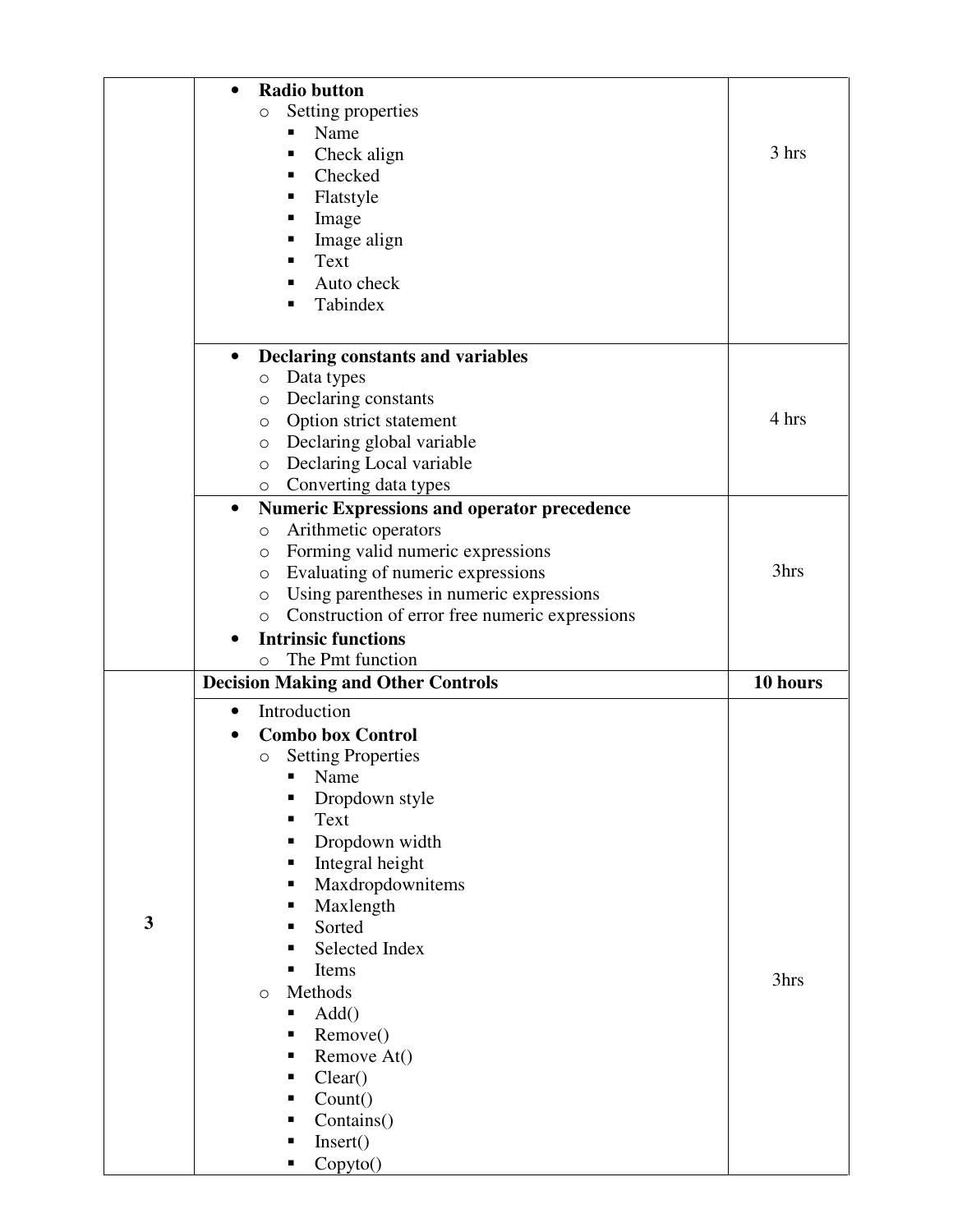| <b>Listbox control</b><br>$\bullet$<br>$\bigcirc$<br>Name<br>п<br>Items<br>п<br>п<br>п<br>Items<br>п<br>$\bullet$<br>$\circ$                                          | Setting properties<br>Columwidth<br>Itemheight<br>Selection mode<br>Sorted<br>multicolumn<br><b>Decision making control structures</b><br>Ifthenelse statement |      |
|-----------------------------------------------------------------------------------------------------------------------------------------------------------------------|----------------------------------------------------------------------------------------------------------------------------------------------------------------|------|
| $\bigcirc$<br>$\circ$                                                                                                                                                 | The nested Ifthenelse structure<br>Select case statement                                                                                                       |      |
| $\bullet$<br>The focus method<br><b>Logical Operators</b><br>Not<br>$\circ$<br>And<br>$\circ$<br>Or<br>$\circ$<br>Xor<br>$\circ$<br>$\circ$<br>$\bullet$<br>$\bullet$ | The messagebox class and show() method<br>Other logical operators<br><b>Combining Logical Operators</b><br>Logical operator in string expression               | 2hrs |
| <b>Repetition and multiple forms</b>                                                                                                                                  |                                                                                                                                                                |      |
| <b>Check box control</b><br>$\bullet$<br>$\bigcirc$<br>Name<br>Image<br>п<br>Text<br><b>Declaring Objects</b><br>Showing a form<br>$\bullet$                          | Setting properties<br>Appearance<br>Checkalign<br>Checked<br>Checkstate<br>Flatstyle<br>Imagealign<br>Autocheck<br>Threestate                                  | 2hrs |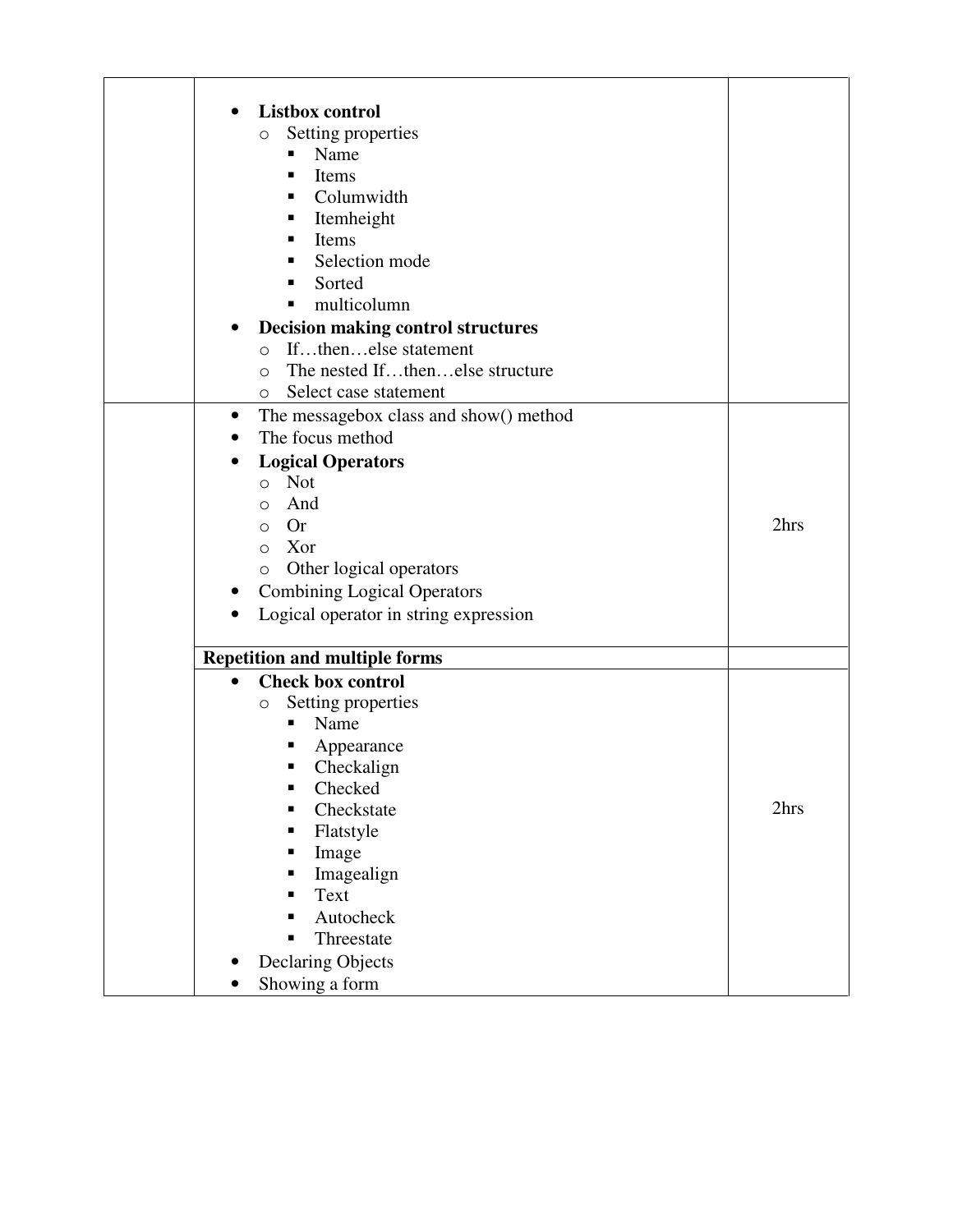|   | <b>Repetition and the Do statement</b><br>$\bullet$           |          |
|---|---------------------------------------------------------------|----------|
|   | O Do_while and Do_until                                       |          |
|   | While_endwhile<br>$\circ$                                     |          |
|   | The ForNext<br>$\circ$                                        |          |
|   | Nested fornext<br>٠                                           |          |
|   | For Eachnext<br>٠                                             |          |
|   |                                                               | 3hrs     |
|   | <b>String manipulation</b>                                    |          |
|   | Manipulating strings<br>$\circ$                               |          |
|   | <b>Concatenation Operator</b>                                 |          |
|   | Keyboard events                                               |          |
|   | <b>Using Menus, Common Dialogs, Procedures, Functions and</b> | 10 hours |
|   | <b>Arrays</b>                                                 |          |
|   | Introduction<br>$\bullet$                                     |          |
|   | <b>Creating menus on a Mmenubar</b>                           |          |
|   | Setting properties<br>$\circ$                                 |          |
|   | Name<br>٠                                                     |          |
|   | Checked<br>п                                                  |          |
|   |                                                               |          |
|   | Defaultitem<br>٠                                              |          |
|   | Enabled<br>ш                                                  |          |
|   | Radicheck<br>٠                                                | 2hrs     |
|   | Shortcut<br>٠                                                 |          |
|   | Text<br>п                                                     |          |
|   | Creating access keys<br>$\circ$                               |          |
|   | <b>Status Bar</b><br>$\bullet$                                |          |
|   | Setting properties<br>$\bigcirc$                              |          |
|   | Panels<br>٠                                                   |          |
|   | Sizing grip<br>ш                                              |          |
|   | Showpanels<br>п                                               |          |
|   | Statusbar panel properties<br>O                               |          |
| 4 | Alignment<br>п                                                |          |
|   | Autosize<br>٠                                                 |          |
|   | Borderstyle<br>п                                              |          |
|   | Icon                                                          |          |
|   | Minwidth                                                      |          |
|   | Picturebox<br>$\bullet$                                       |          |
|   | Setting properties<br>$\bigcirc$                              |          |
|   | Image<br>п                                                    |          |
|   | Sizemode<br>٠                                                 |          |
|   | Picquestion<br>п                                              |          |
|   | Stretchimage<br>٠                                             |          |
|   | Top, bottom, left, right<br>п                                 |          |
|   | <b>Common dialog controls</b>                                 |          |
|   | Open filedialog control<br>$\bigcirc$                         |          |
|   | Save filedialog control<br>O                                  | 3hrs     |
|   | Font dialog control<br>$\circlearrowright$                    |          |
|   | Setting properties<br>п                                       |          |
|   | Allowscriptchange<br>i.                                       |          |
|   | ii.<br>Font                                                   |          |
|   | iii. Scripts only                                             |          |
|   | iv. Show apply                                                |          |
|   |                                                               |          |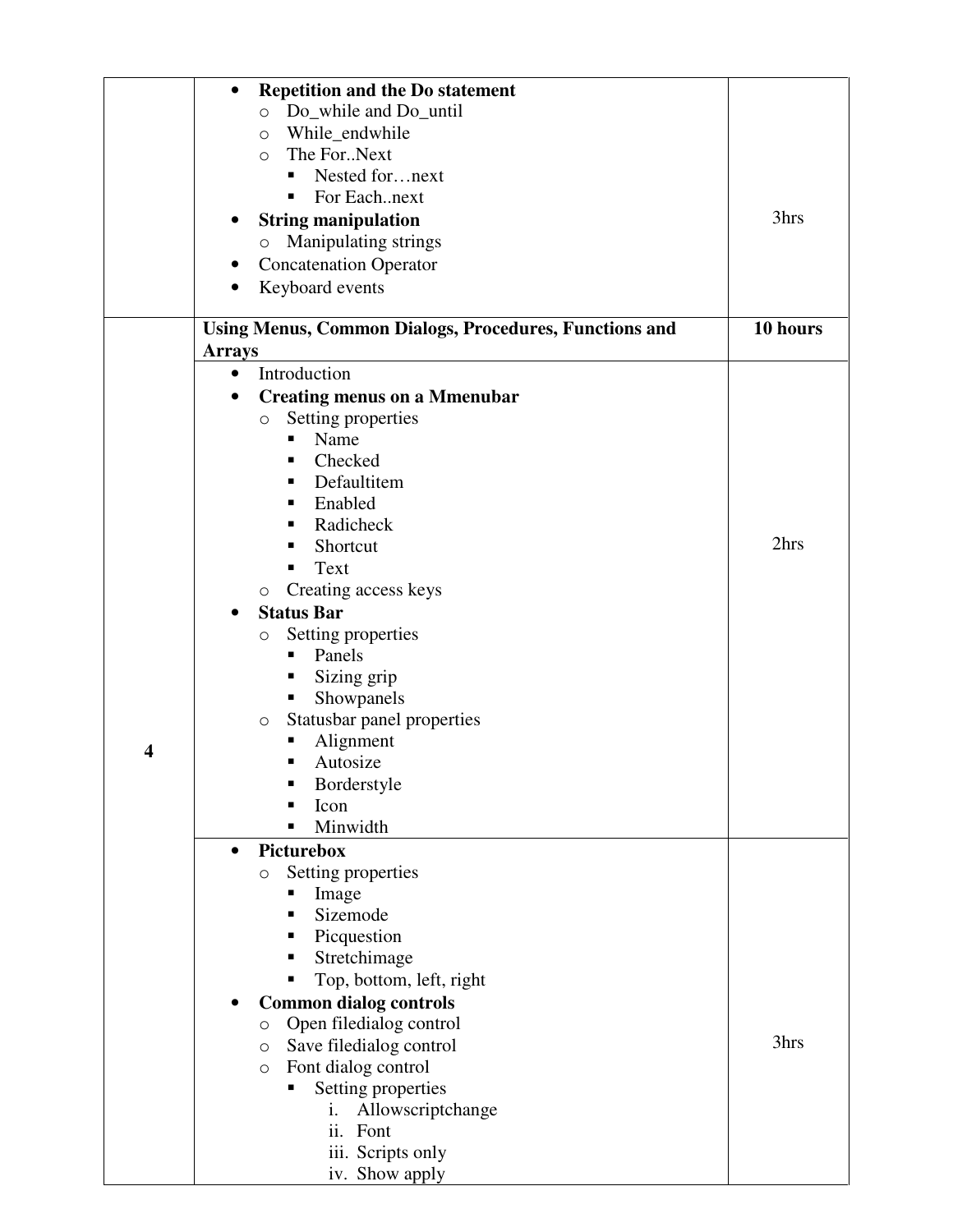| v. Show color                                       |      |
|-----------------------------------------------------|------|
| vi. show effects                                    |      |
| Color dialog control<br>$\circ$                     |      |
| <b>Arrays</b>                                       |      |
| The dim statement for arrays<br>$\circ$             |      |
| Dynamic dimensions<br>$\circ$                       |      |
| Declaring arrays<br>$\circ$                         |      |
| Array methods<br>$\circ$                            |      |
| • Function procedures                               |      |
| Declaring a function procedure<br>$\circ$           |      |
| Returning a value and existing a function procedure | 5hrs |
| • Sub procedures                                    |      |
| Declaring sub procedures<br>$\circ$                 |      |
| Passing arguments between procedures                |      |
| Calling a sub procedure                             |      |

#### **Note:**

**These topics can be covered using any version of .NET framework and Visual Studio. Therefore, there will be NO restriction in using the version available with the institute.** 

#### **Textbook:**

Microsoft Visual Basic .NET Complete Concepts and Techniques Publication: Cengage By: Gary B. Shelly, Thomas J. Cashman and Jeffery J.Quasney

# **Reference Book:**

1. Programming in Visual Basic .NET Publication: TATA McGraw-HILL EDITION By: Julia Case Bradley and Anita C. Millspaugh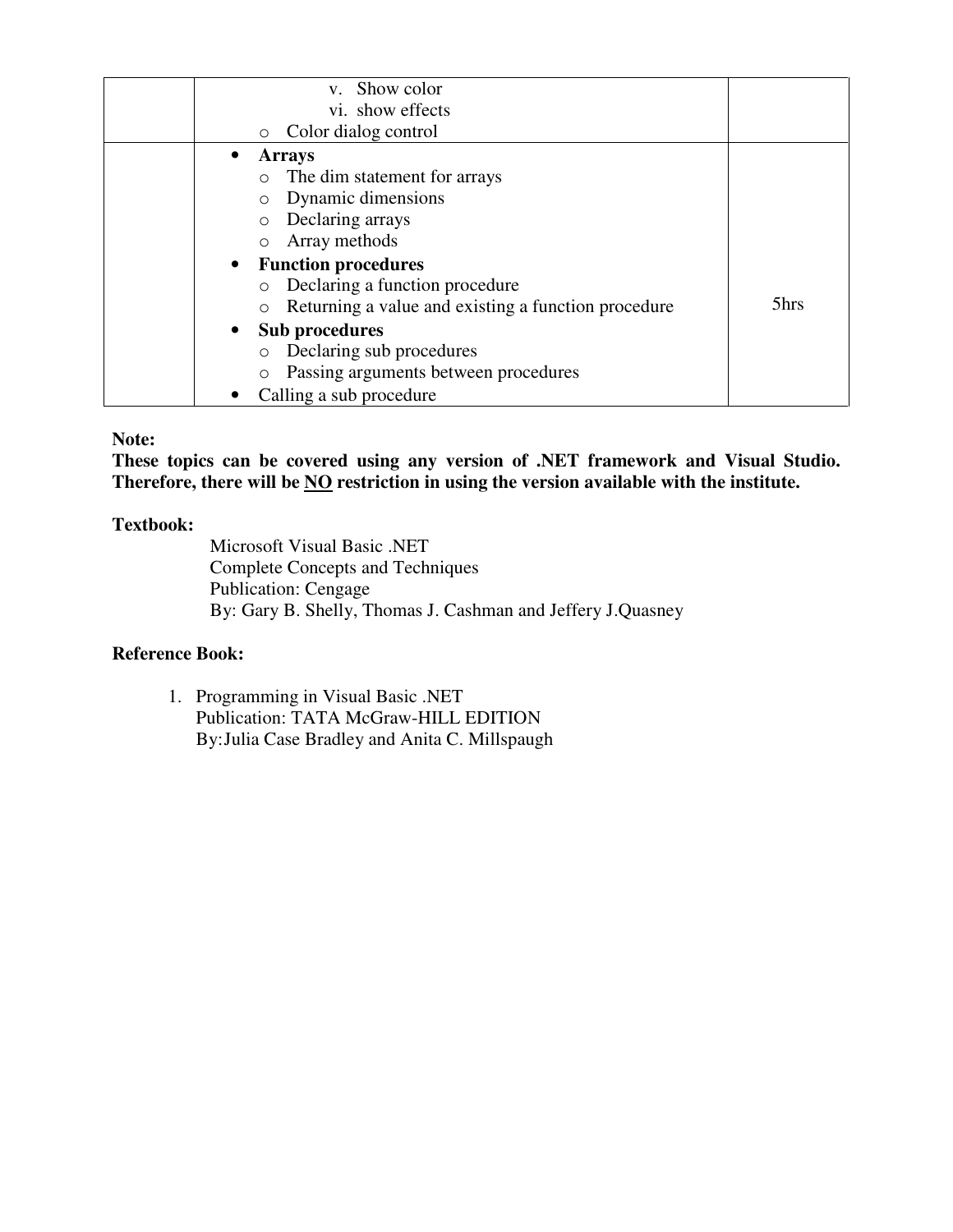# **Core Course CC -210 Core Java**

#### **Course Introduction:**

Students will be provided with basic knowledge of Java programming language – Platform independent concept, object oriented concept, threading, package, interface and applets.

# **Objectives:**

Students would be able to:

- 1.) Create their own logic and implement using java language for problem solving.
- 2.) Understand how to use JAVA programming for real life applications.

# **No. of Credits:** 3 **Theory Sessions per week:** 4 **Teaching Hours:** 40

| <b>UNIT</b>  | <b>TOPICS / SUBTOPICS</b>                                                                                                                                                                                                                                                                                                                                                                                                                                                                              | <b>TEACHING</b><br><b>HOURS</b> |
|--------------|--------------------------------------------------------------------------------------------------------------------------------------------------------------------------------------------------------------------------------------------------------------------------------------------------------------------------------------------------------------------------------------------------------------------------------------------------------------------------------------------------------|---------------------------------|
|              | <b>Java Introduction</b>                                                                                                                                                                                                                                                                                                                                                                                                                                                                               | 10 hours                        |
|              | Creating first java classes<br>$\bullet$<br>Introduction to Object Oriented Programming Concept<br>Learning about Java<br>Features of Java<br>Analyzing a java application that uses console output<br>Adding comments to a java<br>Saving, compiling and running a java application<br>Creating a java application using GUI output<br>$\bullet$<br>Using data within java programs<br>$\bullet$<br>Constants<br>$\circ$                                                                              | 3 hrs                           |
| $\mathbf{1}$ | Literals<br>$\Omega$<br>variables<br>$\circ$<br>Keywords<br>$\circ$<br>Identifiers<br>$\bigcirc$<br><b>Data Types</b><br>Integer<br>$\circ$<br>Floating point<br>$\circ$<br>Character<br>$\Omega$<br>Boolean<br>$\bigcirc$<br>Understanding numeric type conversion<br><b>Operators in Java</b><br>Arithmetic<br>$\circ$<br>Relational (Comparison operators)<br>O<br><b>Boolean Logical</b><br>O<br><b>Increment and Decrement</b><br>$\Omega$<br>Conditional<br>$\circ$<br><b>Bitwise</b><br>$\circ$ | 3 hrs                           |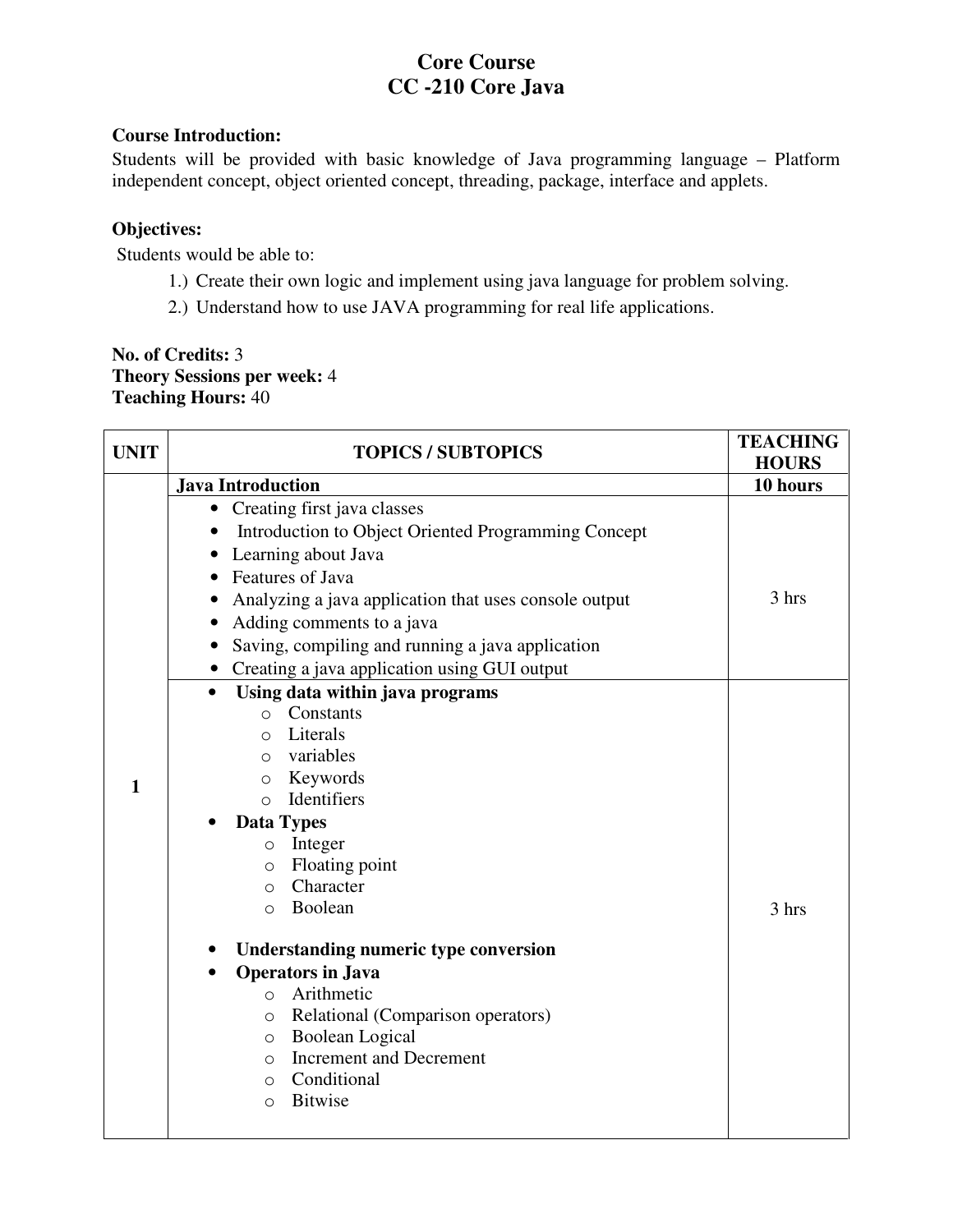|                | Using the JOptionPane Class for GUI input                                                                                                                                                                                                                                                                                                                                                                                                                                                                                                                                                                    |          |
|----------------|--------------------------------------------------------------------------------------------------------------------------------------------------------------------------------------------------------------------------------------------------------------------------------------------------------------------------------------------------------------------------------------------------------------------------------------------------------------------------------------------------------------------------------------------------------------------------------------------------------------|----------|
|                | Using methods, classes and objects<br>o Creating methods with zero, one and multiple arguments<br>Class concepts and creating a class<br>О<br>o Creating instance methods in a class<br>Declaring objects and using their methods<br>O<br>Static method<br>O<br>Understanding block and scope<br>O<br>Method overloading<br>O<br>Constructors<br>Ω<br>Sending arguments to constructors<br>O<br>o Constructors overloading<br>'this' keyword<br>O<br>Static variable                                                                                                                                         | 4 hrs    |
|                | Working with constants<br>$\circ$<br>Decision Making, Looping, Strings, Arrays and Wrapper Classes                                                                                                                                                                                                                                                                                                                                                                                                                                                                                                           | 10 hours |
|                | <b>Flow Control Statements</b><br>$\bullet$<br>if and ifelse<br>$\Omega$<br>Nesting if else<br>O<br>Using logical AND and OR operators<br>O<br>switch statement<br>$\circ$<br>Using the conditional AND not operators<br>O<br>Using the NOT operator<br>O<br>Understanding precedence<br>$\circ$<br><b>Looping</b><br>$\bullet$<br>$\circ$ while loop<br>Using the arithmetic operators<br>O<br>for loop<br>O<br>do while loop<br>O<br>o Nested loops                                                                                                                                                        | 2 hrs    |
| $\overline{2}$ | <b>Characters, String class and String Buffered class</b><br>Manipulating characters class<br>$\circ$<br>isUpprCase(), toUpperCase(), isLowerCase(),<br>toLowerCase()<br>isDigit(), isLetter(), isLetterOrDigit(), isWhitespace()<br>٠<br><b>Manipulating String class</b><br>O<br>Declaring a String Object<br>ш<br>Comparing String values<br>п<br>toUpperCase(), toLowerCase()<br>٠<br>length(), indexOf(), charAt(), endswith(), startWith()<br>replace(), toString()<br><b>Manipulating StringBuffer class</b><br>$\circ$<br>setLength(), capacity(), append(), insert()<br>п<br>setChartAt(), charAt() | 3 hrs    |
|                | $\bullet$<br><b>Arrays</b><br>Declaring and initializing an array<br>$\circ$<br>Using subscripts with an array<br>O<br>Passing array to methods<br>$\circ$<br>Creating arrays of strings<br>$\circ$                                                                                                                                                                                                                                                                                                                                                                                                          | 3 hrs    |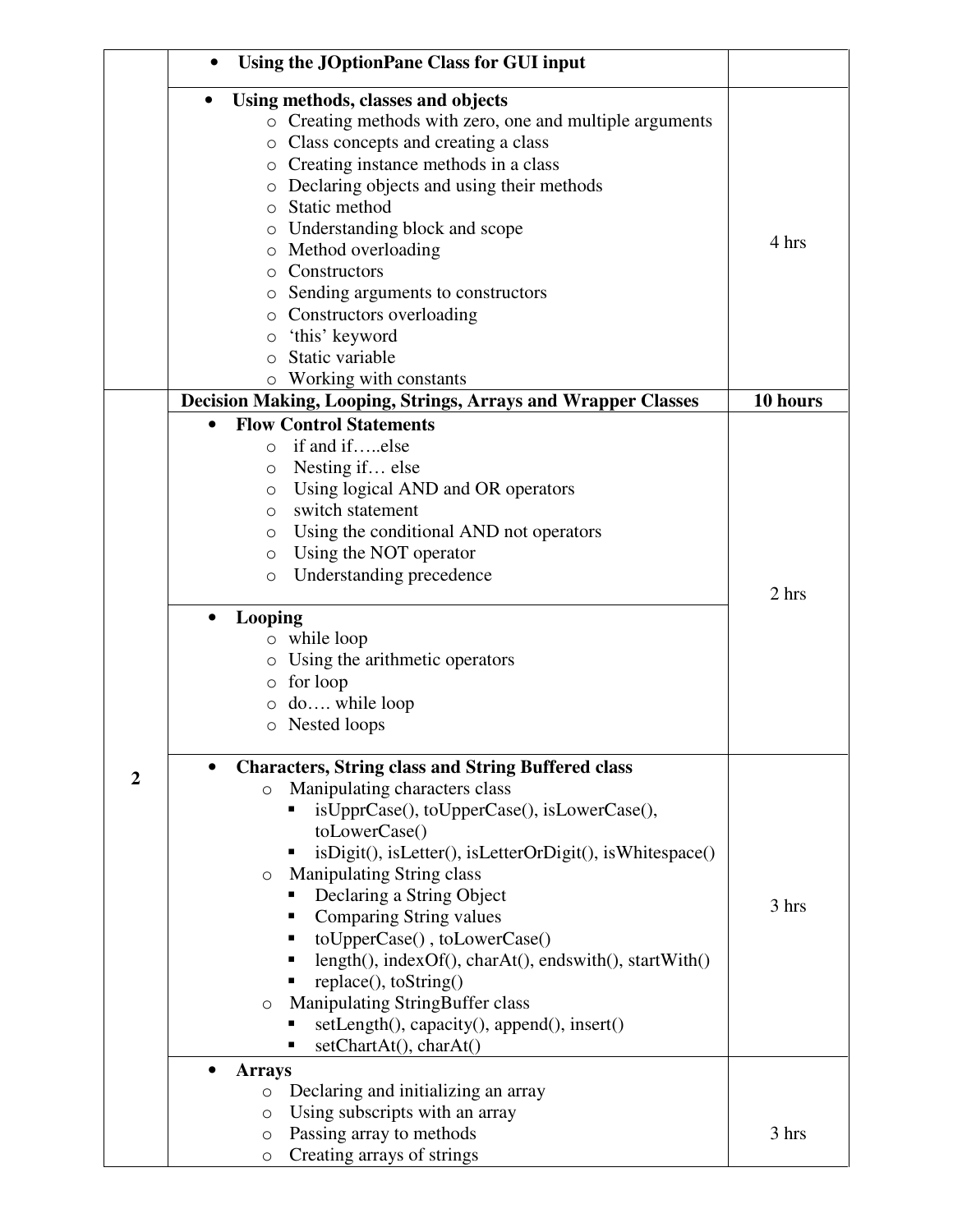|                  | Using two-dimensional and multidimensional arrays<br>$\circ$         |          |
|------------------|----------------------------------------------------------------------|----------|
|                  | The Arrays class<br>$\circ$                                          |          |
|                  | binarySearch(), equals(), fill(), sort() methods of                  |          |
|                  | array class                                                          |          |
|                  | <b>Wrapper Classes (Overview)</b>                                    |          |
|                  | Byte class, short class, Integer class, Long class, Float<br>$\circ$ | 2 hrs    |
|                  | class, Double class, Boolean class                                   |          |
|                  | <b>Exception Handling and Inheritance</b>                            | 10 hours |
|                  | <b>Excepting Handing</b>                                             |          |
|                  | Learning about exceptions<br>$\circ$                                 |          |
|                  | Understanding the limitations of traditional error<br>$\circ$        |          |
|                  | handling                                                             |          |
|                  | Trying code and catching exceptions<br>O                             |          |
|                  | Throwing and catching multiple exceptions<br>$\circ$                 | 4 hrs    |
|                  | 'finally' block<br>$\circlearrowright$                               |          |
|                  | Understanding the advantages of exception handling<br>$\circ$        |          |
|                  | Checked and unchecked exception<br>$\circlearrowright$               |          |
|                  | Creating own exceptions (custom exception)<br>$\circ$                |          |
|                  | <b>Inheritance</b><br>$\bullet$                                      |          |
|                  | Concept of inheritance<br>O                                          |          |
|                  | <b>Extending classes</b><br>$\circ$                                  |          |
| $\mathbf{3}$     | Method overriding<br>$\circ$                                         |          |
|                  | Constructor calling during inheritance<br>O                          |          |
|                  | Super class constructor that require arguments (using<br>O           | 4 hrs    |
|                  | 'super' keyword)                                                     |          |
|                  | Accessing super class methods (using 'super' keyword)<br>O           |          |
|                  | Method which cannot be override<br>$\circ$                           |          |
|                  | 'final' method                                                       |          |
|                  | 'final' super class                                                  |          |
|                  | Static method                                                        |          |
|                  | <b>Interfaces and Abstract Classes</b>                               |          |
|                  | Defining Abstract class<br>$\circlearrowright$                       |          |
|                  | <b>Using Abstract class</b><br>$\circ$                               | 2 hrs    |
|                  | Defining Interfaces<br>$\circ$                                       |          |
|                  | <b>Implementing Interfaces</b><br>$\circ$                            |          |
|                  | Multiple inheritance using Interfaces<br>$\circ$                     |          |
|                  | Packages, Multithreading, Applets and Applets Graphics               | 10 hours |
|                  | <b>Packages</b><br>$\bullet$                                         |          |
|                  | Define a Package<br>$\circ$                                          |          |
|                  | Creating a Package<br>$\circ$                                        |          |
| $\boldsymbol{4}$ | Class and package<br>$\circ$                                         | 2 hrs    |
|                  | Import statement<br>O                                                |          |
|                  | <b>Importing a Package</b><br>O                                      |          |
|                  | Access Protection (Access modifiers)<br>O                            |          |
|                  |                                                                      |          |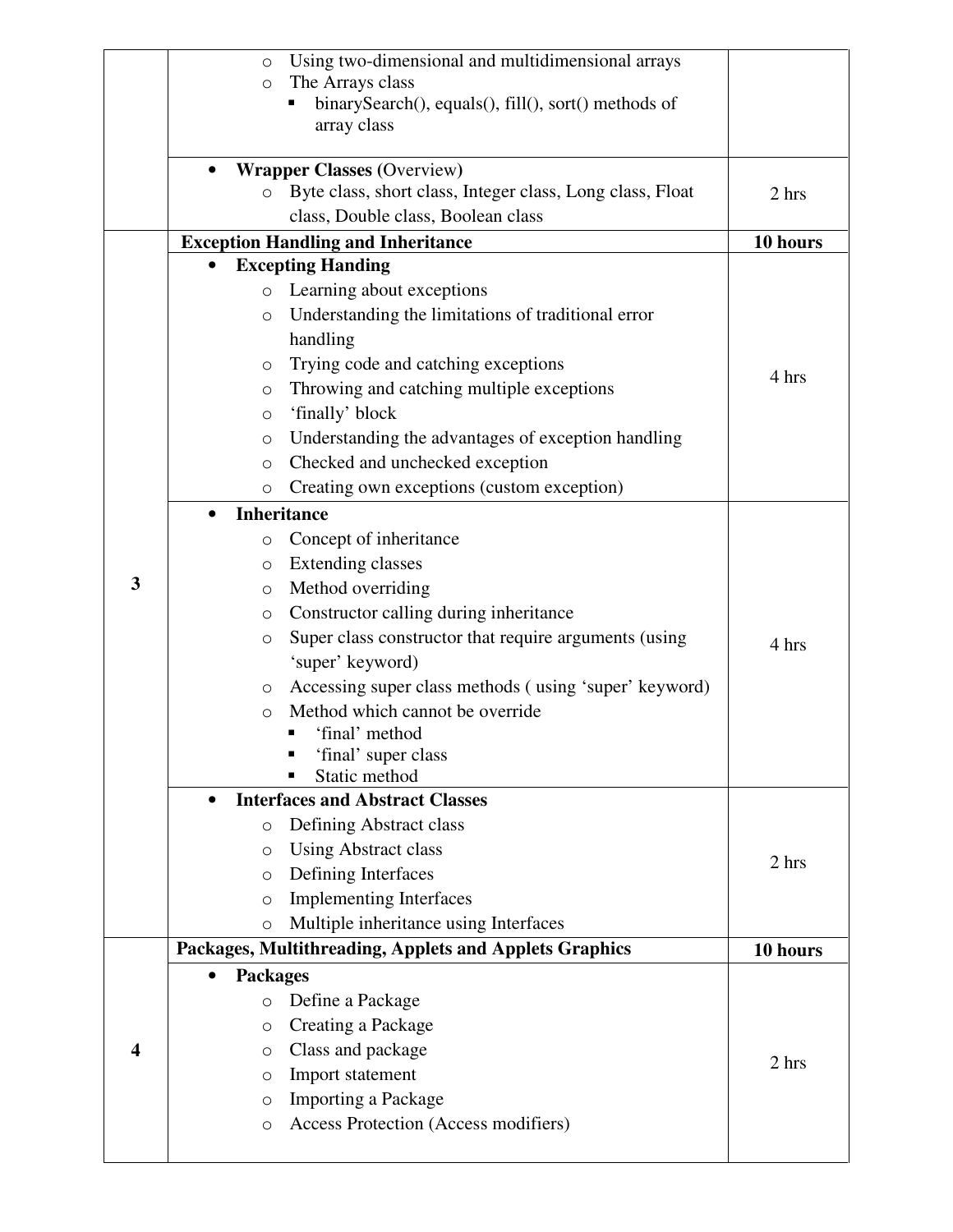| $\bullet$                   | <b>Multithreading</b>                               |       |
|-----------------------------|-----------------------------------------------------|-------|
| ∩                           | Introduction                                        |       |
| $\circ$                     | Thread Life Cycle                                   |       |
| $\circ$                     | Creating and running thread (using Thread class and | 4 hrs |
|                             | Runnable interface)                                 |       |
| $\bigcap$                   | <b>Thread Priorities</b>                            |       |
| $\circ$                     | Thread join(), sleep() method                       |       |
| <b>Applets</b><br>$\bullet$ |                                                     |       |
| ∩                           | Introduction                                        |       |
| $\circ$                     | Lifecycle of an Applet                              | 2 hrs |
| $\circ$                     | Comparing Applets and Application                   |       |
| $\circ$                     | <b>Creating Applets</b>                             |       |
| $\circ$                     | Parameters passing in applet                        |       |
| $\bullet$                   | <b>Applets Graphics</b>                             |       |
| $\circ$                     | Line, Rectangles, Ovals, Arcs, Polygons, Polyline   | 2 hrs |
|                             | methods                                             |       |

JAVA for Beginners Publication : Cengage Learning By: Joyce Farrell

# **Reference Book**:

- 1. Object Oriented Programming in java Publication : Dreamtech By Dr. G.T.Thampi
- 2. JAVA Programming Publication: Pearson By Hari Mohan Pandey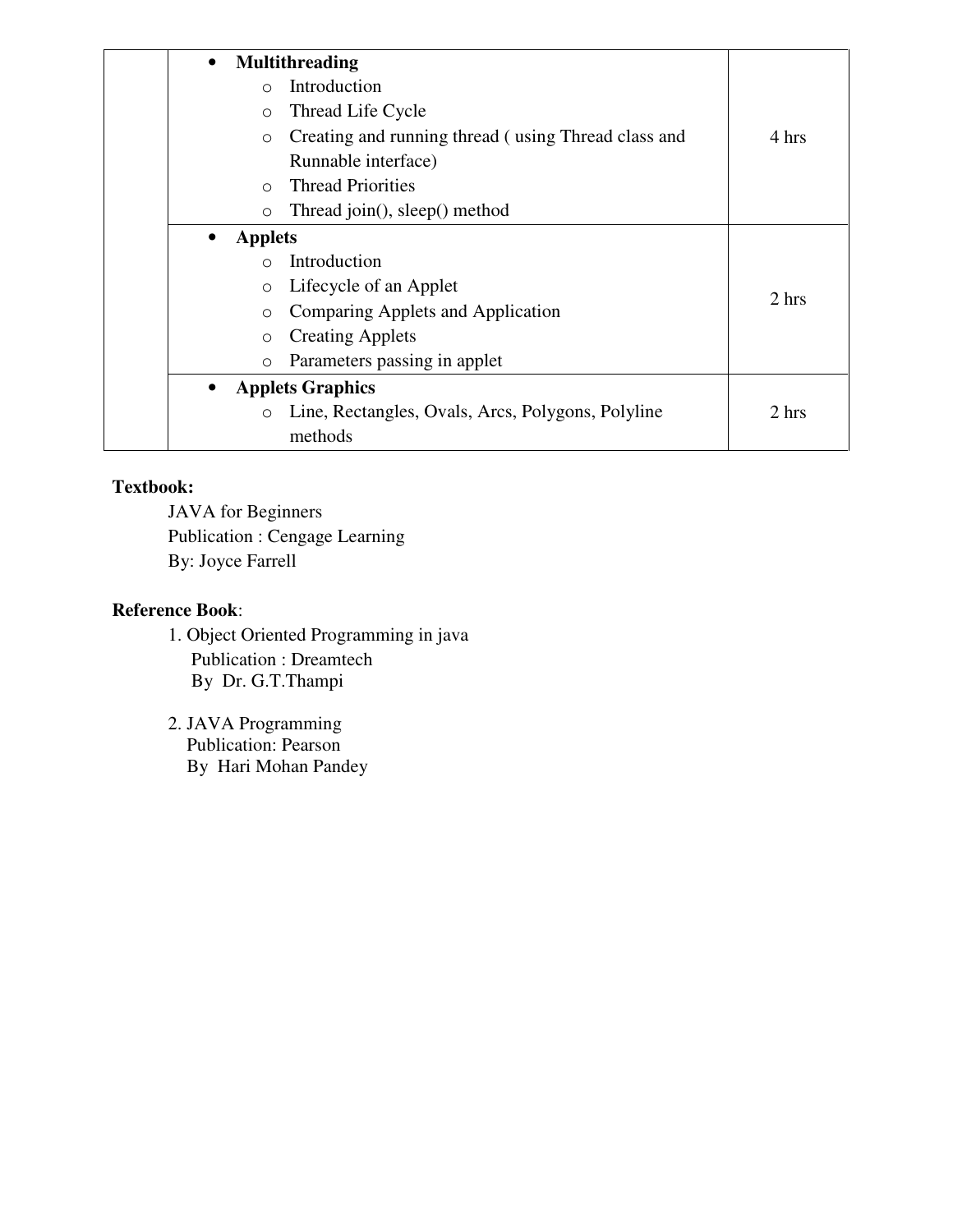# **Core Course CC-211 Object Oriented Analysis and Design**

#### **Course Introduction:**

This course introduces students to the concepts of the Structured Approach and Object-Oriented Approach for System Development in MIS applications.

#### **Objectives:**

Students would be able

- 1.) To understand the concept, role and importance of Structured and Object-Oriented approach.
- 2.) To recognize the different phases of System Development Life Cycle for real-life applications.
- 3.) To identify the key points to take into account while using Structured and Object-Oriented approach for System Development.
- 4.) To comprehend the type of Structured and Object-Oriented model to apply according to the scenery of applications.
- 5.) To be aware of the real stages and phases for System Development.
- 6.) To be familiar with various diagrams to draw for System Development using UML.
- 7.) To implement their key knowledge in form of Case Study.

#### **No. of Credits:** 3 **Theory Sessions per week:** 4 **Teaching Hours:** 40 hours

| <b>UNIT</b> | <b>TOPICS / SUBTOPICS</b>                                 | <b>TEACHING</b><br><b>HOURS</b> |
|-------------|-----------------------------------------------------------|---------------------------------|
|             | <b>System Analysis and Design</b>                         | 10 hours                        |
|             | Introduction<br>$\bullet$                                 |                                 |
|             |                                                           |                                 |
|             | <b>Software Development Models</b><br>$\bullet$           |                                 |
|             | Waterfall Model<br>$\bigcap$                              | 2 hrs                           |
|             | The Incremental Model<br>$\bigcap$                        |                                 |
|             | The Spiral Model<br>$\circ$                               |                                 |
|             | <b>System Analysis &amp; Design (SAD)</b><br>$\bullet$    |                                 |
|             | Introduction<br>$\bigcap$                                 |                                 |
|             | <b>Overview Feasibility Study</b><br>$\Omega$             |                                 |
|             | <b>Operational Feasibility</b><br>п                       |                                 |
|             | <b>Technical Feasibility</b><br>٠                         |                                 |
|             | Economic Feasibility<br>٠                                 |                                 |
|             | Schedule Feasibility<br>٠                                 | 4 hrs                           |
|             | Requirement Modeling / Fact-finding techniques<br>$\circ$ |                                 |
|             | Interview                                                 |                                 |
|             | Document review                                           |                                 |
|             | Observation                                               |                                 |
|             | Questionnaires and surveys<br>٠                           |                                 |
|             | Data and Process Modeling<br>$\circ$                      |                                 |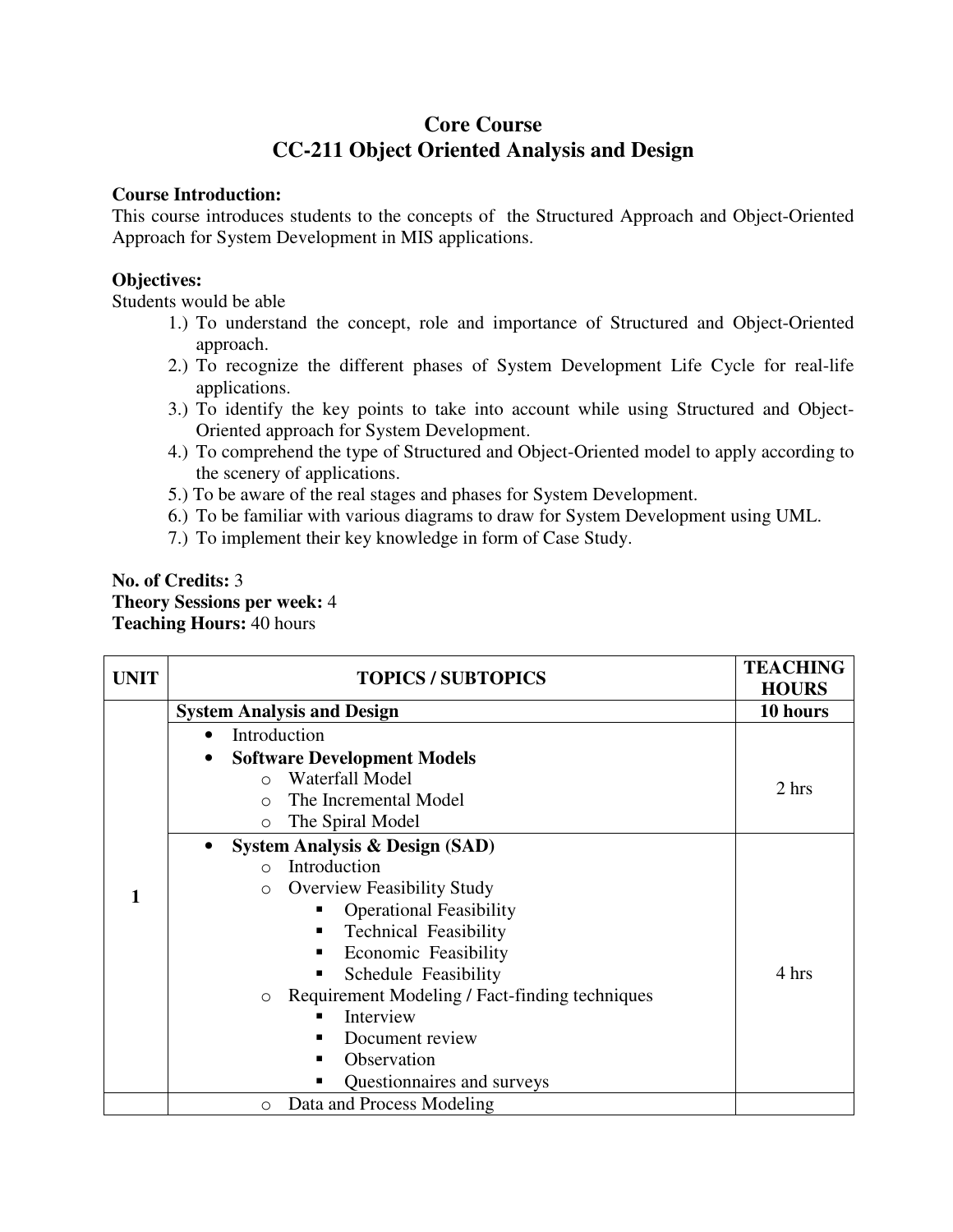|                         | Data Flow Diagram: Concepts, Symbols, Rules,<br>٠                  | 4 hrs    |
|-------------------------|--------------------------------------------------------------------|----------|
|                         | Construction of DFD for any Case Study                             |          |
|                         | Data Dictionary: Concepts, Rules, Construction of<br>п             |          |
|                         | Data Dictionary for any Case Study.                                |          |
|                         | <b>Object Oriented Analysis &amp; Design</b>                       | 10 hours |
|                         | Introduction<br>$\bullet$                                          |          |
|                         |                                                                    |          |
|                         | <b>Object-Oriented Modeling:</b><br>$\bullet$                      |          |
|                         | Analysis Model<br>$\circ$                                          |          |
|                         | <b>Architecture Model</b><br>$\circ$                               |          |
|                         | <b>Component Design Model</b><br>$\circ$                           |          |
|                         |                                                                    | 4 hrs    |
|                         | <b>Object-Oriented Approach:</b><br>$\bullet$                      |          |
|                         | <b>Object Orientation</b><br>$\circ$                               |          |
|                         | <b>Object-Oriented Analysis</b><br>$\circ$                         |          |
|                         | <b>Object-Oriented Design</b><br>$\circ$                           |          |
|                         | The Constituents of OOAD:<br>$\bullet$                             |          |
|                         | <b>Objects and Classes</b><br>$\circ$                              |          |
| $\overline{2}$          | Links and Association                                              |          |
|                         | $\Omega$                                                           |          |
|                         | Generalization and Specialization<br>$\circ$                       |          |
|                         | Aggregation and Composition<br>$\circ$                             |          |
|                         | <b>Pillars of Object-Oriented Analysis and Design</b><br>$\bullet$ |          |
|                         | Abstraction<br>$\Omega$                                            |          |
|                         | Encapsulation<br>$\circ$                                           |          |
|                         | Inheritance<br>$\circ$                                             |          |
|                         | Polymorphism<br>O                                                  | 6 hrs    |
|                         | Coupling<br>$\circ$                                                |          |
|                         | Cohesion<br>$\circ$                                                |          |
|                         | Components<br>$\circ$                                              |          |
|                         | Interfaces<br>$\Omega$                                             |          |
|                         |                                                                    |          |
|                         | The Language of OOAD – Unified Modelling Language:<br>$\bullet$    |          |
|                         | $\circ$ UML Diagrams                                               |          |
|                         | Use Case Diagram, Class Diagram and Object Diagram                 | 10 hours |
|                         | <b>Use-Case Diagram:</b><br>٠                                      |          |
|                         | Introduction<br>$\Omega$                                           |          |
|                         | Scope of Use-Case Diagram<br>$\circ$                               |          |
|                         | Benefits of Use-Case Diagram<br>$\circ$                            |          |
| $\overline{\mathbf{3}}$ | Elements of Use-Case Diagram:<br>$\circ$                           |          |
|                         | Actors                                                             | 4 hrs    |
|                         | Use-Cases<br>п                                                     |          |
|                         | Relationship between Actor and Use Case<br>٠                       |          |
|                         | Relationship between Use-Cases<br>п                                |          |
|                         | Relationship between Actors<br>п                                   |          |
|                         |                                                                    |          |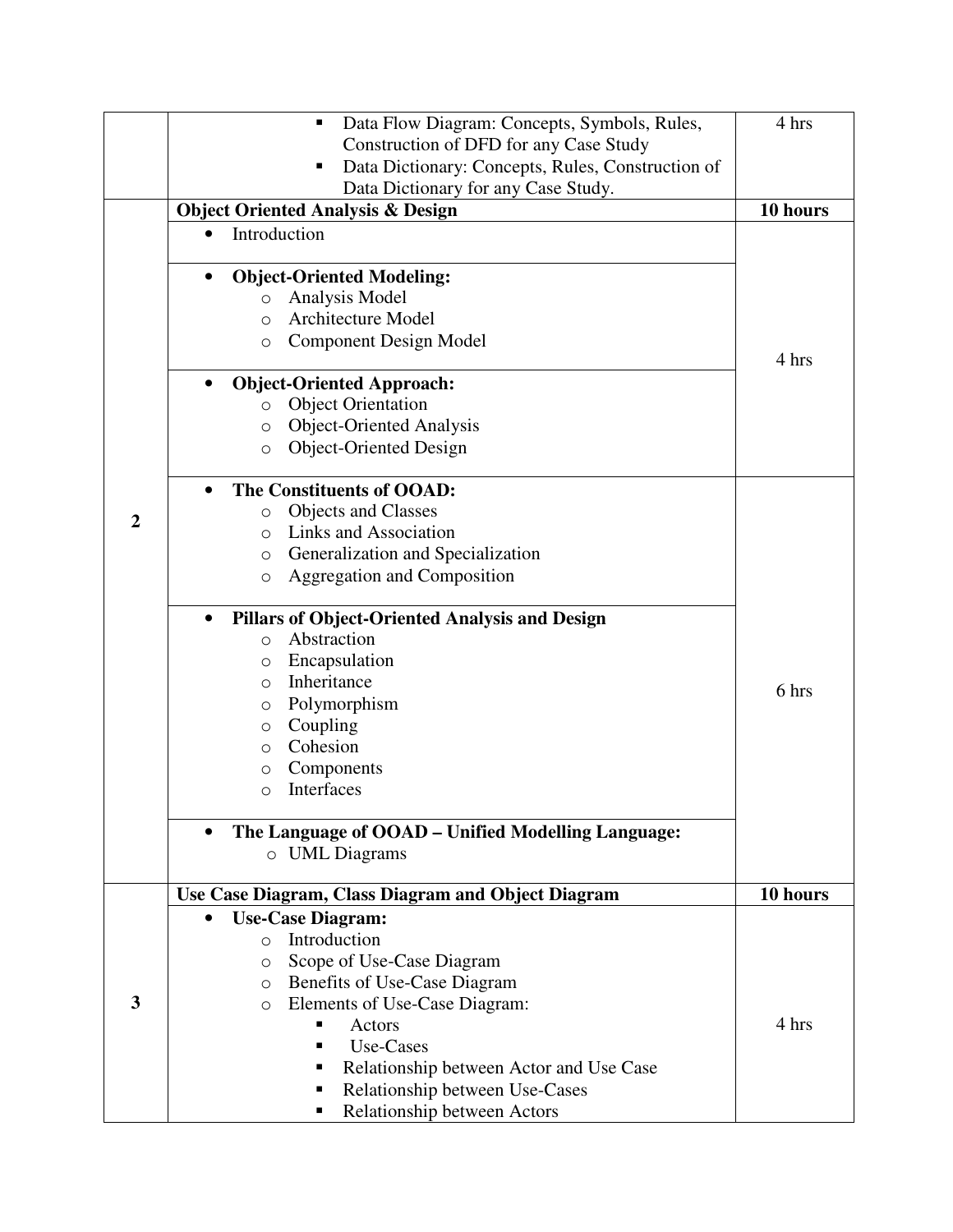|   | Guidelines for design of Use-Case Diagram<br>$\circ$            |          |
|---|-----------------------------------------------------------------|----------|
|   | Draw the Use-Case diagram for any Case study<br>$\circ$         |          |
|   | <b>Class Diagram:</b><br>$\bullet$                              |          |
|   | Analysis and Design version of Class Diagram<br>O               |          |
|   | Elements of Class Diagram:<br>O                                 |          |
|   | Guidelines for design of Class Diagram<br>$\circ$               | 3 hrs    |
|   |                                                                 |          |
|   | <b>Object Diagram</b><br>$\bullet$                              |          |
|   | Introduction<br>$\bigcirc$                                      |          |
|   | Elements of Object Diagram:<br>$\circ$                          |          |
|   | Objects                                                         |          |
|   | Links<br>п                                                      | 3 hrs    |
|   | Guidelines for design of Object Diagram<br>$\circ$              |          |
|   | Draw the Class and Object Diagram for any Case Study<br>$\circ$ |          |
|   |                                                                 |          |
|   | Sequence Diagram, Collaboration Diagram, Activity Diagram &     |          |
|   | <b>State Chart Diagram.</b>                                     | 10 hours |
|   | <b>Sequence Diagram:</b><br>$\bullet$                           |          |
|   | Introduction<br>$\Omega$                                        |          |
|   | Elements of Sequence Diagram:<br>O                              |          |
|   | Life Lines<br>п                                                 |          |
|   | <b>Messages</b><br>п                                            |          |
|   | Activation<br>٠                                                 |          |
|   | Guards<br>п                                                     | 3 hrs    |
|   | <b>Combined Fragments</b><br>٠                                  |          |
|   | Objects                                                         |          |
|   | Guidelines for design of Sequence Diagram                       |          |
|   | $\circ$<br>Draw the Sequence Diagram for any case study         |          |
|   | $\circ$                                                         |          |
|   | <b>Collaboration Diagram:</b><br>$\bullet$                      |          |
| 4 | Introduction<br>$\circ$                                         |          |
|   | Elements of Collaboration Diagram:<br>O                         |          |
|   | Links                                                           |          |
|   | Messages                                                        | 2 hrs    |
|   | Objects                                                         |          |
|   | Guidelines for design of Sequence Diagram<br>$\circ$            |          |
|   | Draw the Sequence Diagram for any case study<br>$\circ$         |          |
|   | <b>Activity Diagram:</b><br>$\bullet$                           |          |
|   | Introduction<br>$\bigcirc$                                      |          |
|   | Elements of Activity Diagram:<br>$\circ$                        |          |
|   | <b>Initial State</b><br>п                                       |          |
|   | <b>Final State</b><br>٠                                         |          |
|   | Action / Activity<br>٠                                          | 3 hrs    |
|   | Transitions<br>٠                                                |          |
|   | Decision<br>п                                                   |          |
|   | Synchronization, Fork and Join<br>п                             |          |
|   | Swimlanes                                                       |          |
|   | Object and Object Flow<br>п                                     |          |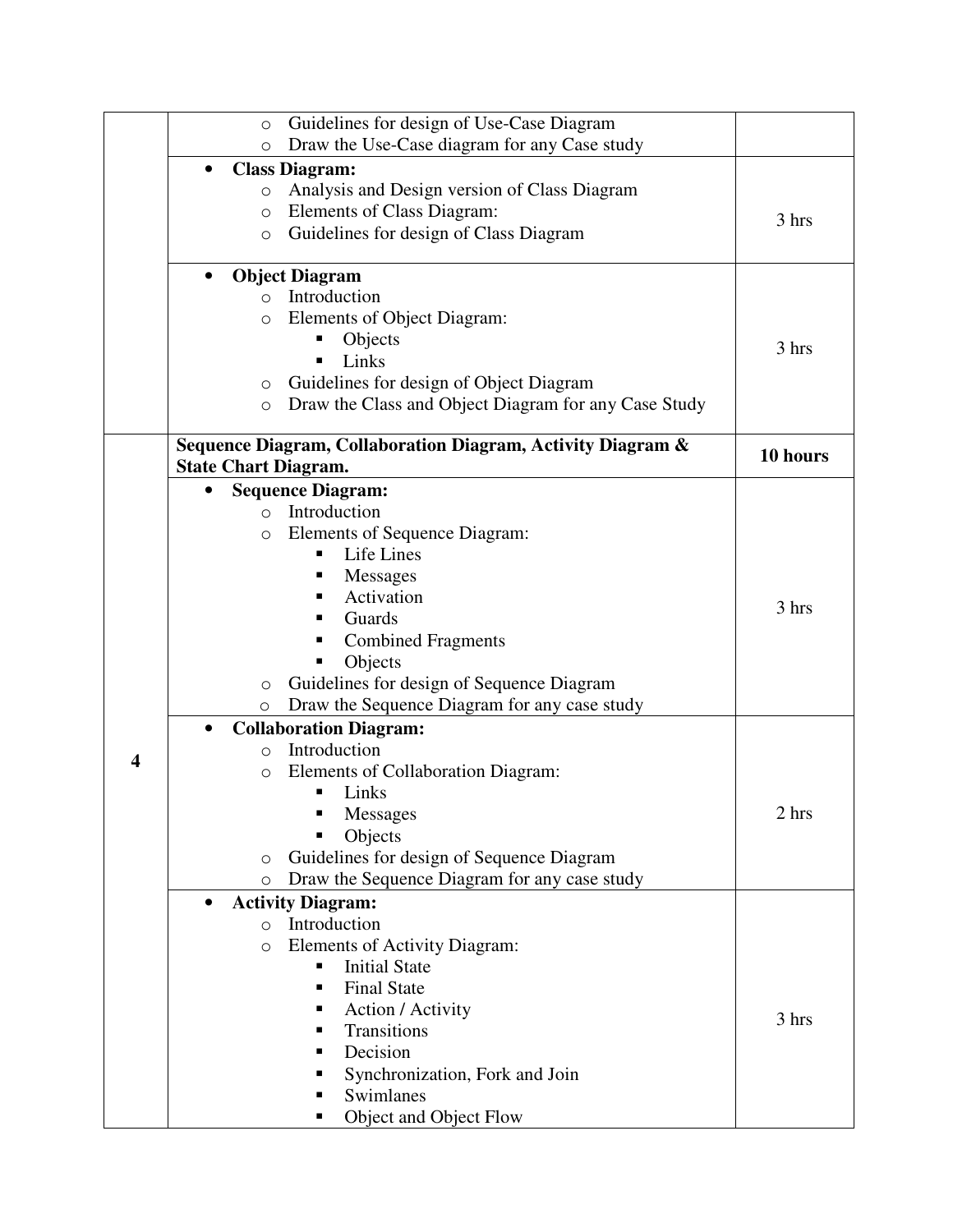| Guidelines for design of Activity Diagram<br>$\circ$       |       |
|------------------------------------------------------------|-------|
| Draw the Activity Diagram for any case study<br>$\circ$    |       |
| <b>State Chart Diagram:</b><br>$\bullet$                   |       |
| Introduction                                               |       |
| Elements of State Chart Diagram:<br>$\circ$                |       |
| <b>Initial State</b><br>٠                                  |       |
| <b>Final State</b><br>٠                                    | 2 hrs |
| <b>State</b>                                               |       |
| Transitions<br>٠                                           |       |
| Guidelines for design of State Chart Diagram<br>$\circ$    |       |
| Draw the State Chart Diagram for any case study<br>$\circ$ |       |

- 1. Magnifying Object-Oriented Analysis and Design Publisher: PHI Author: Arpita Gopal and Netra Patil
- 2. System Analysis and Design Methods Publisher: Cengage Learling By: Gary B. Shelly, Thomas J. Cashman, Harry J. Rosenblatt

# **Note: Only Unit-1 will be covered from Text Book-2.**

# **Reference Book**:

- 1. System Analysis and Design with UML version 2.0 an Object-Oriented Approach Publisher: Wiley By: Alan Dennis, Barbara Haley Wixom, David Tegarden
- 2. Object-Oriented Analysis & Design with Unified Process Publisher: Cengage Learning By: Satzinger, Jackson, Burd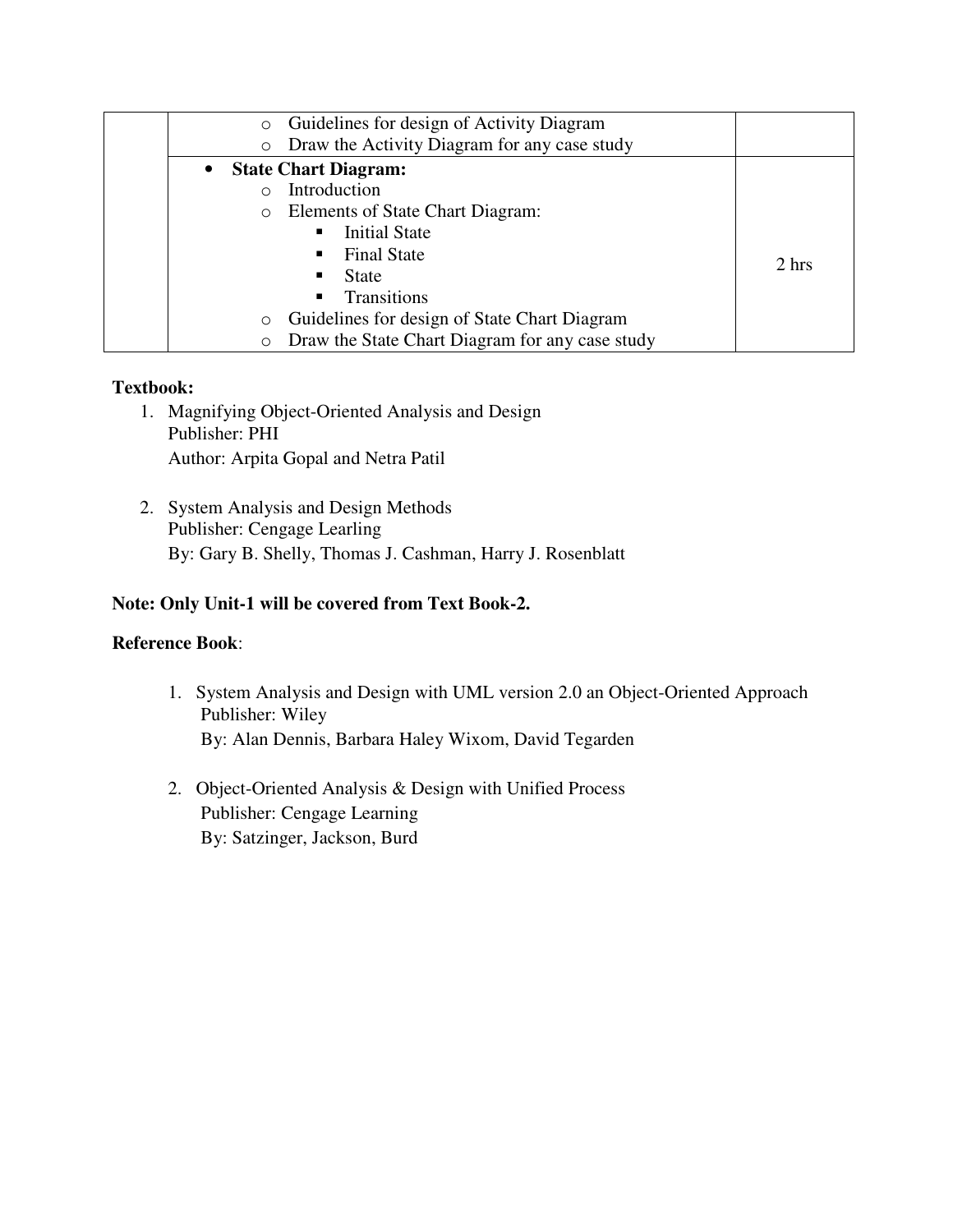# **Core Course CC-212 \*CC-208 Practical**

#### **Course Introduction:**

This course aims at developing the techniques and skills of database designing as well as querying which can be applied in the several applications.

# **Objectives:**

Students would be able to:

- 1.) Get familiar with the fourth generation language named structure query language which can be used to solve ad hoc queries.
- 2.) Experience to design database table and establish relationship between them.

#### **No. of Credits:** 3 **Practical Sessions per week:** 3 **Teaching Hours:** 40 hours

The students are expected to write programs in SQL using ORACLE software unit wise as given below. The list in each unit is indicative only and may or may not be asked in the examination. The programs given below are only sample examples for practice in lab.

| <b>UNIT</b>    | <b>TOPICS / SUBTOPICS</b>                                                                                                                                                                                                                                                                                                       | <b>TEACHING</b><br><b>HOURS</b> |
|----------------|---------------------------------------------------------------------------------------------------------------------------------------------------------------------------------------------------------------------------------------------------------------------------------------------------------------------------------|---------------------------------|
|                | <b>SQL</b>                                                                                                                                                                                                                                                                                                                      | 10 hours                        |
| 1              | Create table structures.<br>$\bullet$<br>With Different data types of SQL<br>$\circ$<br>with use of necessary constraints<br>$\circ$<br>Primary Key<br>Foreign Key<br>Not Null<br>٠<br>Unique<br>Default<br>Check                                                                                                               | 5 hrs                           |
|                | Perform following data manipulation commands on table<br>$\bullet$<br><b>For Example:</b><br><b>Adding Table Rows</b><br>$\circ$<br><b>Saving Table Changes</b><br>$\circ$<br><b>Listing Table Rows</b><br><b>Updating Table Rows</b><br>$\circ$<br><b>Restoring Table Contents</b><br>$\circ$<br>Deleting Table Row<br>$\circ$ | 5 hrs                           |
|                | <b>SQL</b>                                                                                                                                                                                                                                                                                                                      | $10$ hrs                        |
| $\overline{2}$ | Perform select queries on different tables.<br>$\bullet$<br>with arithmetic operators<br>$\circ$<br>with conditional restrictions<br>$\bigcirc$<br>with logical operators<br>$\circ$                                                                                                                                            | 8 hrs                           |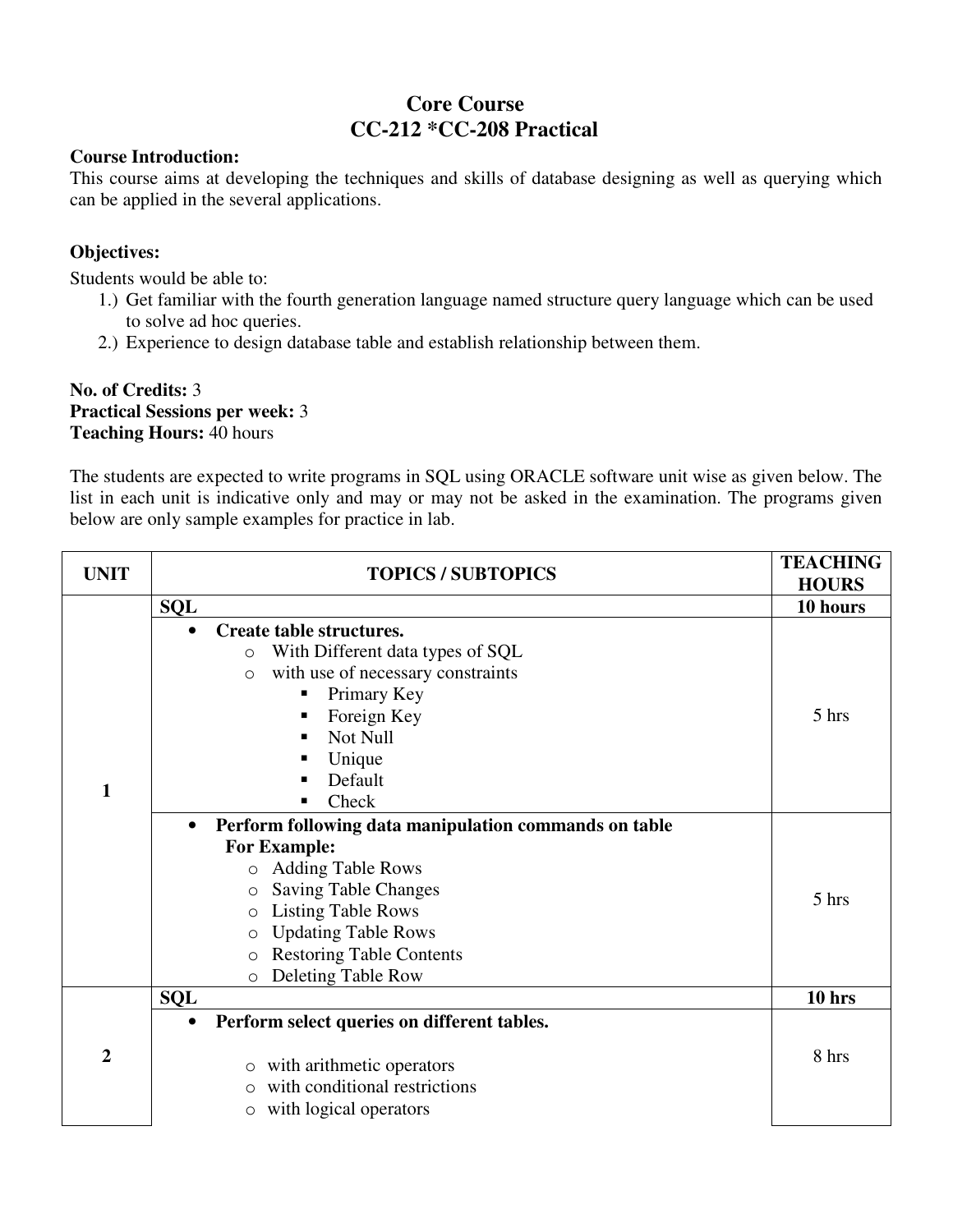|   | o with special operators                                                        |          |
|---|---------------------------------------------------------------------------------|----------|
|   | Apply advanced data definition commands on table                                |          |
|   | <b>For Example:</b>                                                             |          |
|   | o Changing a Column's Data Type                                                 |          |
|   | Changing a Column's Data Characteristic<br>$\circ$                              |          |
|   | $\circ$ Adding a column                                                         |          |
|   | Dropping a column                                                               | 2 hrs    |
|   | O<br><b>Advanced Data Update</b>                                                |          |
|   | O<br>Copying Parts of Table<br>O                                                |          |
|   | Adding Primary and Foreign Key Designations<br>$\circ$                          |          |
|   | Deleting Table From The Database                                                |          |
|   | $\circ$<br><b>Advanced SQL</b>                                                  | 10 hours |
|   | $\bullet$                                                                       |          |
|   | Perform select query with aggregate functions<br>Min                            |          |
|   | $\circ$<br>Max                                                                  |          |
|   | $\Omega$                                                                        | 2 hrs    |
|   | Count<br>O                                                                      |          |
|   | Sum<br>O                                                                        |          |
|   | Avg<br>$\circ$                                                                  |          |
|   | Apply set operators on any given two tables.                                    |          |
| 3 | Union<br>$\Omega$                                                               |          |
|   | <b>Union All</b><br>$\circ$                                                     | 2 hrs    |
|   | Intersect<br>O                                                                  |          |
|   | minus<br>O                                                                      |          |
|   | Perform join on given two or more than two tables.                              |          |
|   | Cross Join<br>$\circ$                                                           |          |
|   | Natural Join<br>O                                                               | 6 hrs    |
|   | Join Using Clause<br>$\circ$                                                    |          |
|   | Join On Clause<br>$\Omega$                                                      |          |
|   | Outer Join<br>$\circ$                                                           |          |
|   | <b>Advanced SQL</b>                                                             | 10 hours |
|   | Demonstrate the use of SQL functions using SQL query on different               |          |
|   | tables.                                                                         |          |
|   | Date and Time<br>O                                                              | 3 hrs    |
|   | Numeric<br>O                                                                    |          |
|   | <b>String</b><br>O                                                              |          |
|   | Conversion<br>$\circ$                                                           |          |
|   | Demonstrate the use of sub queries on different tables.                         |          |
| 4 | Where<br>$\circ$                                                                |          |
|   | In<br>$\circ$                                                                   |          |
|   | Having<br>O                                                                     |          |
|   | Multi rows (Any/ All)<br>O                                                      | 6 hrs    |
|   | From sub query<br>O                                                             |          |
|   | Attribute list<br>$\Omega$                                                      |          |
|   | correlated<br>$\circ$                                                           |          |
|   | Create sequences and demonstrate the use of sequence. (Create, Use<br>$\bullet$ | 1 hrs    |
|   | and Delete)                                                                     |          |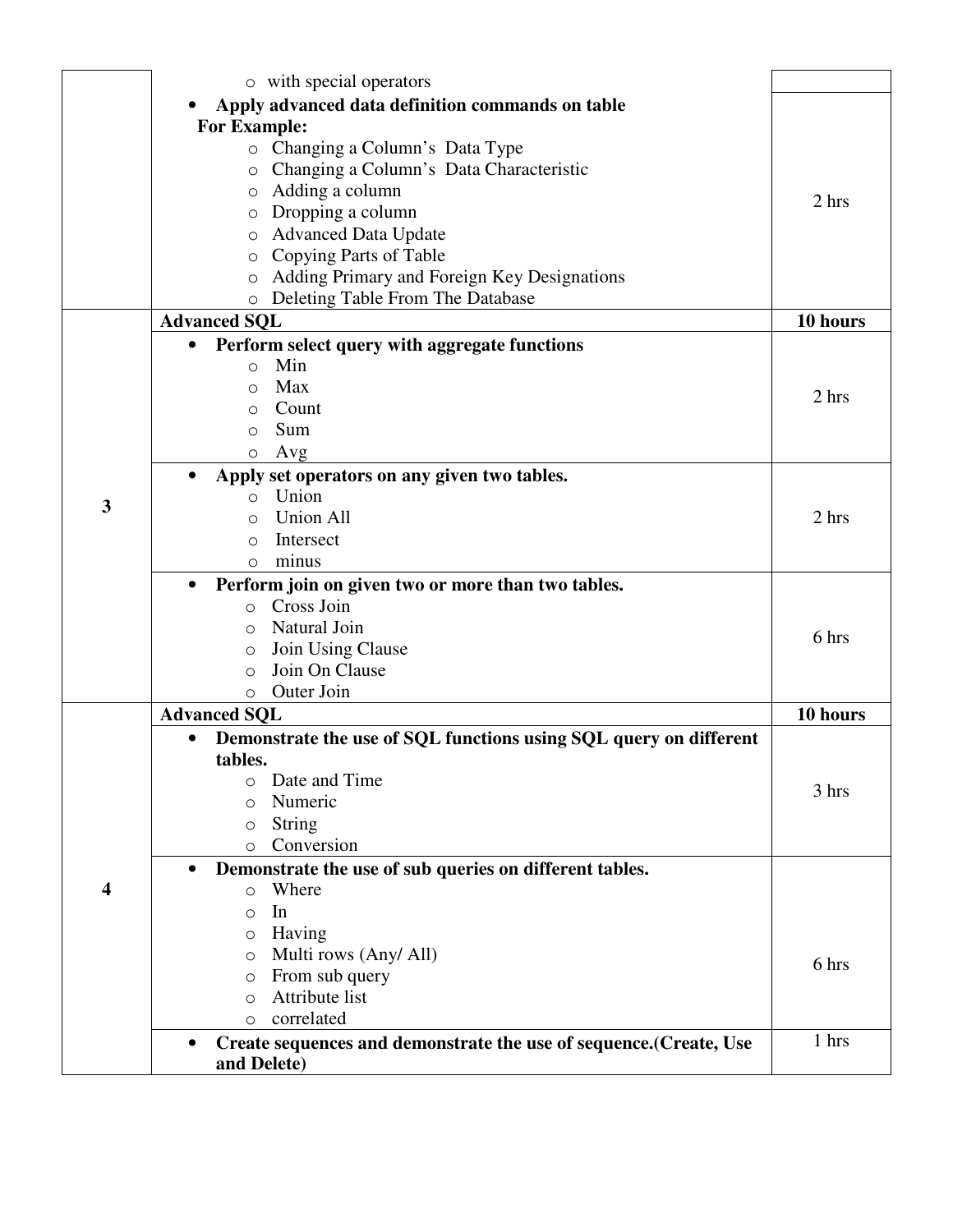**Note: The students should maintain the record of typical (not simple ones) programs in their file, which duly certified, should be presented at the time of final examination.** 

**Following type of sample questions can be asked in the final examination** 

# **1. CUST(CID,CNAME,CCITY,DOB)**

# **PROD(PID,PNAME,PCOST,PPROFIT)**

# **SALE\_DETAIL(CID,PID,SALE,SALE\_DATE)**

- 1) Write a query that display purchase detail of all customers based on sale date.
- 2) Display the Name of customers who are born in 1985.
- 3) Display the name of product starts with "s".
- 4) Display details of product having maximum sales.

# **2. BRANCH\_MASTER(B\_NO,B\_NAME,LOCATION)**

# **CUSTOMER\_MASTER(C\_NO,C\_NAME,GENDER,DOB,CITY,CONTACT\_NO)**

# **ACCOUNT\_MASTER(ACC\_NO,ACC\_TYPE,B\_NO,C\_NO,OPEN\_DATE,CURR\_ BALANCE)**

- 1) Display details of male customers only.
- 2) Display the details of account opened in 1999.
- 3) List all records where current balance not less than 4000.
- 4) List all branch names where branch number is 1 or 3.

# **3. EMP(EMP\_NO,EMP\_NAME,DESIGNATION,MGR\_NO,HIREDATE,SALARY, COMMISSION,DEPT\_NO)**

# **DEPT(DEPT\_NO,DEPT\_NAME,LOCATION)**

- 1) List DEPTNO as DEPARTMENT NUMBER, Count of Employees as "Number of Employees" FROM Employee table.
- 2) List all employees who earn more than the average salary of their departments.
- 3) List DEPTNO, sum of salary department wise of employees who earn more than 2000.
- 4) Create a view on all the employee details of deptno=10.

# **4. PERSON (P\_ID, LASTNAME, FIRSTNAME, ADDRESS, CITY)**

# **ORDER****(O\_ID, ORDERNO, P\_ID,ORDER\_PRICE)**

- 1) List all persons in Norway and USA:
- 2) Select only the records with NULL values in the "Address" column
- 3) List firstname,lastname with an Order month "November".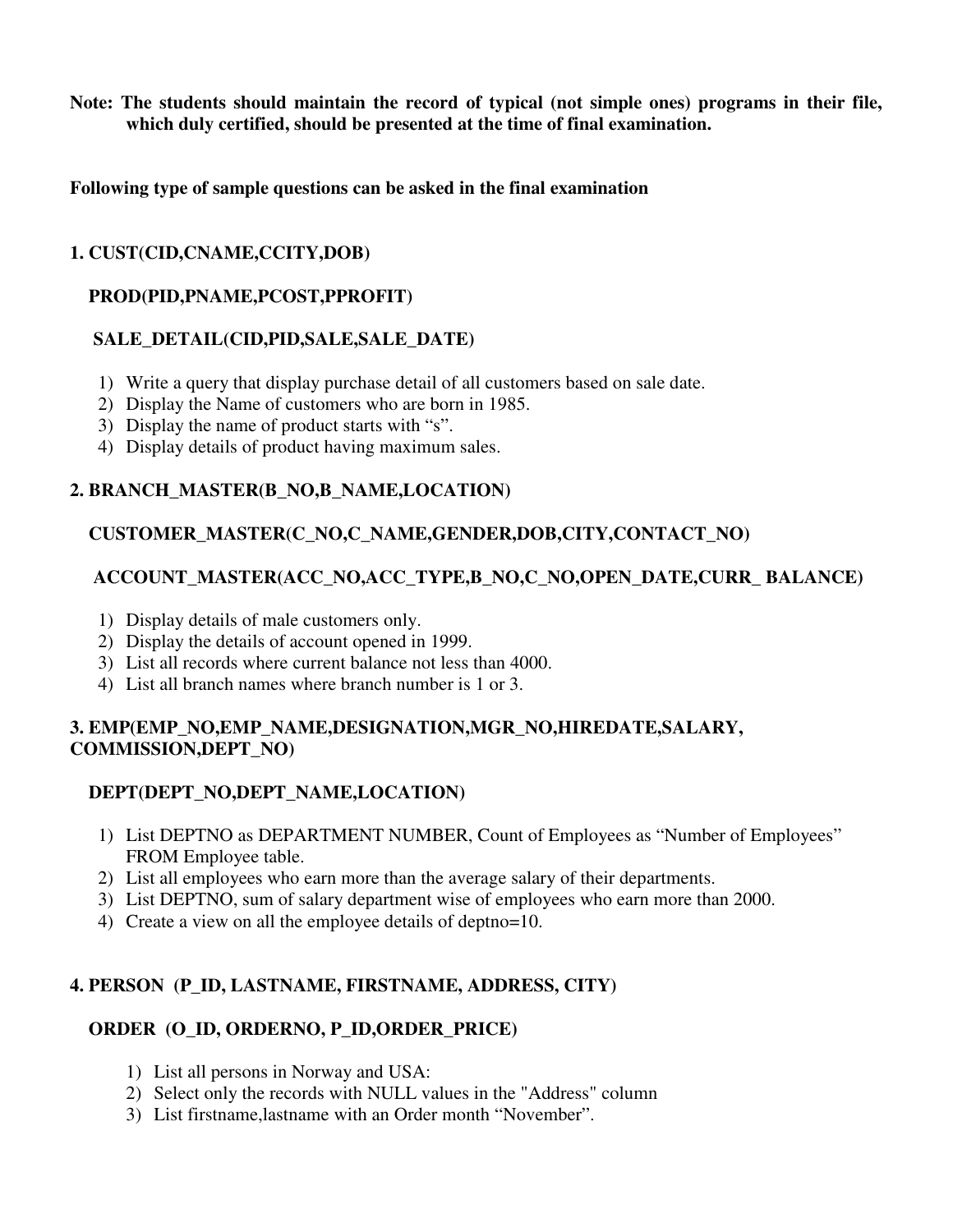4) Count the no of persons having average order price=20;

# **5. PROGRAMMER**(**NAME,DOB,DOJ,PROF1,PROF2,SALARY**)

# **SOFTWARE(NAME,TITLE,DEV\_IN,SCOST,DCOST,SOLD)**

#### **STUDIES (NAME,SPLACE,COURSE,CCOST)**

- 1) How many programmers have done the PGDCA course.
- 2) Display the institute names from the Studies table without Duplicates.
- 3) Display details of software having maximum scost.
- 4) Display the names of the programmers whose names contain 2 Occurrences of the letter 'A':

#### **Textbook:**

Database System Concepts (First Edition: 2008) Publisher: Cengage Learning By Peter Rob and Carlos Coronel

#### **Reference Book:**

- 1. Introduction to Database Management Systems (First Edition 2006) Publisher: Tata McGraw-Hill By ISRD Group
- 2. An Introduction to Database Systems (Eighth Edition 2006) Publisher : Pearson By C. J. Date, A. Kannan & S. Swamynathan
- 3. An Introduction to Database Systems Publisher: Pearson By ITL Education Solutions Limited.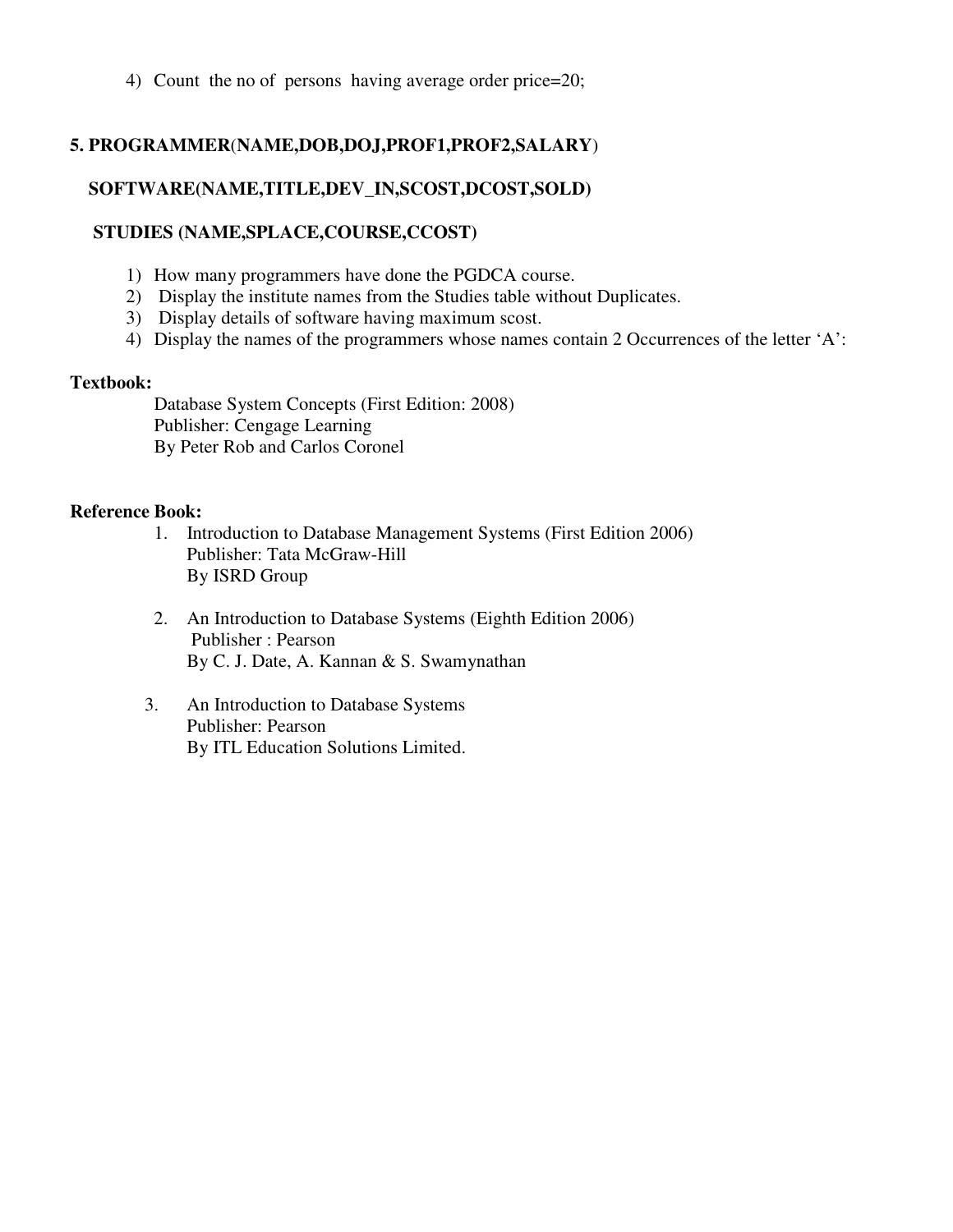# **Core Course CC-213\*CC-209 Practical**

#### **Course Introduction**

Students will be implementing basics of VB .NET programming language features like control structures, loops and arrays with basic .NET controls.

# **Objectives**

The students would be able to:

- 1.) Work hands-on with VB .NET Programming language.
- 2.) Gain practical knowledge of various VB .NET controls.
- 3.) Develop skills for effective use of the VB .NET controls.
- 4.) Understand practical knowledge of programming in real-life application.

#### **No. of credits:** 3 **Practical sessions per week:** 3 **Teaching Hours:** 40

The students are expected to write program in VB .NET language unit wise as given below. The list in each unit is **indicative only and may or may not be asked in the examination.** 

| <b>UNIT</b> |                | Building an simple application in the vb.net environment<br>with form, textbox, label, numeric up down and button                                                                                  | 10 hours |
|-------------|----------------|----------------------------------------------------------------------------------------------------------------------------------------------------------------------------------------------------|----------|
|             | $\mathbf{1}$   | Create a form with one textbox, one label and one button.<br>Enter your name in textbox. On clicking of button, your<br>name must display into the label.                                          |          |
|             | $\overline{2}$ | Create a form with three buttons Red, green and blue. On the<br>click of red button back color of form will be changed to red<br>and so on.                                                        |          |
|             | $\overline{3}$ | Create a form, while running the application the form should<br>always be shown in the middle of the screen.                                                                                       |          |
|             | $\overline{4}$ | Design interface of simple calculator.                                                                                                                                                             |          |
|             | 5              | Design a form with numeric up down control. It shows only<br>even numbers from 1 to 50.                                                                                                            |          |
| 1           | 6              | Write a program to create a color pallet. Take three numeric<br>up down for Red, Green and Blue color and one label. And<br>according to scrollbar values the color of label should be<br>changed. |          |
|             | $\overline{7}$ | Change the icon of form.                                                                                                                                                                           |          |
|             | 8              | Create an application to load image in label.                                                                                                                                                      |          |
|             | 9              | Create an application with one textbox and three buttons<br>(left, right, center). On clicking left button, alignment of<br>textbox should be changed to left and respectively.                    |          |
|             | 10             | Create an application which shows a number like 11,120 in<br>numeric updown.                                                                                                                       |          |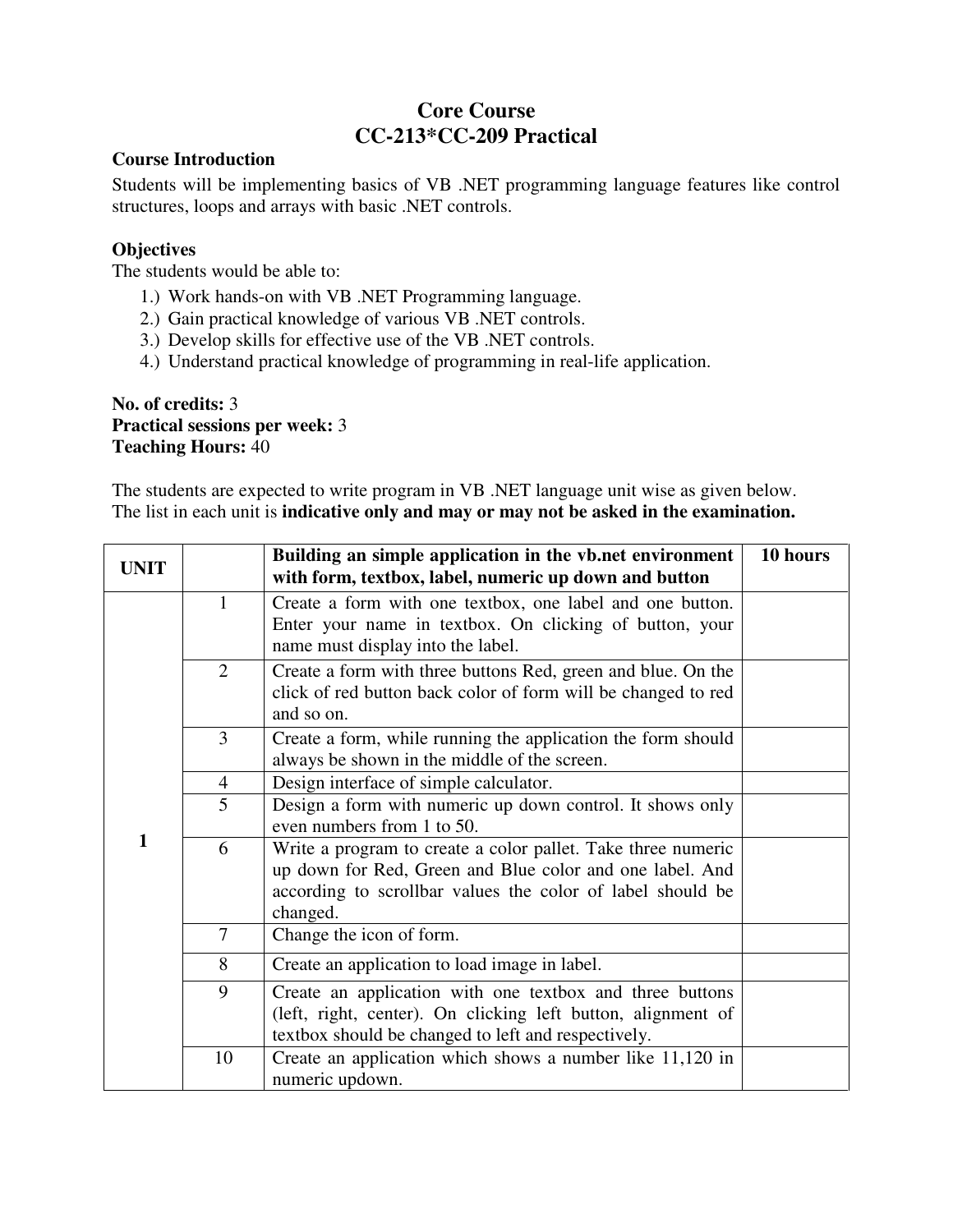|                |                | Working with Variables, Constants, Data types and<br><b>Expressions</b> | 10 hours |
|----------------|----------------|-------------------------------------------------------------------------|----------|
|                | $\mathbf{1}$   | Design a form that has three textboxes and radio button that            |          |
|                |                | calculate simple interest and compound interest.                        |          |
|                | $\overline{2}$ | Design an application which will have 2 radio buttons. One              |          |
|                |                | will convert the Celsius to Fahrenheit and another will                 |          |
|                |                | convert Fahrenheit to Celsius. Show the appropriate output              |          |
|                |                | depends on the user's selection. (Use radio button to take              |          |
|                |                | user choice and use textbox to enter value).                            |          |
|                | $\mathfrak{Z}$ | Create a loan calculator using Pmt function.                            |          |
|                | $\overline{4}$ | Take two textbox controls. Enter first name and last name in            |          |
|                |                | respective textboxes and on clicking button concatenate first           |          |
|                |                | and last name and display it on label.                                  |          |
|                | 5              | Create an interface which allows users to select shapes of              |          |
|                |                | his/her choice using radio buttons. Take parameters of that             |          |
|                |                | shape using textboxes and calculate area of particular shape.           |          |
|                | 6              | Create an Employee Entry form which will include                        |          |
|                |                | employee's name, address, skills (take radio button for skills)         |          |
| $\overline{2}$ |                | and gender (take radio button for gender). On clicking submit           |          |
|                |                | button, display inputted data on a label with proper                    |          |
|                |                | formatting.                                                             |          |
|                | $\tau$         | Write a program to convert integer value into double.                   |          |
|                | 8              | Write a program to calculate area of circle and use pi value            |          |
|                |                | as constant.                                                            |          |
|                | 9              | Design and develop a project to convert an English                      |          |
|                |                | measurement in Miles, Yards, Feet and Inches to a metric                |          |
|                |                | measurement in kilometers, meters and centimeters.                      |          |
|                |                | the following formula to change the English<br>Use                      |          |
|                |                | measurement to inches.                                                  |          |
|                |                | Total inches = $63360*$ miles + $36*$ yards + $12*$ feets + inches      |          |
|                |                |                                                                         |          |
|                |                | Use the following formula to determine equivalent meters.               |          |
|                |                | Meters = total inches $/$ 39.37                                         |          |
|                | 10             | Write a program to convert rupees value to dollar value.                |          |
|                |                | <b>Decision Making, Repetition and multiple forms</b>                   | 10 hours |
|                | $\mathbf{1}$   | Enter 5 numbers find out highest and second highest. For                |          |
|                |                | highest no check it is prime or not and for second highest              |          |
|                |                | calculate Fibonacci series                                              |          |
|                | $\overline{2}$ | Create an application with a textbox in which user can enter a          |          |
|                |                | sentence then                                                           |          |
|                |                | displays                                                                |          |
|                |                | 1) Number of vowels                                                     |          |
|                |                | 2) Number of spaces                                                     |          |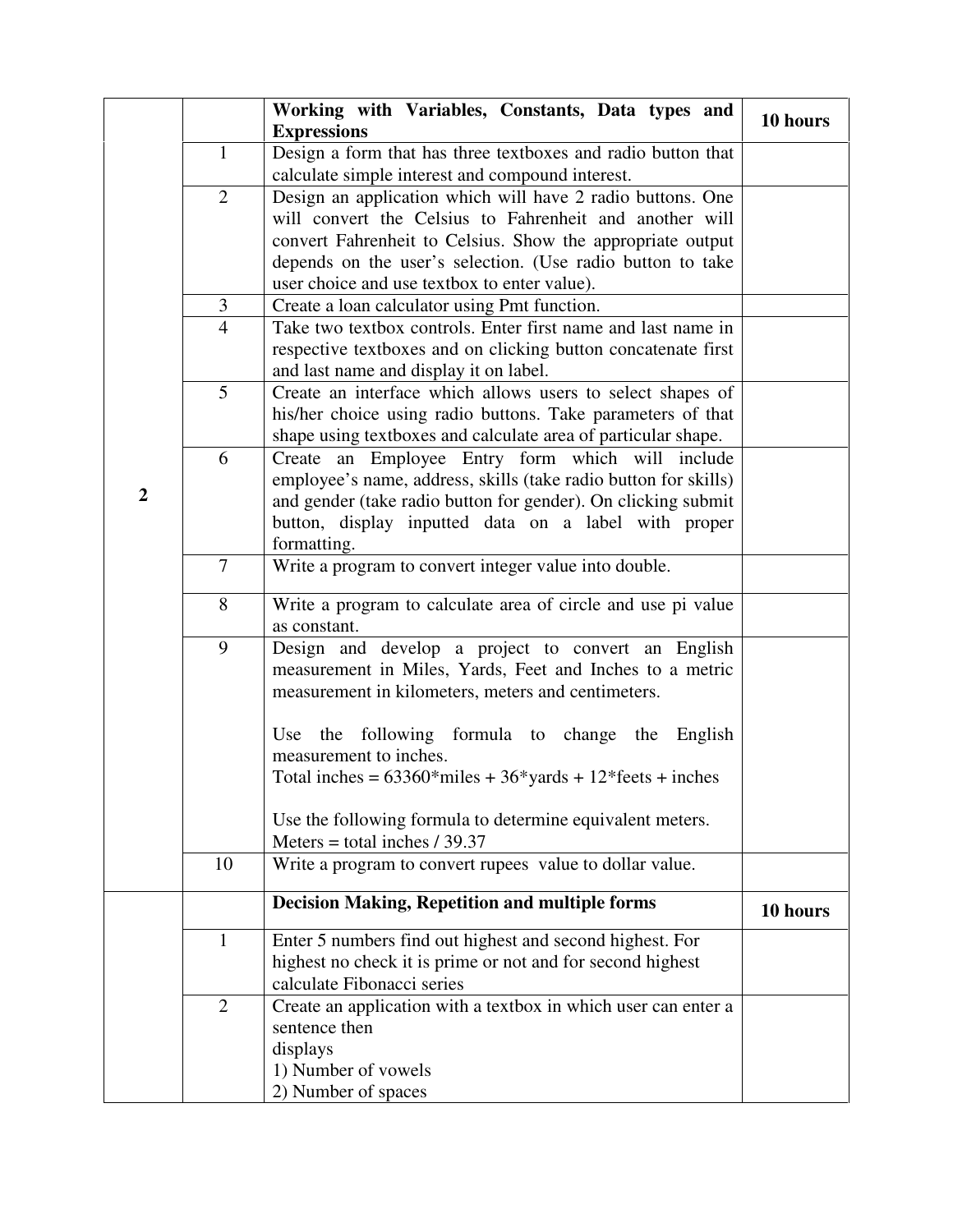|   |                | 3) Number of digits                                                   |          |
|---|----------------|-----------------------------------------------------------------------|----------|
|   |                | 4) Number of special symbols                                          |          |
|   |                | When user press "analysis" button                                     |          |
|   | 3              | Take one textbox. Enter paragraph with multiple lines and             |          |
|   |                | find out no. of vowels and no. of digits from paragraph.              |          |
|   | $\overline{4}$ | Write a program which will accept a string from user. And             |          |
|   |                | then reverse the string without using inbuilt functions for           |          |
|   |                | string reverse. Then check whether the string is palindrome           |          |
|   |                | or not. Find how many words in string. Also find out how              |          |
|   |                | many words starts from "a" character.                                 |          |
| 3 | 5              | Design a form having two text boxes, combo box and a label.           |          |
|   |                | Make the validation so that user can enter only numbers in            |          |
|   |                | both textboxes, if user has entered both numerical values             |          |
|   |                | then make the combo box visible. The combo box has                    |          |
|   |                | options like 'ADD', 'SUB','MUL' and 'DIV'. According to               |          |
|   |                | user's choice                                                         |          |
|   |                | From combo result will display in label.                              |          |
|   | 6              | Design a form which has Annual salary with income tax                 |          |
|   |                | facilities. If monthly salary entered then calculate annual           |          |
|   |                | salary. According to this income tax as per below conditions.         |          |
|   |                | Rs.0 - Rs.50000 - No tax                                              |          |
|   |                | Rs.50000 - Rs.60000 - 10% of annual income                            |          |
|   |                | Rs.60000 - Rs.150000 - 20% of annual income                           |          |
|   |                | More than Rs.150000 - 30% of annual income                            |          |
|   |                | Also print net annual salary after the deduction from tax in          |          |
|   |                | label.                                                                |          |
|   | $\tau$         | Restrict a textbox to input only digits.                              |          |
|   | 8              | Create a form with two drop down lists (combo boxes) one              |          |
|   |                | for country name and another for President / Head of the              |          |
|   |                | country. When user selects a country name from combo box,             |          |
|   |                | corresponding President/Head name should be displayed in              |          |
|   |                | another combo box.                                                    |          |
|   | 9              | Design a form to accept a text from user and then put two             |          |
|   |                | text boxes to input word to find and replace. If user clicks on       |          |
|   |                | find button, show index of the first occurrence of the word           |          |
|   |                | given in find textbox. If user clicks replace button, found           |          |
|   |                | word should be replaced with the word given for replace.              |          |
|   | 10             | Write a program to transfer an item from First Listbox to             |          |
|   |                | Second Listbox and from Second Listbox to First.                      |          |
|   | 11             | Build a calculator with all arithmetic functions.                     |          |
|   | 12             | Print multiplication table into listbox. For multiplication take      |          |
|   |                | value using Numeric up down.                                          |          |
|   |                | Using menus, common dialogs, procedures, functions and                | 10 hours |
|   | $\mathbf{1}$   | arrays<br>Design a form that having subroutine of function with below |          |
|   |                | operations                                                            |          |
|   |                | Button1: Find out the avg. of four values.                            |          |
|   |                |                                                                       |          |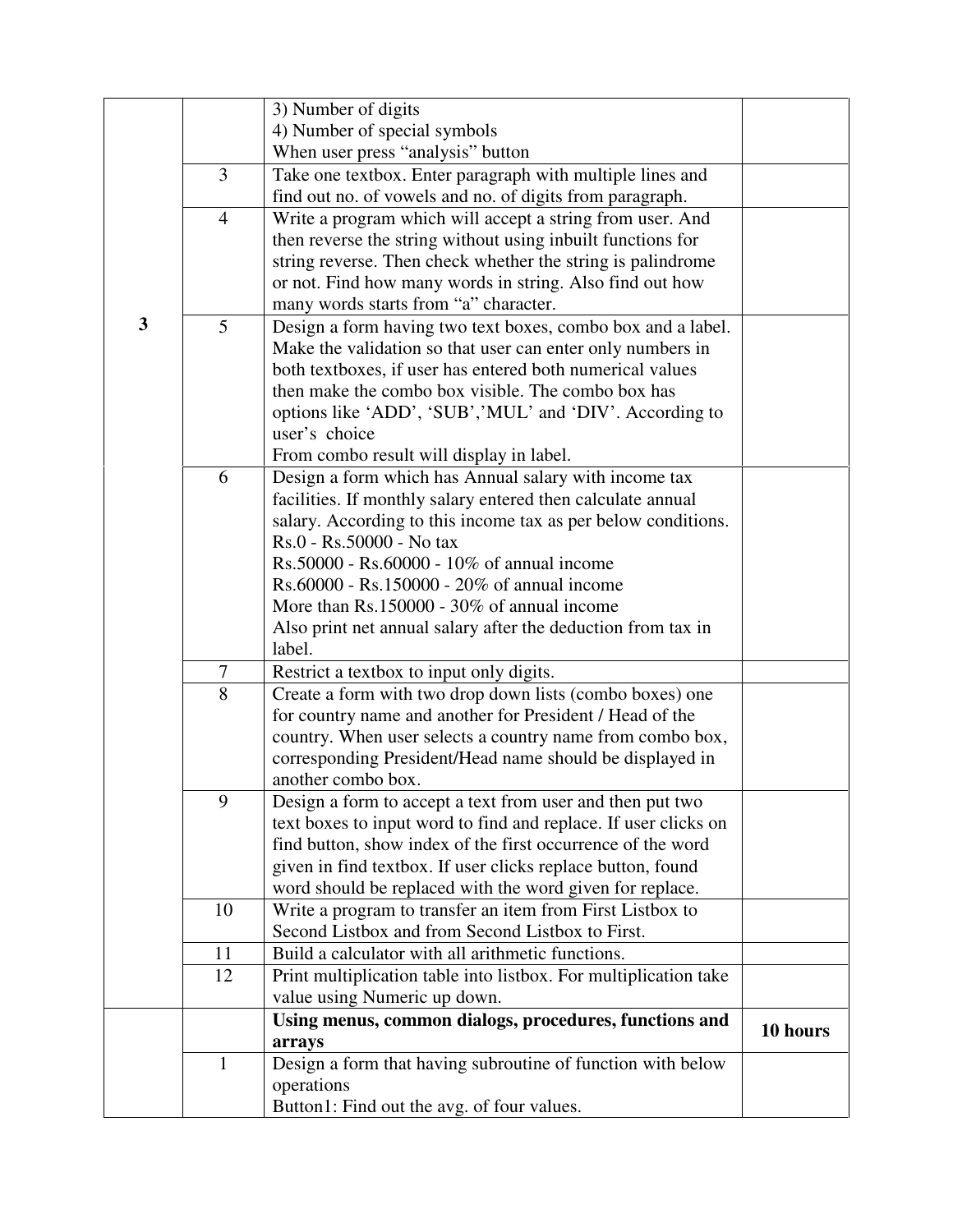|   |                | Button2: Find out the max. From that values.                    |
|---|----------------|-----------------------------------------------------------------|
|   |                | Button3: Find out the min. from that values                     |
|   | $\overline{2}$ | Create an application which provides four textboxes for         |
|   |                | accepting numbers and three option buttons to select two,       |
|   |                | three or four. Design function adds to find addition of         |
|   |                | numbers selected using option buttons.                          |
|   | 3              | Take two picture boxes on form which overlap each other. It     |
|   |                | we click on first picture it will hide itself and shows second  |
|   |                | one and if we click second one it will do the same.             |
|   | $\overline{4}$ | Accept no from user and perform following operations using      |
|   |                | user defined sub routines or functions.                         |
|   |                | i. Factorial of number                                          |
|   |                | ii. Odd/even                                                    |
|   | 5              | Create MDI form. It must have File menu with option open,       |
| 4 |                | Close and Exit. It should also have window menu to arrange      |
|   |                | the child forms like Tile Horizontal, Tile Vertical, Cascade    |
|   |                | and Arrange Icons.                                              |
|   | 6              | Find out entered number is prime or not using function.         |
|   | 7.             | Create MDI form. It must have File menu with option Open,       |
|   |                | Close and Exit and one picture box.                             |
|   |                | Allow users to open any picture using open dialog box, that     |
|   |                | picture should be displayed in the picture box.                 |
|   | 8              | Create a text editor application. It should perform operation   |
|   |                | like cut, copy, paste and change in font, color of the selected |
|   |                | text                                                            |
|   | 9              | Create a function to sort an array's elements.                  |
|   |                |                                                                 |
|   | 10             | Write a program to find minimum and maximum values from         |
|   |                | an array.                                                       |

#### **Note : The students should maintain the record of typical (not simple ones) programs in their file which duly certified, should be presented at the time of final examination.**

#### **Textbook :**

Microsoft Visual Basic .NET Complete Concepts and Techniques Publication: Cengage By: Gary B. Shelly, Thomas J. Cashman and Jeffery J.Quasney

**Chapter: 2** (excludes Visual Basic . NET Help)

**Chapter: 7** (excludes Multidimension array, Enhanced message box features, using control collection)

#### **Reference Book:**

Programming in Visual Basic .NET Publication: TATA McGraw-HILL EDITION By: Julia Case Bradley and Anita C. Millspaugh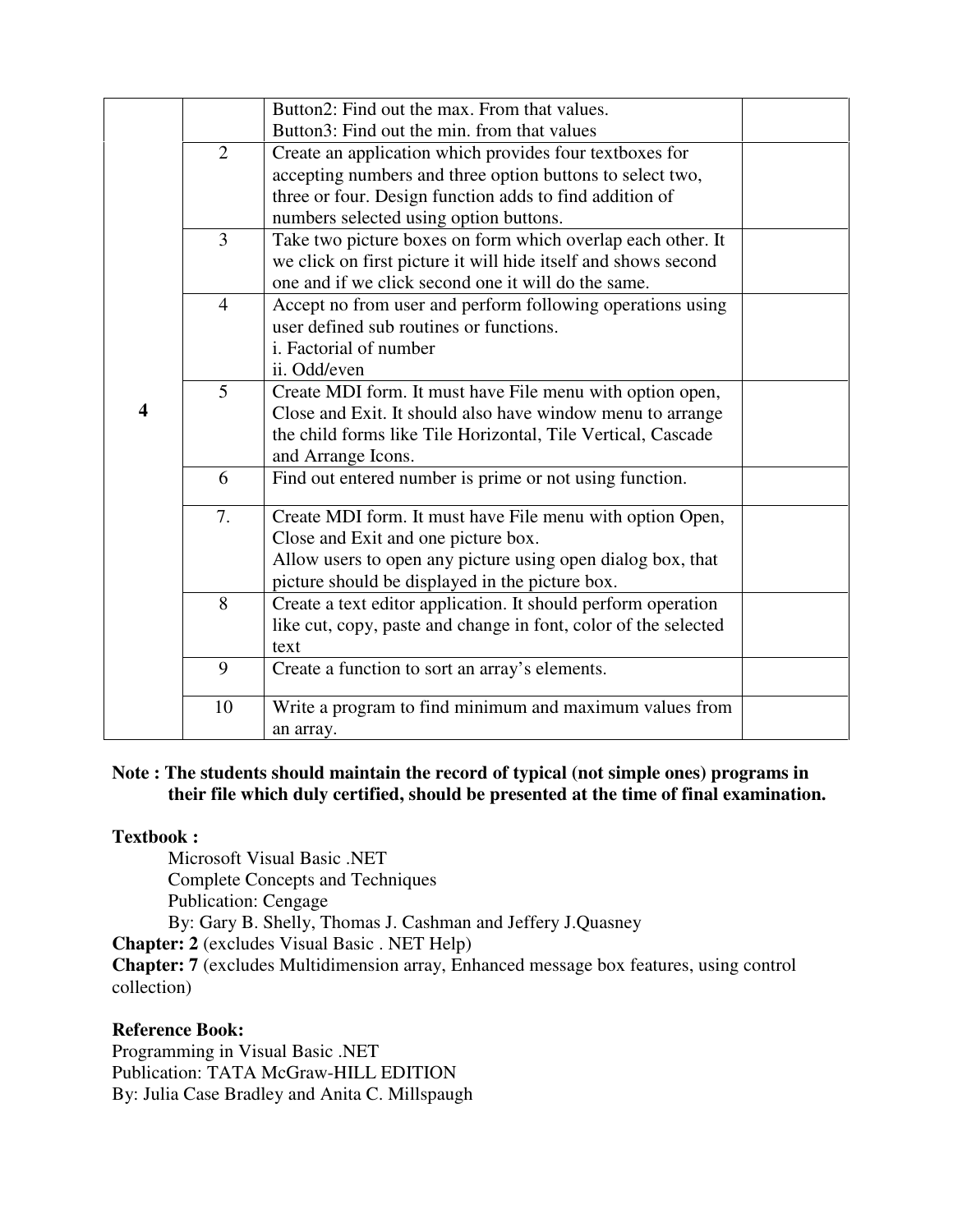# **Core Course CC-214 \*CC-210 Practical**

#### **Course Introduction:**

Students will be provided with practical knowledge of core java programming language which includes threading, package, applet, interface etc.

#### **Objectives:**

- 1.) The objective of this subject is to get depth practical knowledge of core java language.
- 2.) To know the core concepts of core java programming language.

#### **No. of Credits:** 3 **Practical Sessions per week:** 3 **Teaching Hours:** 40 hours

The students are expected to write program in 'java' language unit wise as given below. The list in each unit is indicative only and may or may not be asked in the examination.

| <b>UNIT</b>    | <b>TOPICS / SUBTOPICS</b> |                                                                                                                                                                                    | <b>TEACHING</b><br><b>HOURS</b> |
|----------------|---------------------------|------------------------------------------------------------------------------------------------------------------------------------------------------------------------------------|---------------------------------|
|                |                           | Java Introduction, Operator, Objects, Methods                                                                                                                                      | 10 hours                        |
|                | $\mathbf{1}$              | Write a program to calculate the hypotenuse of right angled<br>triangle when other sides of the triangle are given.<br>(Hypotenuse = square root $(x*x + Y * Y)$ )                 |                                 |
|                | 2                         | Write a program to evaluate simple interest of a given<br>principle, rate and time.                                                                                                |                                 |
|                | 3                         | Write a program to find maximum of two numbers without<br>using third variable.                                                                                                    |                                 |
| 1              | $\overline{4}$            | Write a program using the arithmetic operators to perform<br>algebraic operations on two numbers. (Algebraic operation is<br>$+, -, *, /, %$                                       |                                 |
|                | 5                         | Write a program to calculate the area of square and rectangle<br>by overloading the area method.                                                                                   |                                 |
|                | 6                         | Write a java program to display powers of 2 i.e. $2,4,8,16$ etc up<br>to 1024 using bitwise operators.                                                                             |                                 |
|                | 7                         | Write a java program to scan 3 integer values from the user<br>and display the minimum using conditional operator.                                                                 |                                 |
|                | 8                         | Write a program to convert inches to centimeters.                                                                                                                                  |                                 |
|                | 9                         | Create a complex number class. The class should have a<br>constructor and methods to add, subtract and multiply two<br>complex numbers and to return the real and imaginary parts. |                                 |
|                |                           | Decision Making, Looping, String, Array, Wrapper                                                                                                                                   | 10 hours                        |
| $\overline{2}$ | 1                         | <b>Classes</b><br>Write a program to print even number up to 10 using while<br>loop.                                                                                               |                                 |
|                | $\overline{2}$            | Write a program to check whether the given number is even or<br>odd.                                                                                                               |                                 |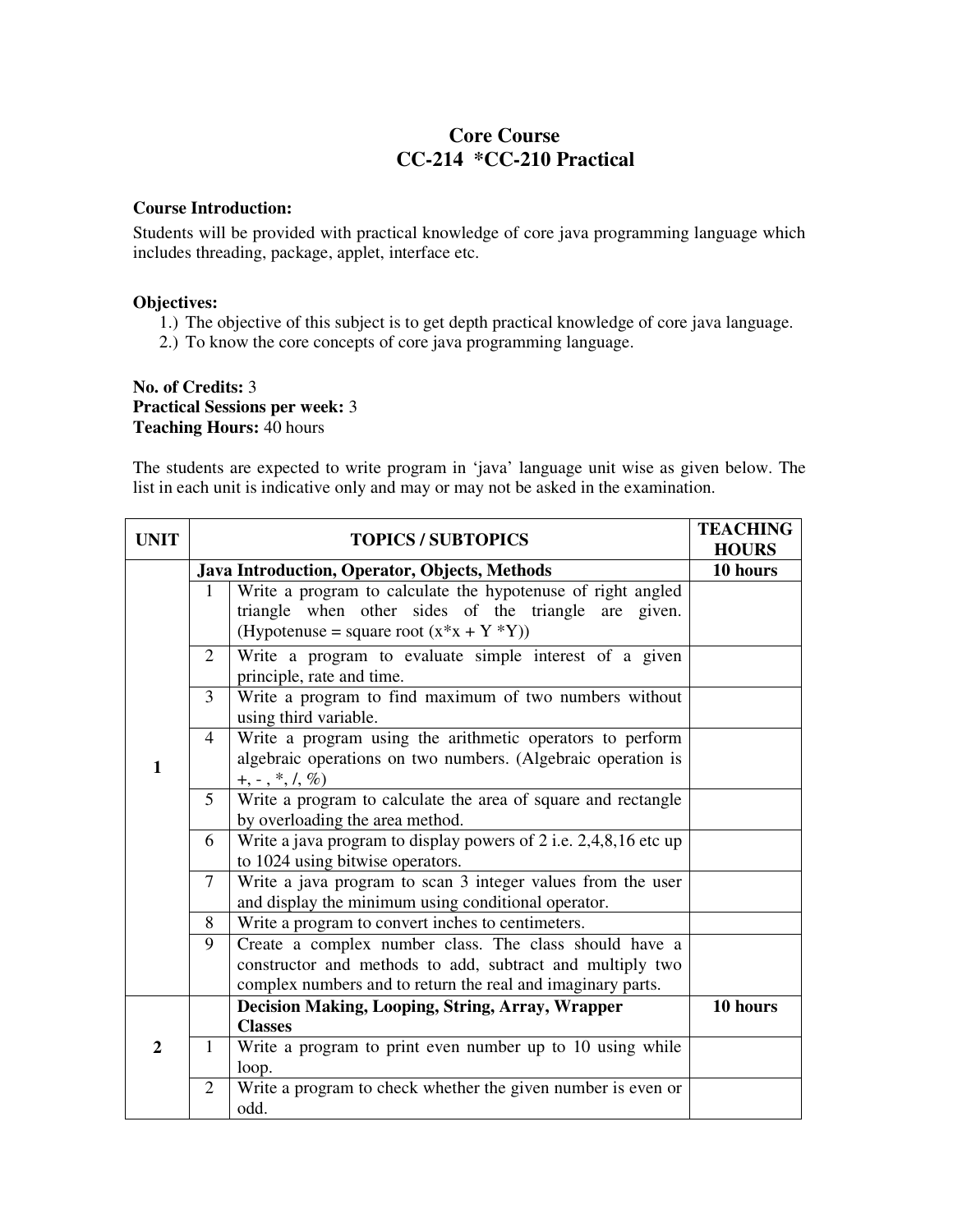|              | 3              | Write a program to demonstrate calculator using switch               |          |
|--------------|----------------|----------------------------------------------------------------------|----------|
|              |                | statement.                                                           |          |
|              | 4              | Write a program to create an array to store 5 integer values.        |          |
|              |                | Also initialize the array with 5 numbers and display the array       |          |
|              |                | Elements in reverse order.                                           |          |
|              | 5              | Write a program to create integer array containing 10 values.        |          |
|              |                | Then print all the prime numbers contained by the array.             |          |
|              | 6              | Write a program to create a character array to store 6               |          |
|              |                | characters. Also initialize the array with 6 random characters.      |          |
|              |                | Now create another array containing 10 characters. Copy the          |          |
|              |                | elements ranging from index 2 to 4of first array to second           |          |
|              |                | array at the same index.                                             |          |
|              | 7              | Write a program to sort a list of students on the basis of the       |          |
|              |                | marks.                                                               |          |
|              | 8              | Write a java program that accepts a string from users and            |          |
|              |                | display each character on separate line in reverse order.            |          |
|              | 9              | Write a program to create a string array and sort all the string     |          |
|              |                | contained by the array.                                              |          |
|              | 10             | Write a program to create a string using the string class and        |          |
|              |                | check whether the string is a palindrome or not. A string is a       |          |
|              |                | palindrome that is spelled the same both forwards and                |          |
|              |                | backwards.                                                           |          |
|              |                | <b>Exception Handling and Inheritance</b>                            | 10 hours |
|              | $\mathbf{1}$   | Write a program to display the sum of digits of given numbers        |          |
|              |                | with exception handling.                                             |          |
|              | $\overline{2}$ | Write a java program which takes 2 arguments - a string and          |          |
|              |                |                                                                      |          |
|              |                | its length. If the length of the string is not according to given    |          |
|              |                | one then throw the user defined LengthMatchException and             |          |
|              |                | handles it appropriately.                                            |          |
|              | $\mathfrak{Z}$ | Write a Java program to input n integer numbers and display          |          |
|              |                | lowest and second lowest number. Also handle the different           |          |
|              |                | exceptions possible to be thrown during execution.                   |          |
|              | 4              | Write a java program that accepts 5 even numbers from                |          |
|              |                | command line. If any of the number is odd then throw custom          |          |
|              |                | exception OddException and count such invalid numbers.               |          |
|              | 5              | Write a program to define custom exception called "no match"         |          |
|              |                | exception" that is thrown when a string is not equal to              |          |
|              |                | "internet" This string is providing through command line             |          |
|              |                | argument.                                                            |          |
|              | 6              | Consider an employee class, which contains fields such as            |          |
|              |                | name and designation. And a subclass, which contains a field         |          |
|              |                | salary. Write a program for inheriting this relation.                |          |
| $\mathbf{3}$ | 7              | Consider an employee class, which contains fields such as            |          |
|              |                | name and designation. And a subclass, which contains a field         |          |
|              |                | salary. Write a program for inheriting this relation.                |          |
|              | 8              |                                                                      |          |
|              |                | Write a class with a method to find the area of a rectangle.         |          |
|              |                | Create a subclass to find the volume of a rectangular shaped<br>box. |          |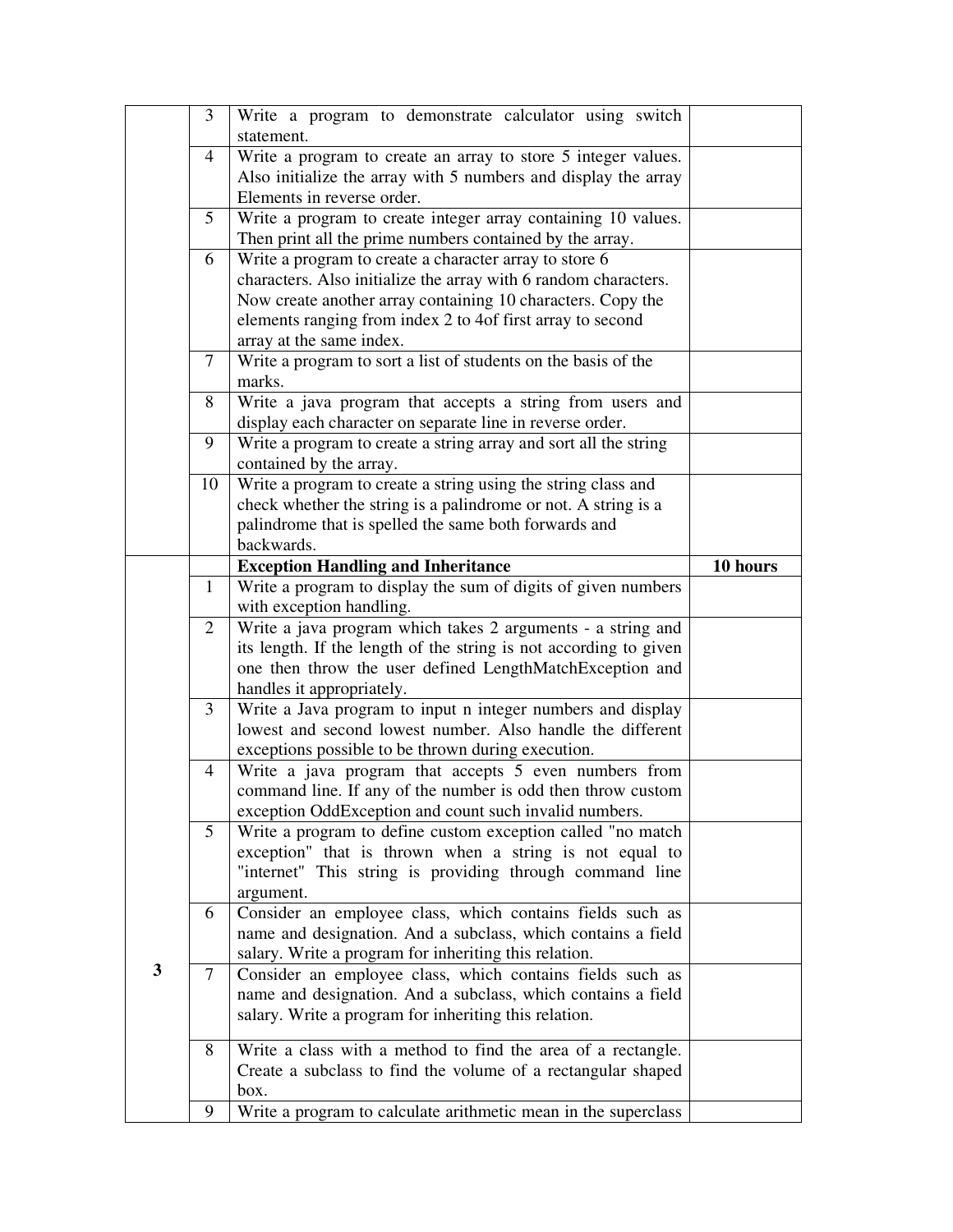|                         |                | and standard deviation in the subclass.                                                                                            |          |
|-------------------------|----------------|------------------------------------------------------------------------------------------------------------------------------------|----------|
|                         |                | Packages, Multithreading, Applets and Graphics                                                                                     | 10 hours |
|                         | $\mathbf{1}$   | Write a program to calculate the area by using an interface.                                                                       |          |
|                         | $\overline{2}$ | Write a program to show use of the import statement.                                                                               |          |
|                         | 3              | Write an interface called Numbers, with a method int                                                                               |          |
|                         |                | Process(int x, int y). Write a class called Sum, in which the                                                                      |          |
|                         |                | method Process finds the sum of two numbers and returns an                                                                         |          |
|                         |                | int value. Write another class called Average, in which the                                                                        |          |
|                         |                | Process method finds the average of the two numbers and                                                                            |          |
|                         |                | returns an int.                                                                                                                    |          |
|                         | $\overline{4}$ | Write a java program to create 3 threads using Thread class.                                                                       |          |
|                         |                | Three threads should calculate the sum of 1 to 5, 6 to 10 and                                                                      |          |
|                         |                | 11 to 15 respectively. After all thread finishes main thread                                                                       |          |
|                         |                | should print the sum and average.                                                                                                  |          |
|                         | 5 <sup>5</sup> | Write a java program that accepts marks of 5 subjects from                                                                         |          |
| $\overline{\mathbf{4}}$ |                | display the average. If any value is not between 0 and 100 then                                                                    |          |
|                         |                | throw custom exception RangeException and handle it.                                                                               |          |
|                         | 6              | Write a java program 1" at every 1000 Milliseconds and other                                                                       |          |
|                         |                | should display "Thread 2" at every 3000 milliseconds to create                                                                     |          |
|                         |                | 3 threads using Runnable interface. Three threads should                                                                           |          |
|                         |                | calculate the sum of 1 to 5, 6 to 10 and 11 to 15 respectively.                                                                    |          |
|                         |                | After all thread finishes main thread should print the sum and                                                                     |          |
|                         |                | average.                                                                                                                           |          |
|                         | 7              | Write a Java applet that draws a circle centered in the center of<br>the applet and filled with random color. Radius of the circle |          |
|                         |                | should be passed as a parameter.                                                                                                   |          |
|                         | 8              | Write an applet that take three numbers as parameters and                                                                          |          |
|                         |                | displays their sum and average.                                                                                                    |          |
|                         | 9              | Write a java program that creates two threads using Runnable                                                                       |          |
|                         |                | interface. One thread should display "Thread ".                                                                                    |          |
|                         | 10             | Write a Java applet that draws a circle divided in 6 equal parts                                                                   |          |

**Note : (1) Java editors can be any of the following (with any versions):** 

 **Notepad, Edit plus, UltraEdit, NetBeans, Scite** 

**(2)The students should maintain the record of typical (not simple ones) programs in their file which duly certified, should be presented at the time of final examination.** 

#### **Textbook:**

JAVA for Beginners Publication : Cengage Learning By Joyce Farrell

#### **Reference Book** :

- 1. Object Oriented Programming in java Publication : Dreamtech By Dr. G.T.Thampi
- 2. JAVA Programming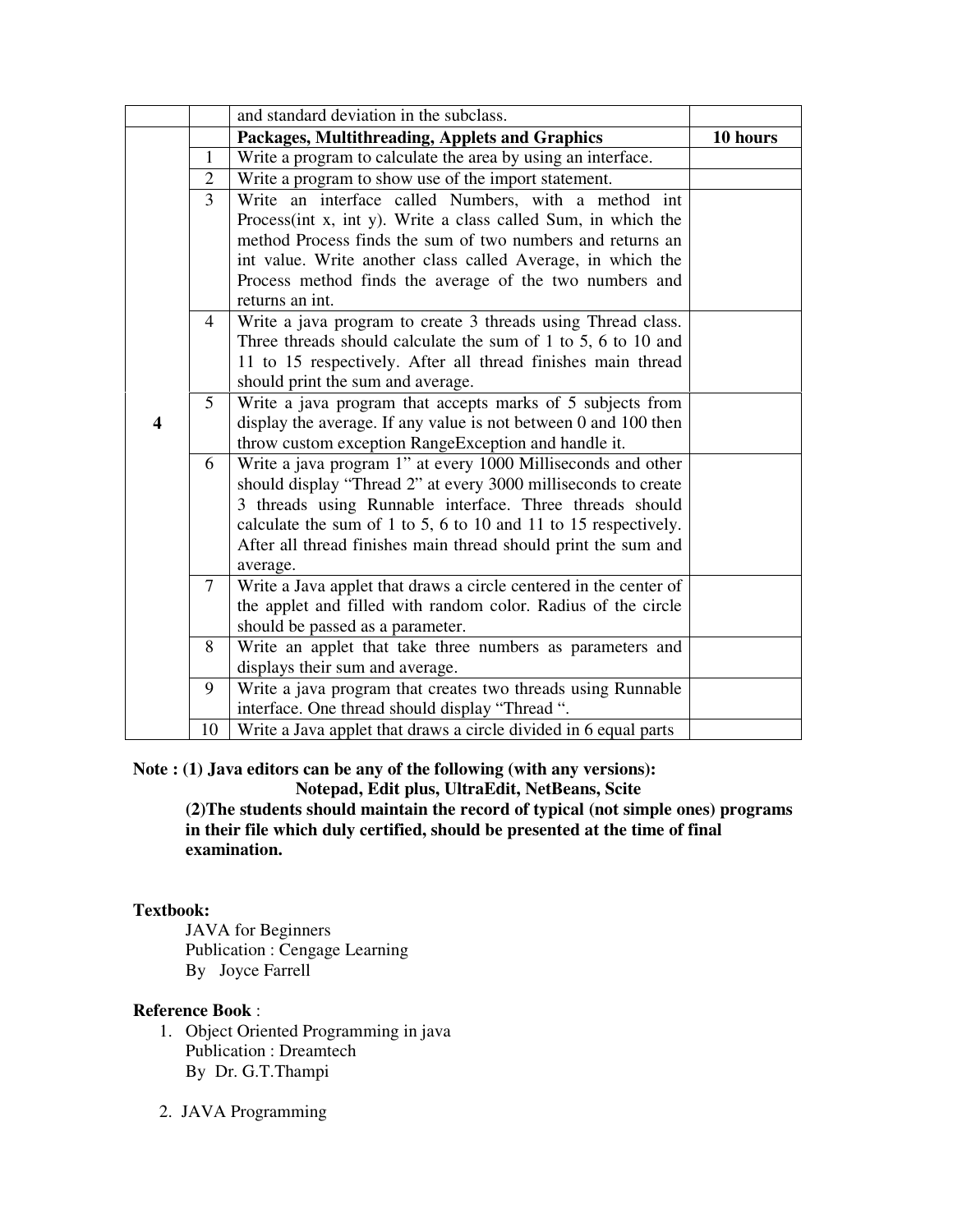Publication: Person By Hari Mohan Pandey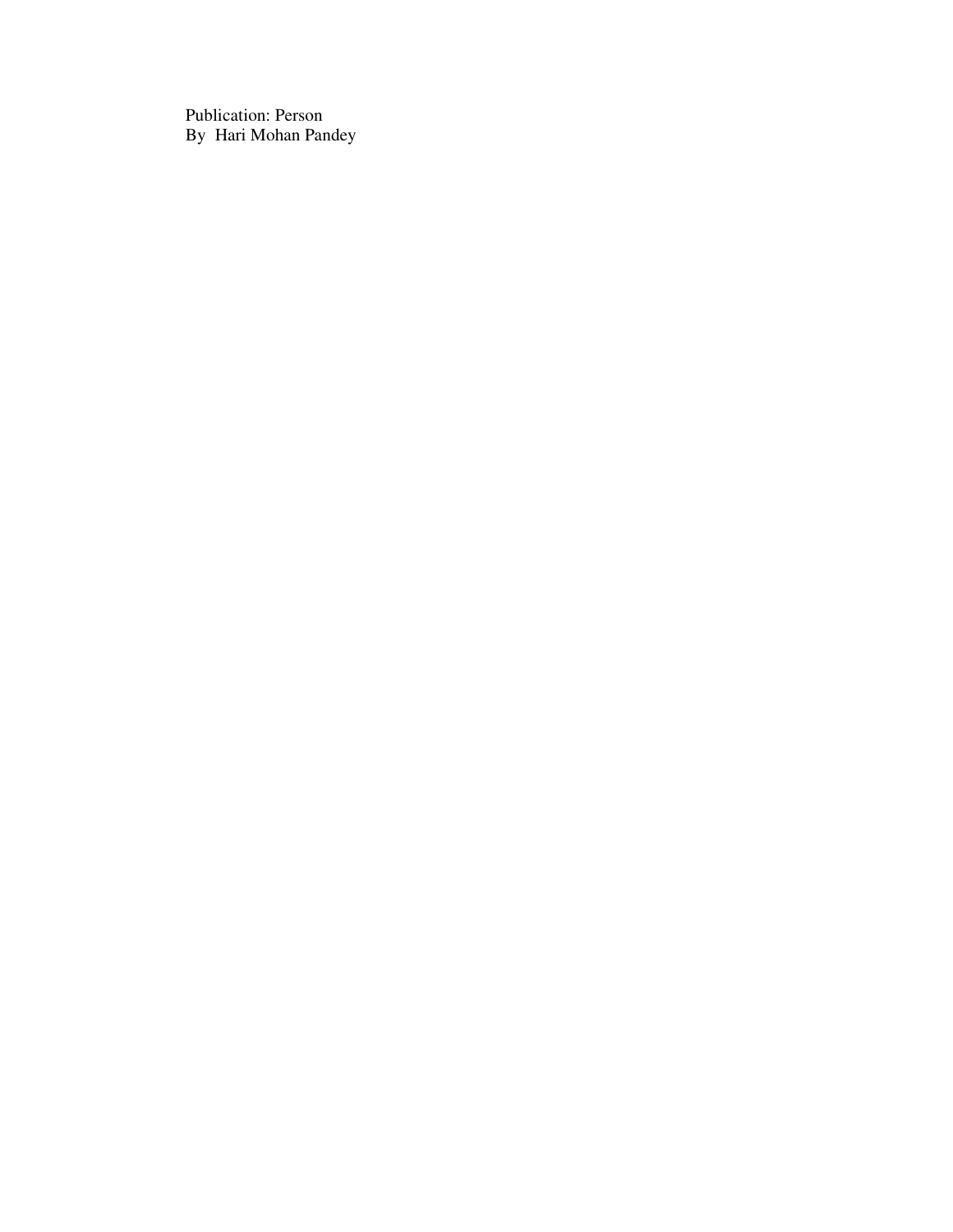# **Foundation Course FC – 202(1) Scientific Computing**

#### **Course Introduction:**

The course introduces the Computer Science student to the numerical methods necessary for scientific computing such as Error, propagation, solutions of Non linear and Transcendental Equations, interpolation and Curve Fitting.

# **Objectives:**

- 1.) To understand the concepts, techniques & applications of scientific computing.
- 2.) To develop the skills of solving real life problems by using computer programming.
- 3.) To make students to understand the art of applying Mathematical techniques to solve some real life problems.
- 4.) To gain knowledge of scientific computing.

# **No. of Credits:** 2 **Theory Sessions per week:** 3 **Teaching Hours:** 40 hours

| <b>UNIT</b>    | <b>TOPICS / SUBTOPICS</b>                                           | <b>TEACHING</b><br><b>HOURS</b> |
|----------------|---------------------------------------------------------------------|---------------------------------|
|                | <b>Errors in Computation</b>                                        | 10 hours                        |
|                | Introduction                                                        |                                 |
|                | Significant Digits and Floating-Point Representation                |                                 |
|                | <b>Floating point Arithmetic</b>                                    |                                 |
|                | <b>Addition Operation</b><br>$\circ$                                | 5 hrs                           |
|                | <b>Subtraction Operation</b><br>$\circ$                             |                                 |
|                | <b>Multiplication Operation</b><br>$\circ$                          |                                 |
| 1              | <b>Division Operation</b><br>$\circ$                                |                                 |
|                | Errors in Computation<br>$\bullet$                                  |                                 |
|                | <b>Absolute and Relative Errors</b>                                 | 5 hrs                           |
|                | <b>Calculation of Absolute and Relative Errors</b>                  |                                 |
|                | <b>Error Propagation</b><br>$\bullet$                               |                                 |
|                | Practical Demo should be given for Floating point Arithmetic and    |                                 |
|                | Error in $C/C++$                                                    |                                 |
|                | <b>Numerical Methods for Nonlinear and Transcendental Equations</b> | 10 hours                        |
|                | Introduction<br>$\bullet$                                           |                                 |
|                | <b>Graphical Method</b>                                             | 2 hrs                           |
|                | <b>Tabulation Method</b><br>$\bullet$                               |                                 |
|                | <b>Iteration Methods</b>                                            |                                 |
|                | <b>Bisection Method</b><br>$\bigcirc$                               | 4 hrs                           |
| $\overline{2}$ | <b>False Position Method</b><br>$\Omega$                            |                                 |
|                | Newton-Raphson Method<br>$\Omega$                                   |                                 |
|                | <b>Numerical Integration</b>                                        | 4 hrs                           |
|                | Introduction<br>$\bullet$                                           |                                 |
|                | General Quadrature Formula (GQF)                                    |                                 |
|                | <b>Trapezodial Rule</b>                                             |                                 |
|                | Simpson's 1/3 rule                                                  |                                 |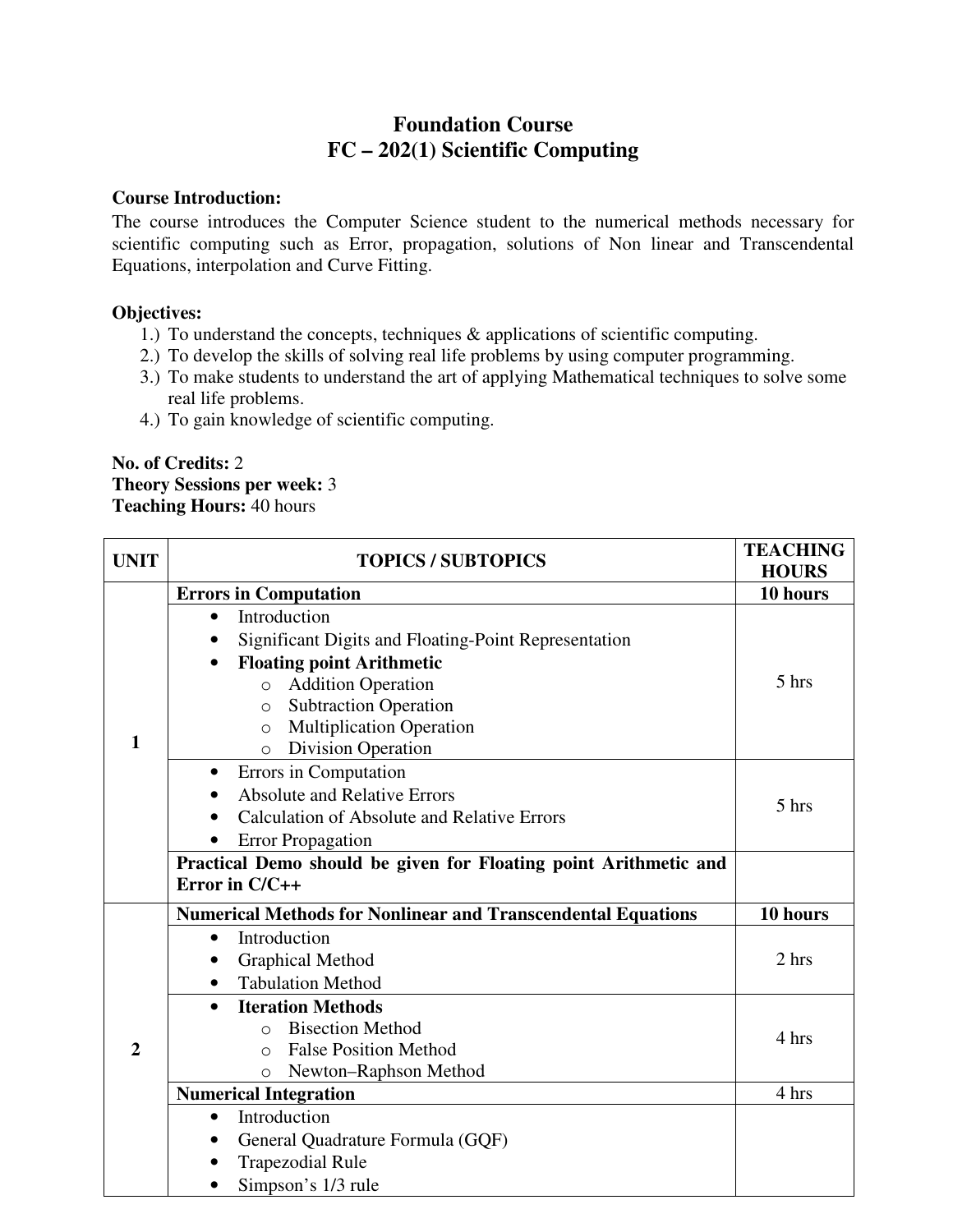|                         | Practical Demo should be given for Iteration Method in C/C++        |          |
|-------------------------|---------------------------------------------------------------------|----------|
|                         | Interpolation                                                       | 10 hours |
|                         | Introduction                                                        |          |
|                         | Lagrange Interpolation Method                                       |          |
|                         | Methods Based on Finite Differences                                 | 5 hrs    |
|                         | Forward Differences and the Forward Difference Table                |          |
| 3                       | Newton's Forward Interpolation Formula<br>$\bullet$                 |          |
|                         | Backward Differences and the Backward Difference Table<br>$\bullet$ |          |
|                         | Newton's Backward Interpolation Formula                             |          |
|                         | Divided Differences and the Divided Difference Table for            | 5 hrs    |
|                         | <b>Unequally Spaced Points</b>                                      |          |
|                         | Newton's Divided Difference Interpolation Formula                   |          |
|                         | Practical Demo should be given for Interpolation Method in C/C++    |          |
|                         | <b>Curve Fitting</b>                                                | 10 hours |
|                         | Introduction<br>$\bullet$                                           |          |
|                         | Straight Line Fit Using the LSF Method                              |          |
|                         | Reverse Straight Line Fit                                           | 5 hrs    |
|                         | Polynomial Fit by the LSF Method                                    |          |
| $\overline{\mathbf{4}}$ | Power Function Fit Using the LSF Method                             |          |
|                         | Exponential Function Fit by the LSF Method                          |          |
|                         | <b>Error Estimation in LSF Method</b><br>$\bullet$                  |          |
|                         | Weighted Least Square Approximation                                 | 5 hrs    |
|                         | Straight Line Fit Using the WLSF Method                             |          |
|                         | Polynomial Curve Fit Using the WLSF Method                          |          |
|                         | Practical Demo should be given for different Methods of Curve       |          |
|                         | Fitting in C/C++                                                    |          |

# **Note: - C/C++ Programs and Algorithms should not be asked in theory examination.**

**Textbook:** 

Numerical Analysis with Algorithms and Computer Programs in C++ Publication : PHI Learning Private Limited

By Ajay Wadhwa

# **Chapter-1, 2, 4, 8**

# **Reference Book**:

- 1. Computer Oriented Numerical Methods Publication: Khanna Book Publishing Co. Ltd. By R.S.Salaria
- 2. Numerical Methods for Scientists and Engineers (Third Edition) Publication: PHI Learning Private Limited By K. Sankara Rao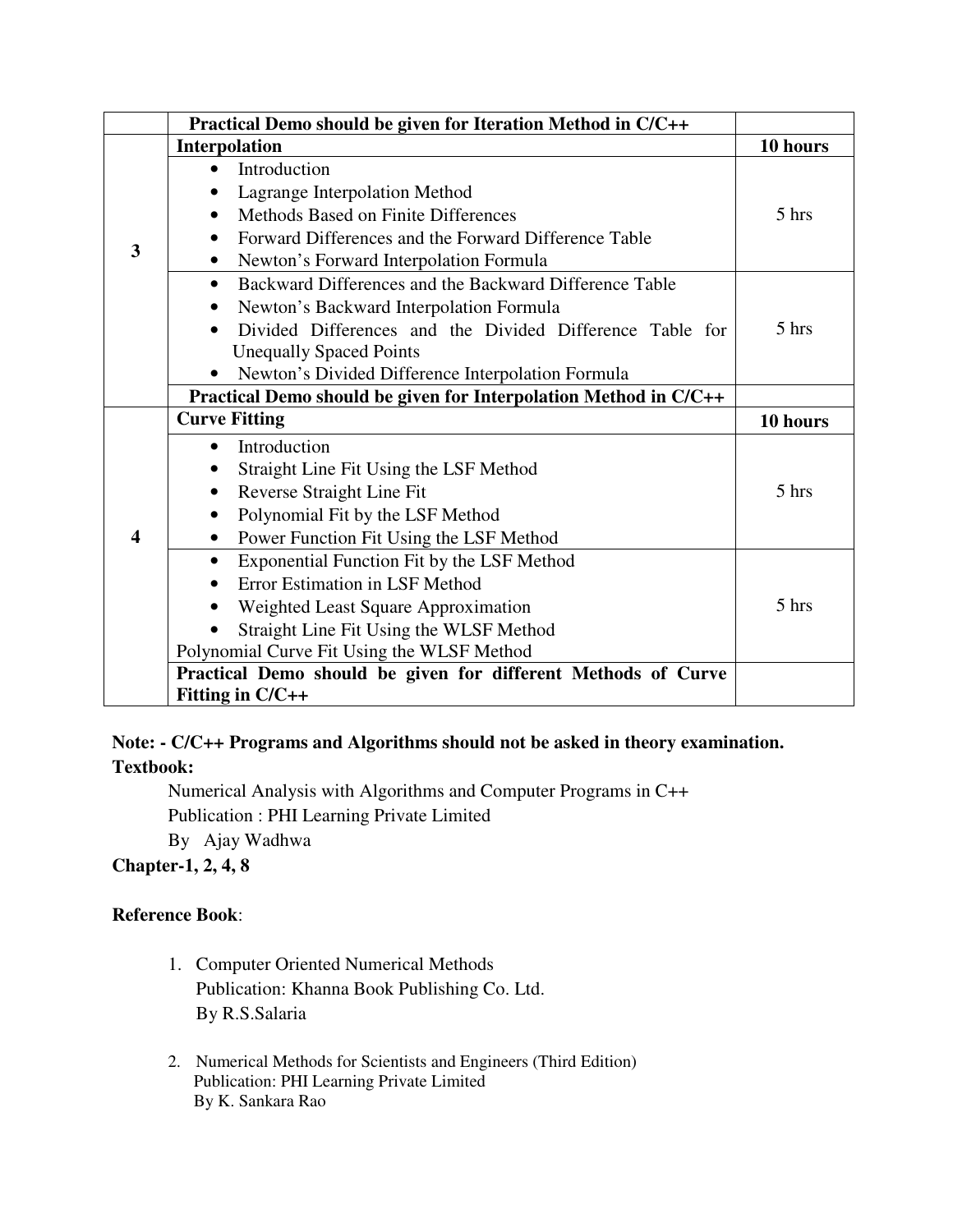# **Foundation Course FC-202(2) eGovernance**

#### **Course Introduction:**

Students will be provided with basic awareness of 'what', 'why' and 'how' of e-governance as well as impact of e-government on different stake holders. E-government implementation requires multi-disciplinary approach. Discussion of Case Studies of successful e-governance projects in developing countries will increase understanding of the technical, public administration, economic, managerial perspective of e-government to the students.

#### **Objectives:**

Students would be able to

- 1.) Comprehend the Need and Scope of E-governance.
- 2.) Understand how projects affecting mass and different stakeholders are planned and implemented.

#### **No. of Credits:** 2 **Theory Sessions per week:** 3 **Teaching Hours:** 40 hours

| <b>UNIT</b>    | <b>TOPICS / SUBTOPICS</b>                                               | <b>TEACHING</b><br><b>HOURS</b> |
|----------------|-------------------------------------------------------------------------|---------------------------------|
|                | <b>Introduction</b>                                                     | 10 hours                        |
|                | <b>E-Government: Definition and Scope</b>                               |                                 |
|                | Nature of Clients Served and the Service Delivery Process<br>$\circ$    |                                 |
|                | E-Government: Different Stages of Evolution<br>$\circ$                  | 3 hrs                           |
|                | E-Government verses E-Governance.<br>$\bigcirc$                         |                                 |
|                | <b>E-Government in the Context of Developing Countries</b><br>$\bullet$ |                                 |
|                | Nature of Applications for Different Types of Clients<br>$\circ$        |                                 |
|                | Challenges in Design and Implementation<br>$\circ$                      |                                 |
| 1              | Investments in E-Government<br>$\bigcap$                                |                                 |
|                | Reasons for Implementing E-Government<br>$\circ$                        | 5 hrs                           |
|                | <b>E-Government Readiness of Countries</b><br>$\bigcirc$                |                                 |
|                | Status of E-Government in India<br>$\bigcirc$                           |                                 |
|                | Key Challenges in Further Development of E-<br>$\circ$                  |                                 |
|                | Government                                                              |                                 |
|                | <b>Making E-Government Work for Rural Citizens</b>                      |                                 |
|                | How can ICT Use and E-Government Help the Poor<br>$\circ$               | 2 hrs                           |
|                | Challenges in Building Pro-poor E-Government<br>$\circ$                 |                                 |
|                | <b>Benefits and Impact of e-Government</b>                              | 10 hours                        |
|                | <b>Potential Benefits of E-Government for Key Stakeholders</b>          |                                 |
| $\overline{2}$ | Benefits for Citizens: Results from an Impact Assessment<br>$\circ$     |                                 |
|                | Study                                                                   | 5 hrs                           |
|                | Benefits for Businesses: Results from an Impact<br>$\circ$              |                                 |
|                | <b>Assessment Study</b>                                                 |                                 |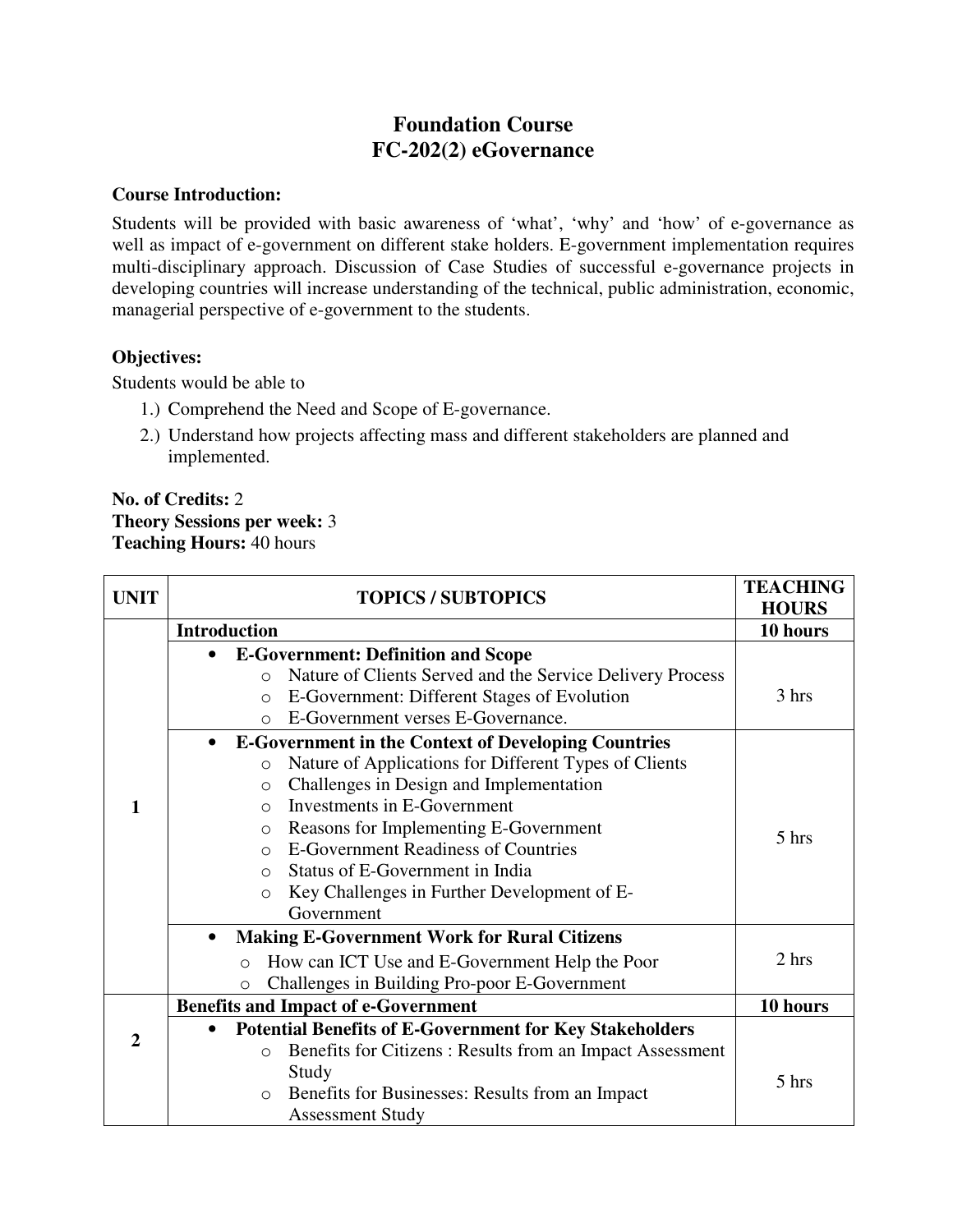|   | Benefits for Agencies Implementing E-Government<br>$\circ$                |          |
|---|---------------------------------------------------------------------------|----------|
|   | Applications                                                              |          |
|   | <b>Impact of E-Government on Transparency and Corruption</b><br>$\bullet$ |          |
|   | o Results from a Study of Impact on Corruption                            |          |
|   | Improvement in Transparency through E-Government<br>$\circ$               | 5 hrs    |
|   | Dealing with Corruption through E-Government<br>$\circ$                   |          |
|   | <b>E-Governance Projects and its Success</b>                              | 10 hours |
|   | <b>Guidelines for Implementing Projects Successfully</b>                  |          |
|   | Life Cycle of an E-Government Project<br>$\circ$                          |          |
|   | Conceptualizing Project Definition and Scope: Starting Small<br>$\circ$   |          |
|   | Process RE-engineering<br>$\circ$                                         |          |
| 3 | Designing a Citizen-centric Service Delivery mechanism<br>$\circ$         |          |
|   | Communicating with Users<br>$\circ$                                       | 10 hrs   |
|   | Seeking Partnerships: Avoiding Reinvention of the wheels<br>$\circ$       |          |
|   | Phasing Implementation<br>$\circ$                                         |          |
|   | Capacity to manage change<br>$\circ$                                      |          |
|   | Strong Internal leadership and Project Management<br>$\circ$              |          |
|   | Risk Factors in Implementing E-Government Projects<br>$\Omega$            |          |
|   | <b>Case Studies and the road ahead</b>                                    | 10 hours |
|   | <b>Government of Citizen (G2C) Applications</b>                           |          |
|   | Online Delivery of Municipal Services: Ahmedabad<br>$\circ$               |          |
|   | Municipal Corporation, Vijaywada, Kalyan-Dombiwali                        |          |
| 4 | <b>Government to Business (G2B) Applications</b>                          |          |
|   | Online Tax Filing Systems in Different Countries<br>$\circ$               | 8 hrs    |
|   | Computerization of Interstate Border Check posts in Gujarat<br>$\circ$    |          |
|   | <b>Government to Government (G2G) Applications</b><br>٠                   |          |
|   | Computerization of the Treasuries in Karnataka (Khajane)<br>$\circ$       |          |
|   | <b>E-Government: The Way Ahead</b>                                        | 2 hrs    |

Unlocking E-Government Potential: Concepts, Cases and Practical Insights Publication: Sage Publications by Subhash Bhatnagar

# **Reference Books**:

- 1. E-Governance Today Publication: ICFAI University Press by Sowmyanarayan Sadagopan
- 2. Government Online: Opportunities and Challenges Publication: Tata McGaw Hill by M P Gupta, Prabhat Kumar, Jaijit Bhattacharya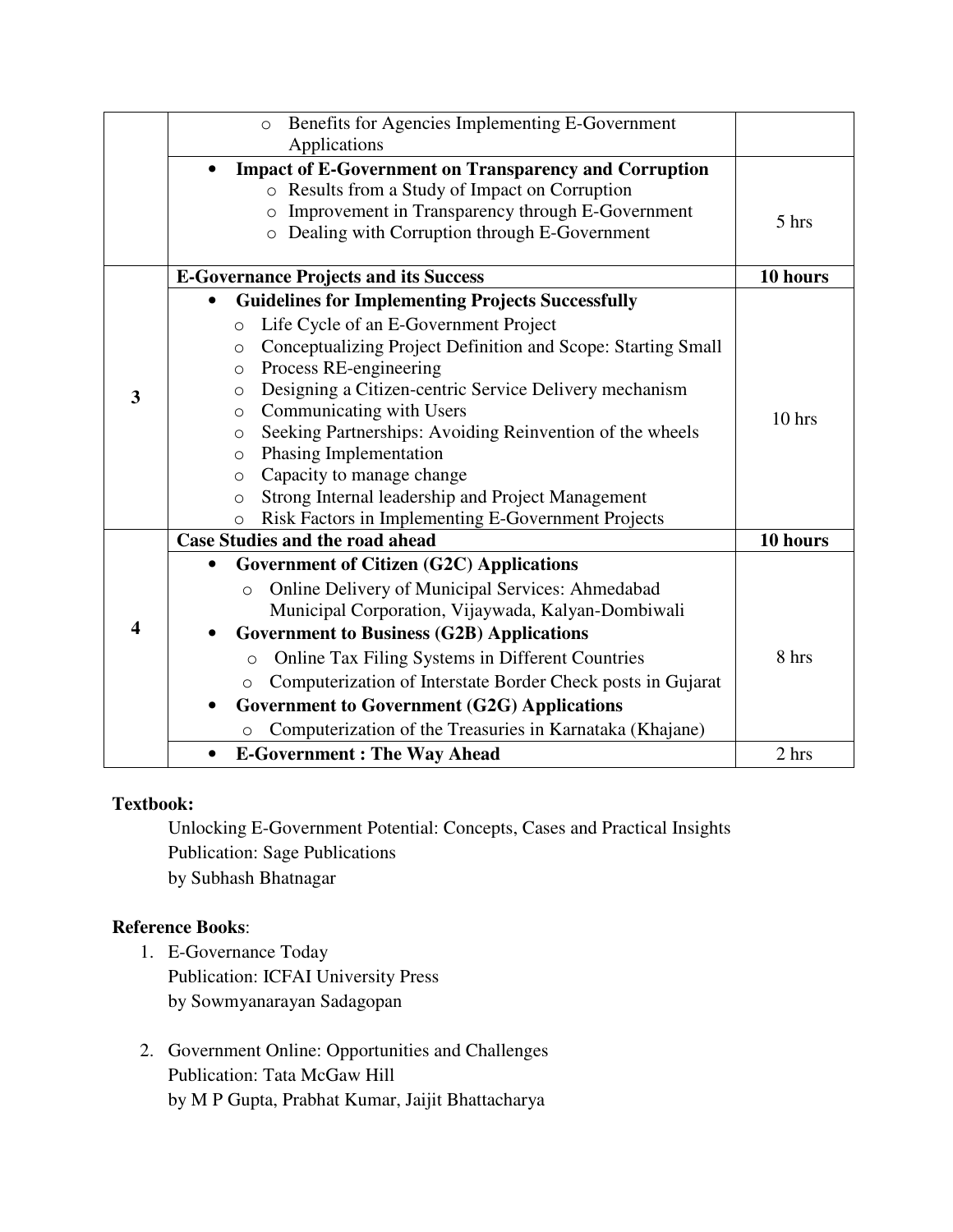# **Foundation Course FC-202(3) Interpersonal Skills**

#### **Course Introduction:**

A study related with the interpersonal skill and behavior patterns. The topics include interpersonal communication to problem solving and management with good leadership skills.

# **Objectives:**

The student would be able to:

- 1.) Manage their interpersonal skills and conflicts in an efficient way.
- 2.) Understand leadership skills and maintain team building.
- 3.) Practice time management and solve problem related with it.
- 4.) Solve problems of any issue by resolving conflicts and negotiating.
- 5.) Structure their ethical decision making.
- 6.) Appreciate and respect the culture difference and manage cross cultural differences.

#### **No. of Credits:** 2 **Theory Sessions per week:** 3 **Teaching Hours:** 40 hours

| <b>UNIT</b>  |           | <b>TOPICS / SUBTOPICS</b>                               | <b>TEACHING</b><br><b>HOURS</b> |
|--------------|-----------|---------------------------------------------------------|---------------------------------|
|              |           | <b>Skill: An Introduction</b>                           | 10 hours                        |
|              | $\bullet$ | Interpersonal skills and effective management behavior  |                                 |
|              |           | <b>Behavior</b><br>$\bigcap$                            | 4 hrs                           |
|              |           | Motivation<br>$\bigcirc$                                |                                 |
|              |           | Skill and the need for skills training<br>$\circ$       |                                 |
| 1            |           | <b>Self Management</b>                                  |                                 |
|              |           | Clarifying Values<br>$\circ$                            |                                 |
|              |           | <b>Setting Goals and Planning</b><br>$\circ$            | 3 hrs                           |
|              |           | Group Exercise-The Alligator Rives<br>$\circ$           |                                 |
|              | $\bullet$ | <b>Applying Emotional Intelligence</b>                  |                                 |
|              |           | Group Exercise-Head versus Heart<br>$\Omega$            | 3 hrs                           |
|              |           | <b>Problem Solving</b>                                  | 10 hours                        |
|              | $\bullet$ | <b>Ethical Decision Making</b>                          |                                 |
|              |           | Group Exercise-Mini Cases<br>$\circ$                    | 3 hrs                           |
| $\mathbf{2}$ |           | Group Exercise-Anticipating Ethical Conflict<br>$\circ$ |                                 |
|              | $\bullet$ | <b>Creative Problem Solving</b>                         | 2 <sub>hrs</sub>                |
|              | $\bullet$ | <b>Resolving Conflict</b>                               | 2 hrs                           |
|              | $\bullet$ | <b>Negotiating</b>                                      |                                 |
|              |           | Group Exercise-The used car Negotiations                | 3 hrs                           |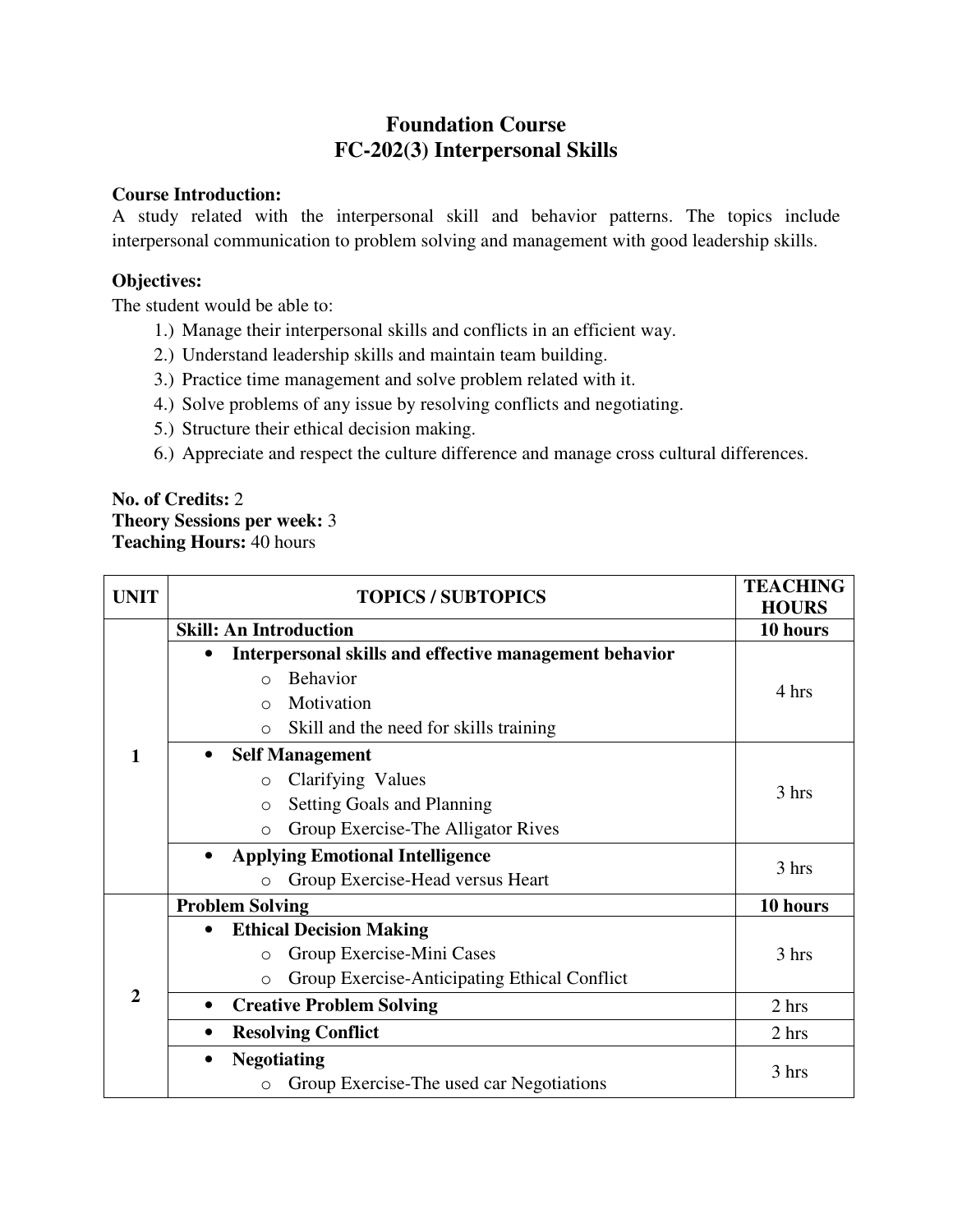|   |           | <b>Leadership and Team Building</b>                          | 10 hours |
|---|-----------|--------------------------------------------------------------|----------|
| 3 | $\bullet$ | <b>Leadership Qualities and Team Building</b>                | 3 hrs    |
|   | $\bullet$ | <b>Team Building</b>                                         | 3 hrs    |
|   | $\bullet$ | <b>Team Motivation</b>                                       |          |
|   |           | <b>Goal Setting</b><br>$\circ$                               | 4 hrs    |
|   |           | Case Study-Setting Goals at State Bank of Vermont<br>$\circ$ |          |
|   |           | <b>Communication of Management</b>                           | 10 hours |
|   | $\bullet$ | <b>Time Management</b>                                       | 3 hrs    |
|   | $\bullet$ | <b>Stress Management</b>                                     | 2 hrs    |
| 4 | $\bullet$ | <b>Communicating across cultures</b>                         |          |
|   |           | Group Exercise-What just happened?<br>$\circ$                | 3 hrs    |
|   |           |                                                              |          |
|   | $\bullet$ | <b>Cross Cultural Etiquette</b>                              | 2 hrs    |

Training in Interpersonal Skill Publication: PHI By Stephen P. Robbins and Phillip L. Hunsaker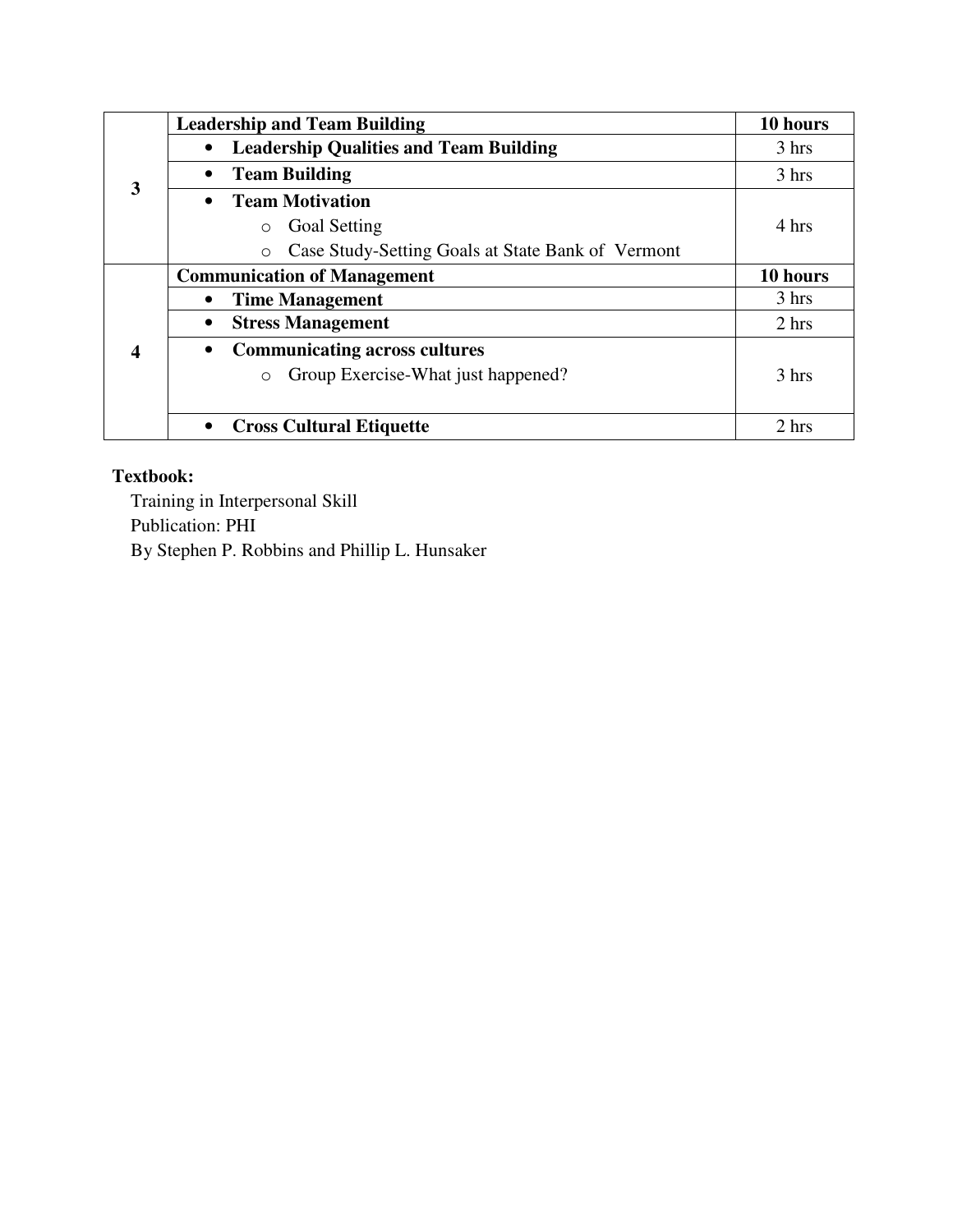# **Elective Course EC-202(1) History of Gandhian Movement**

#### **Course Introduction:**

Mahatma Gandhi is the father of the modern India. According to him Truth is God and God is Truth. His life was an experiment with truth and he had strong faith in peace, truth and nonviolence. Basic education was his brainchild and its principles were based on his philosophy of life. The course focuses on Gandhiji's childhood, youth and the movement started by him at South Africa and India.

#### **Objectives:**

The Students would be able to:

- 1.) To know the principles followed by Gandhiji.
- 2.) To understand how he involved in Satyagraha movement.
- 3.) To also know how he dealt with injustice done by the British Government before Independence.
- 4.) To understand the life and works of Gandhiji.

### **No. of Credits:** 2 **Theory Sessions per week:** 2 **Teaching Hours:** 20

| <b>UNIT</b>  | <b>TOPICS / SUBTOPICS</b>                  |
|--------------|--------------------------------------------|
| 1            | <b>Gandhiji's Childhood and Youth</b>      |
|              | Birth and parentage<br>$\bullet$           |
|              | At school                                  |
|              | Marriage                                   |
|              | <b>Stealing and Atonement</b>              |
|              | Glimpses of religion                       |
|              | In England as student                      |
|              | In India as Barrister                      |
|              | Gandhiji in South Africa                   |
|              | Arrival in South Africa                    |
|              | Getting acquainted with the Indian Problem |
|              | Civil rights movement in South Africa      |
|              | 'Indian Opinion'                           |
|              | The Phoenix settlement                     |
| $\mathbf{2}$ | The Zulu 'Rebellion'                       |
|              | Domestic Satyagraha                        |
|              | The advent of Satyagraha                   |
|              | <b>Tolstoy Farm</b>                        |
|              |                                            |
|              |                                            |
|              |                                            |
|              |                                            |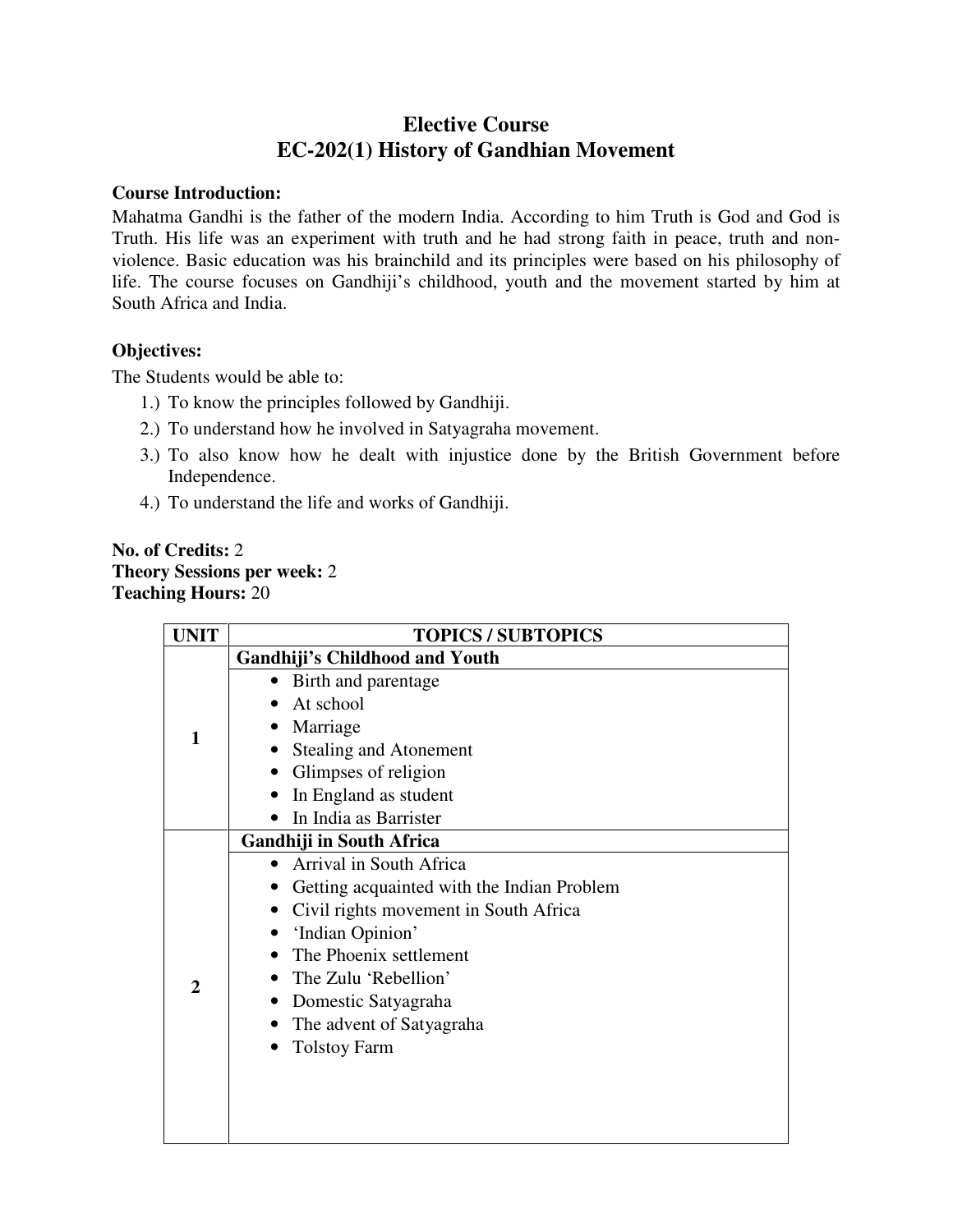|   | Gandhiji in India                          |
|---|--------------------------------------------|
| 3 | • Founding of the Ashram                   |
|   | • Champaran and Kheda Satyagraha           |
|   | • Non-Cooperation Movement                 |
|   | • Salt Satyagraha (Salt March)             |
|   | • World War II and Quit India Movement     |
|   | • The Rowlatt Act                          |
|   | • 'Navajivan' and 'Young India'            |
|   | • The Birth of Khadi                       |
|   | World Leaders Inspired by Gandhiji         |
|   | • Nelson Mandela: The South African leader |
|   | Martin Luther King Jr                      |
| 4 | Aung San Suu Kyi: The Burmese leader       |
|   | <b>Barack Obama</b>                        |
|   |                                            |

.

 Gandhi the Man Publication: Jaico By Eknath Easwaran

# **Reference Book** :

- 1. Gandhi and the Mass Movements Publication: Atlantic Publishers By S.R.Bakshi
- 2. Gandhian Non-Violence And India's Freedom Struggle Publication: Mahesh Jain By Asha Rani
- 3. Gandhiji's Autobiography Publication: Navjivan Publishing House
- 4. Gandhi and South Africa Publication: Navjivan Publishing House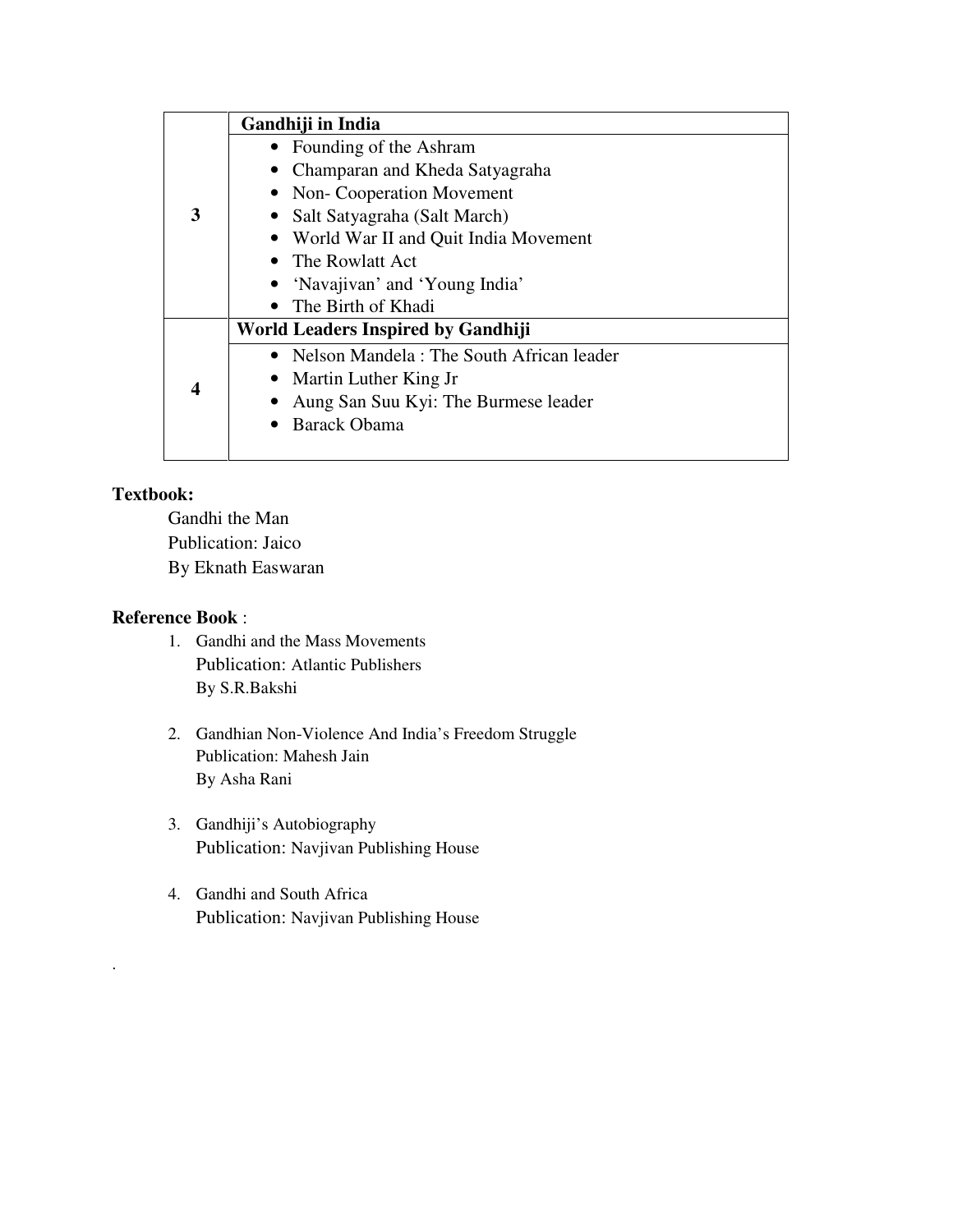# **ELECTIVE COURSE EC-202(2) Introduction to Science and Technology**

#### **Course Introduction**

This course offers an introduction of Science and Technology to students from non-science background. The course will deliver positive and informed values and attitudes towards themselves, others and science and technology.

# **Objectives**

The student would be able:

- 1.) To develop their knowledge and understanding of the role of science in creating/ changing: the environment, information & communication, life-styles products and services, agriculture, health and nutrition.
- 2.) To understand the impact of technologies people select and use; how these technologies affect other people, the environment and the future
- 3.) To introduce students to the some aspects of science of the future times and how it will affect human kind.

#### **No. of Credits:** 2 **Theory Sessions per week:** 2 **Teaching Hours:** 20 hours

| JNIT | <b>TOPICS / SUBTOPICS</b>                                        |  |  |
|------|------------------------------------------------------------------|--|--|
|      | Introduction to Science and technology and its role              |  |  |
|      | • Introduction to Science                                        |  |  |
|      | History of science<br>$\circ$                                    |  |  |
|      | Major Historical Scientific and technological<br>$\Omega$        |  |  |
|      | achievements in India                                            |  |  |
|      | • Role of science and technology in today's world                |  |  |
|      | Science and technology and the developing countries<br>$\Omega$  |  |  |
|      | Science Policy in India<br>$\circ$                               |  |  |
| 1    | Role of science in India<br>$\Omega$                             |  |  |
|      | Societal aspects of science and technology in India<br>$\circ$   |  |  |
|      | • Emergence of modern Science in India                           |  |  |
|      | Science & technology in the $20th$ century<br>$\circ$            |  |  |
|      | Science and technology infrastructure in India Today<br>$\circ$  |  |  |
|      | Overview of India's achievements in Science & tech.<br>$\bigcap$ |  |  |
|      | sphere                                                           |  |  |
|      | Variety of Science Communication Media<br>$\Omega$               |  |  |
|      | <b>Nuclear Technology &amp; Material Technology</b>              |  |  |
|      | • Nuclear Technology                                             |  |  |
| 2    | <b>Nuclear Energy</b><br>$\circ$                                 |  |  |
|      | Introduction and Scientific basis of nuclear                     |  |  |
|      | energy                                                           |  |  |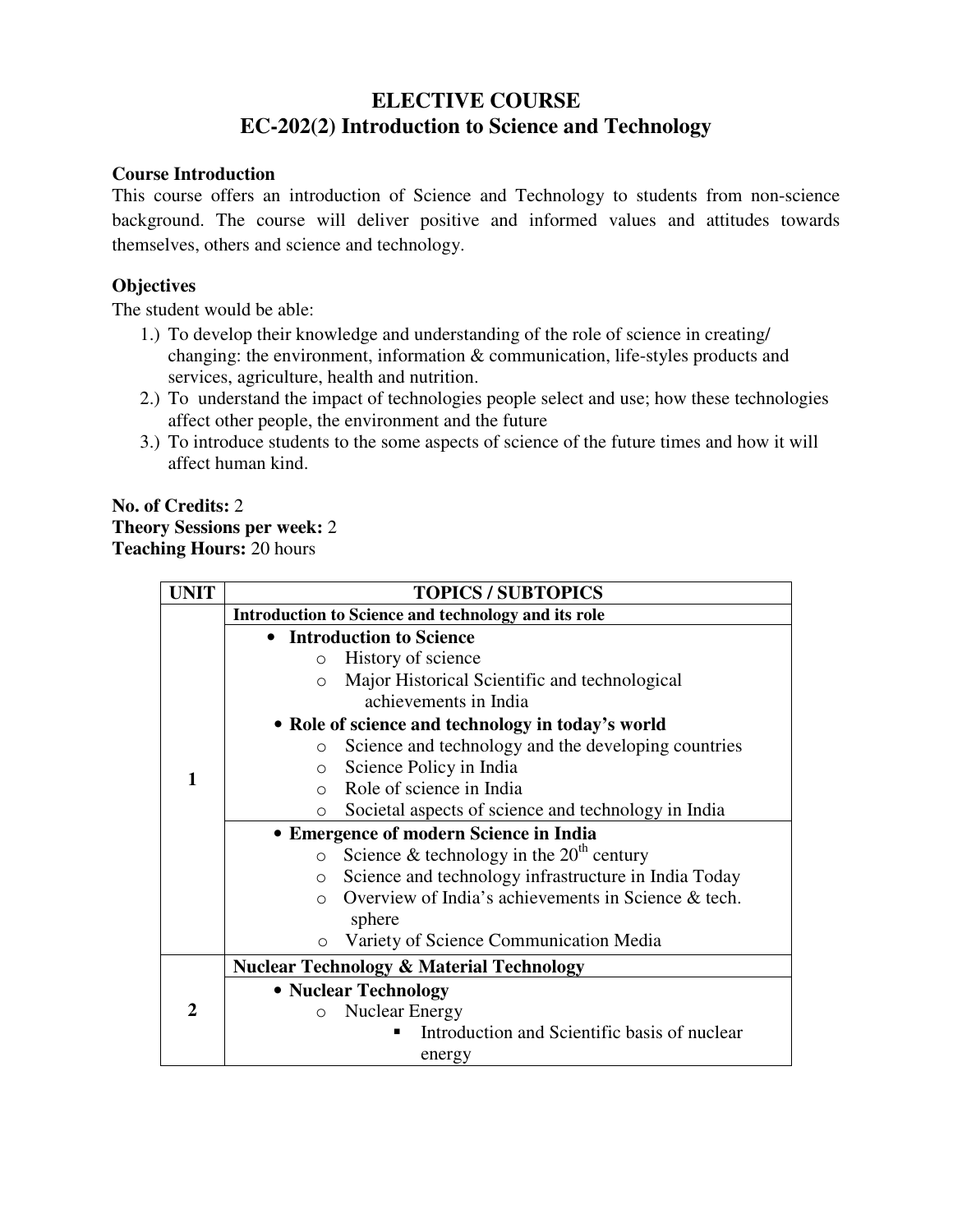|   | Advantages and Disadvantages of nuclear Fission Energy<br>O                       |
|---|-----------------------------------------------------------------------------------|
|   | <b>Reactor Safety systems</b><br>$\circ$                                          |
|   | Radioisotopes $\&$ its applications<br>O                                          |
|   | Medical Diagnosis using nuclear medicine<br>O                                     |
|   | Radiotherapy<br>O                                                                 |
|   | <b>Radiation and Environment</b><br>$\circ$                                       |
|   | Radiation damage and its study<br>O                                               |
|   | Research and development in nuclear technology in India<br>$\circ$                |
|   |                                                                                   |
|   | <b>Material Technology</b>                                                        |
|   | Nanoscience and nanotechnologies<br>$\circ$                                       |
|   | <b>Basics of Nanoscience</b>                                                      |
|   | Introduction to Nanomaterials<br>п                                                |
|   | Applications of Nanotechnology<br>$\circ$                                         |
|   | Cryogenics<br>O                                                                   |
|   | <b>Laser and Photonics</b><br>$\Omega$                                            |
|   | Photonics and its applications<br>п                                               |
|   | Lasers and its applications                                                       |
|   | Space Technology & Earth Sciences in India                                        |
|   | Space Technology                                                                  |
|   | Launch Vehicle Technology<br>$\circ$                                              |
|   | Propulsion method for launch vehicles<br>$\circ$                                  |
|   | Satellites and their orbits (GTO orbits)<br>$\circ$                               |
|   | <b>Global Positioning System</b><br>$\circ$                                       |
|   | Scientific Experiments on the space station<br>$\circ$                            |
|   | o Remote Sensing                                                                  |
| 3 | Some Important Indian satellites<br>$\circ$<br>Brief about PSLV & GSLV<br>$\circ$ |
|   |                                                                                   |
|   | <b>Earth Sciences in India</b>                                                    |
|   | o Introduction to earth science                                                   |
|   | <b>Meteorological science</b>                                                     |
|   | Meterology<br>$\circ$                                                             |
|   | <b>Weather Prediction</b><br>$\Omega$                                             |
|   | Weather Modification and cloud seeding<br>$\circ$                                 |
|   | <b>Defence and Biotechnology</b>                                                  |
|   | The effects of weapons of Mass destruction                                        |
|   | <b>Nuclear Weapons</b>                                                            |
|   | <b>Effects of Nuclear weapons</b>                                                 |
| 4 | Biological and toxin weapons                                                      |
|   | Missile Technologies                                                              |
|   | Defence in India                                                                  |
|   | Defence Research and development organization<br>$\circ$                          |
|   | <b>BRAHMOS</b> cruise missiles<br>$\circ$                                         |
|   | Stealth technology and aircraft<br>O                                              |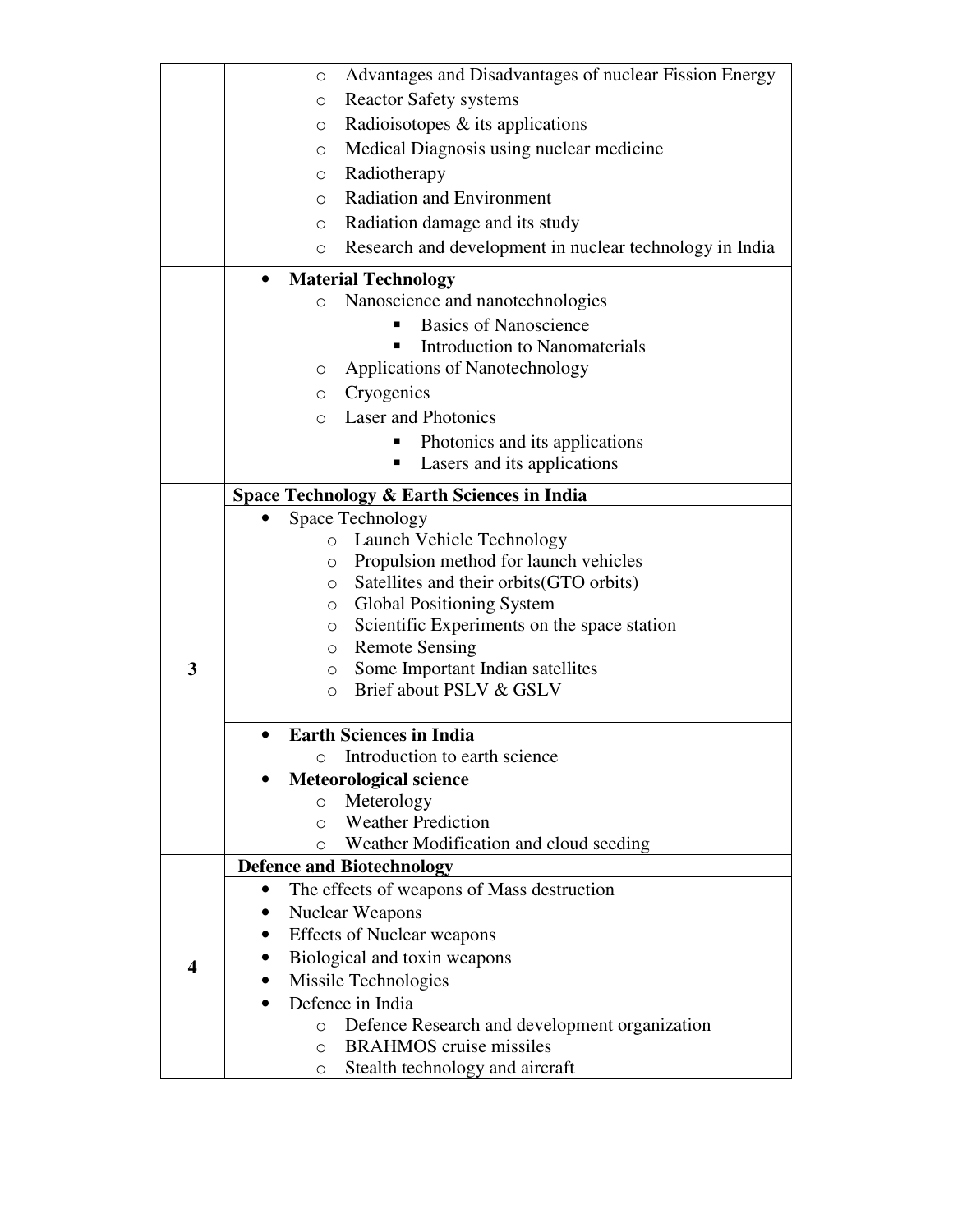# • **Biotechnology**

- o What is Biotechnology?
- o Important techniques used in Biotechnology
- o Nanobiotechnology
- o Cloning
- o Bioinformatics technology
- o Major Application Areas of Biotechnology

#### **Text Book:**

Science and technology Publisher: Tata McGraw Hill Author: Ashok Kumar Singh Chapters 1 to 13, 26 to 30 and 33 to 39 (to be covered)

#### **Reference Books:**

- 1. CONCEPTS OF NUCLEAR PHYSICS Publisher: Tata McGraw Hill By Bernard Cohen
- 2. The Good Earth: Introduction to Earth Science Publisher: Tata McGraw Hill By David McConnell, David Steer, Katharine Owens, Catherine Knight
- 3. Understanding Space: An Introduction to Astronautics + Website Publisher: Tata Mc Graw Hill By Jerry Sellers, William Astore, Robert Giffen, Wiley Larson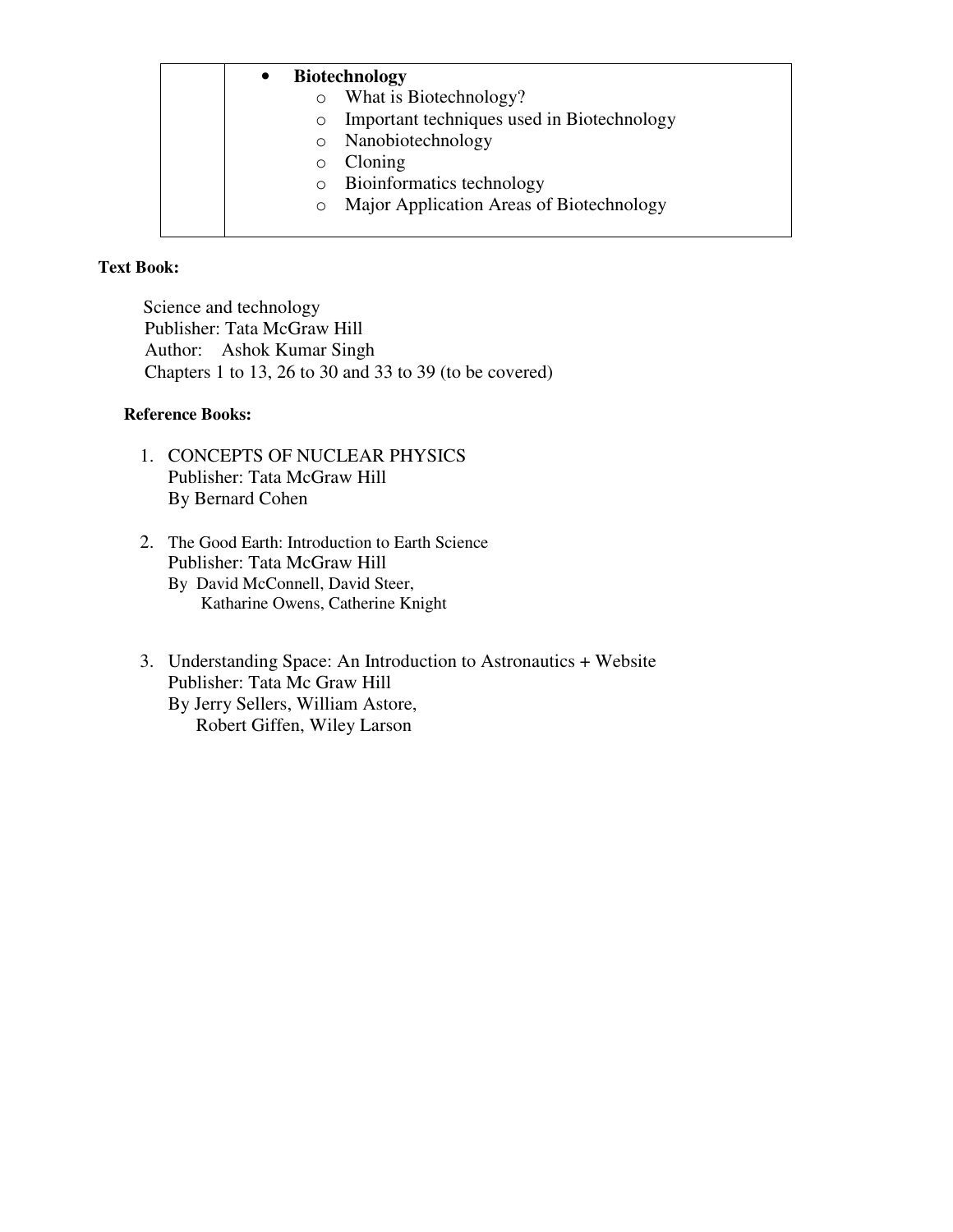# **Elective Course EC-202(3) Introduction to Humanities**

#### **Course Introduction:**

This elective course in humanities aims at introducing to the subject of social science, with special emphasis on the issues pertaining to evolution of human society, emergence and various aspects of society in modern India. It also covers issues pertaining to social, political and administrative systems existing in India. The course is framed to familiarize students with the developments in economics, arts and aesthetics and the present day challenges experienced by India and the World societies.

### **No. of Credits:** 2 **Theory Sessions per week:** 2 **Teaching Hours:** 20 hours

| <b>UNIT</b> | <b>TOPICS / SUBTOPICS</b>                                                                                                                                                                                                                                                                                                                                                                                                                                                                                                                                                                                                                                                                                                                                                                                                                                                                                                                                                                                                                                                                                                                                                                                                                                                                                                                                                                                                                                                                                     |
|-------------|---------------------------------------------------------------------------------------------------------------------------------------------------------------------------------------------------------------------------------------------------------------------------------------------------------------------------------------------------------------------------------------------------------------------------------------------------------------------------------------------------------------------------------------------------------------------------------------------------------------------------------------------------------------------------------------------------------------------------------------------------------------------------------------------------------------------------------------------------------------------------------------------------------------------------------------------------------------------------------------------------------------------------------------------------------------------------------------------------------------------------------------------------------------------------------------------------------------------------------------------------------------------------------------------------------------------------------------------------------------------------------------------------------------------------------------------------------------------------------------------------------------|
|             | <b>Human Society And Its Evolution</b>                                                                                                                                                                                                                                                                                                                                                                                                                                                                                                                                                                                                                                                                                                                                                                                                                                                                                                                                                                                                                                                                                                                                                                                                                                                                                                                                                                                                                                                                        |
| 1           | <b>World Perspective</b><br>Introduction: Meaning of Society, relevance of human<br>$\circ$<br>beings in relation to the study of social sciences,<br>Evolution in tools/technology in various ages(Stone Age,<br>Bronze Age and Iron Age), Rise of religions of the world.<br>Role of nature and its adaptation by human beings through<br>$\circ$<br>different ages, Evolution of human beings as thinking<br>individuals, Evolution of Knowledge(magical form,<br>Scietific and Religious form), Geographical discoveries<br>and Colonisation.<br>Emergence of the modern world: Fuedalism, Capitalism,<br>$\circ$<br>Humanism, Secularism.<br>Renaissance<br>Post<br>influences-on<br>literature,<br>$\bigcirc$<br>Architecture, Art, Philosophy and Science.<br>Industrial Revolution and its influence on the society<br>$\bigcirc$<br><b>Indian Perspective</b><br>Pre-colonial<br>economy:<br>characteristics<br>pertaining<br>$\Omega$<br>to<br>agriculture, trade and handicrafts industry.<br>Evolution of colonial rule and its impact on India (Drain<br>$\circ$<br>theory, De-industrialization), impact on the indian agrararian<br>economy.<br>Important movements in the Indian History before and after<br>$\Omega$<br>Gandhian Era, Economic developments in the pre and post<br>independence period.<br>Concepts of secularism, nationalism, internationalism,<br>$\circ$<br>communalism, regionalism.<br>Major Challenges: Education, Upholding Democracy,<br>$\circ$<br>Bueracracy etc. |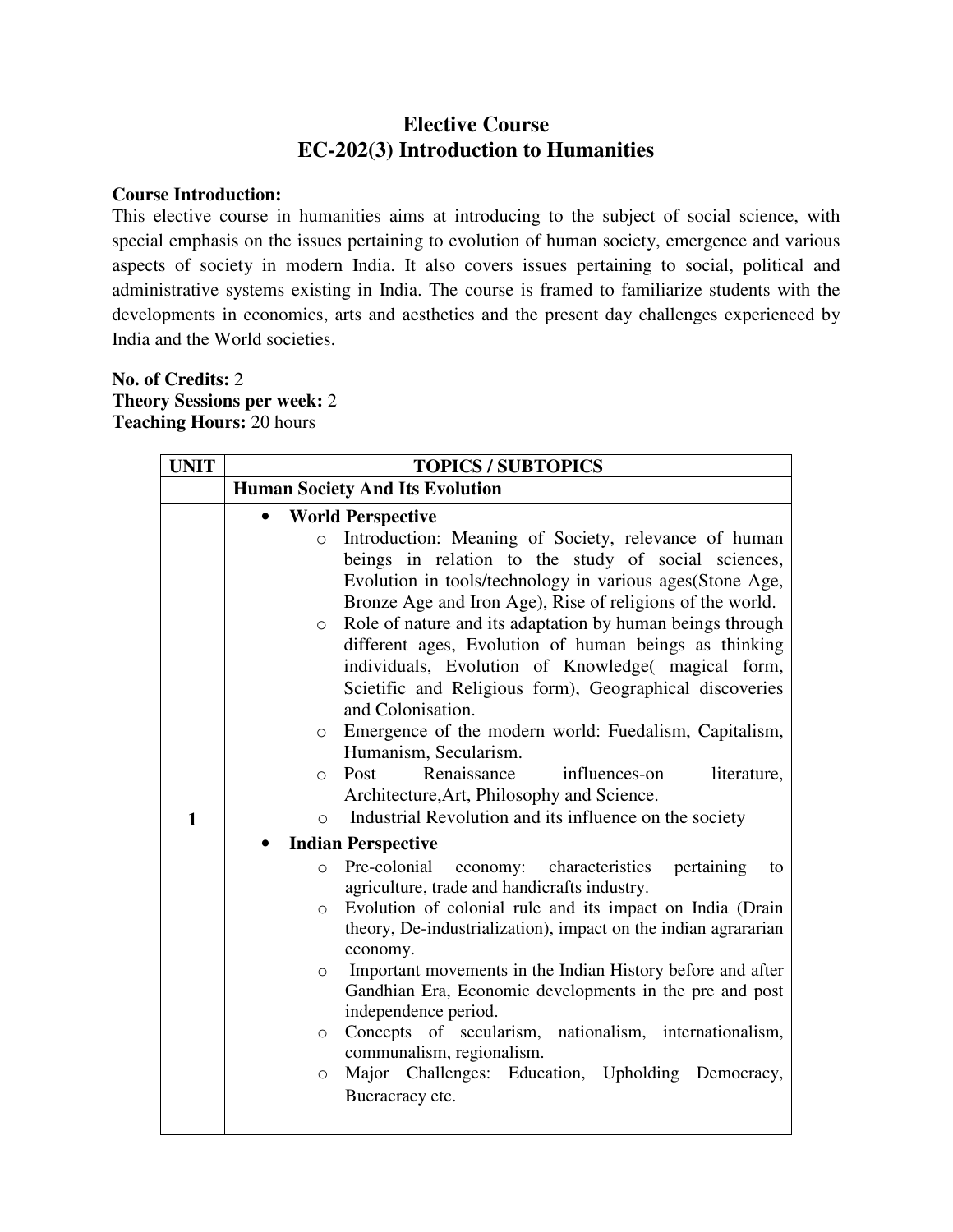|                |          | <b>Social, Politica And Administrative Systems</b>                                       |
|----------------|----------|------------------------------------------------------------------------------------------|
|                |          | <b>Social Structure</b>                                                                  |
|                | $\circ$  | Meaning of social structure; concept of ROLE and STATUS,                                 |
|                |          | Components of Social structure- Social stratification and                                |
|                |          | Division of labour.                                                                      |
|                | O        | Social Institutions: Family, Marriage.                                                   |
|                | $\circ$  | Economic Institutions: Types of economic systems (Hunting                                |
|                |          | and gathering, pastoral and horticultural economy, agrarian                              |
|                |          | economy and industrial economy. Political systems and                                    |
|                |          | types of authority which impact the social structure.                                    |
|                | $\circ$  | Religion: Positive and Negative aspects of Religion on                                   |
|                |          | society.                                                                                 |
|                | $\circ$  | Marginalized groups in a society: meaning, Types: orphaned,                              |
|                |          | delinquent, destitute children, Disabled, Women in distress,                             |
|                |          | Commercial sex workers, Scheduled castes, Scheduled                                      |
|                |          | tribes, OBCs, Denotified tribes, Minorities. Social Changes                              |
|                |          | and the factors causing them(Biological, geographical,<br>technological, socio-cultural) |
|                |          | <b>Political systems:</b> (with reference to India)                                      |
| $\overline{2}$ | $\circ$  | History, composition and basic features of the Indian                                    |
|                |          | Constitution.                                                                            |
|                | $\circ$  | Democracy: meaning, state institutions and the democratic                                |
|                |          | process, role of non-state institutions/groups in the                                    |
|                |          | democratic process.                                                                      |
|                |          | <b>Administrative Systems</b>                                                            |
|                | $\Omega$ | Administrative Structure: Role of The Chief Executives at                                |
|                |          | Union level, state level and district level.                                             |
|                | $\circ$  | Composition of line agencies: departments, public                                        |
|                |          | and public enterprises, boards<br>corporations<br>and                                    |
|                |          | commissions                                                                              |
|                | O        | Composition of staff agencies: General agencies, technical                               |
|                |          | agencies and auxilliary agencies.                                                        |
|                | $\circ$  | Important Administrative Processes: Planning, Decision-                                  |
|                |          | making, Communication, Control and co-ordination.                                        |
|                | $\circ$  | Governance<br>strategies:<br>issues<br>and<br>Characteristics,                           |
|                |          | functions and difference between state and Government.                                   |
|                | О        | Governance: its concept, significance and characteristics,                               |
|                |          | relevance of good governance.                                                            |
|                |          | <b>Economic Development, Development of Arts and Aesthetics</b>                          |
|                |          | <b>Indian Economy</b>                                                                    |
|                | $\circ$  | Features, Development and Growth strategies through                                      |
|                |          | planning in the post independence period. Performance of                                 |
| 3              |          | the Indian Economy post 1990 (economic reforms era)                                      |
|                |          | yanmurthi                                                                                |
|                |          | Arts and Aesthetics: (with reference to India)                                           |
|                | $\circ$  | Literature: Introduction to Poetry, fiction, drama, novels,                              |
|                |          | short stories.                                                                           |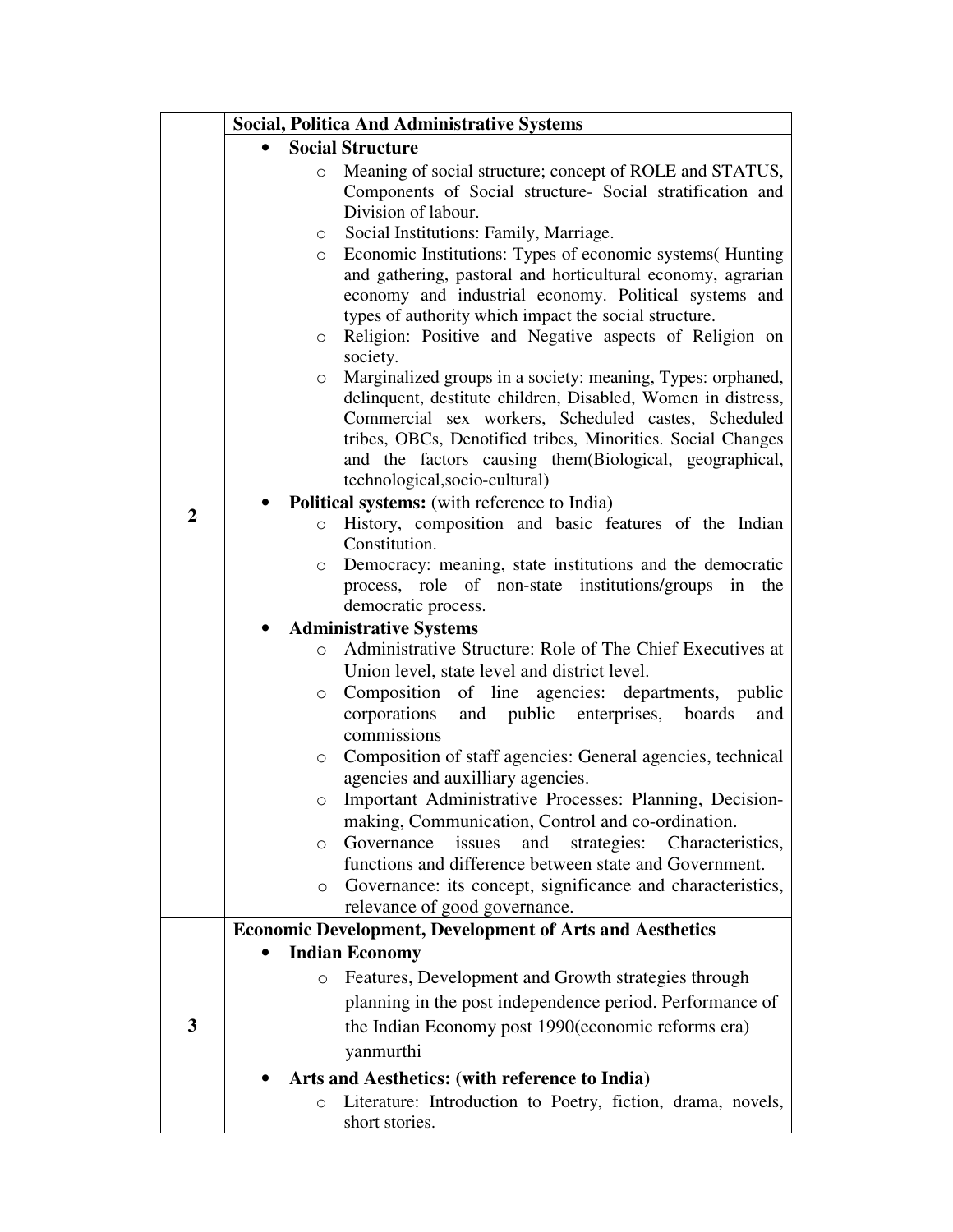|   |                | $\circlearrowright$ | Fine Arts: Introduction to Paintings( pre and post medieval           |
|---|----------------|---------------------|-----------------------------------------------------------------------|
|   |                |                     | ages, modern era)                                                     |
|   |                | $\circ$             | Dance: History and Types of Indian Classical Dances                   |
|   |                | $\circ$             | Music: History and Types of Indian Music and major                    |
|   |                |                     | indiginous musical instruments.                                       |
|   |                | $\Omega$            | Theatre and Indian Cinema: Forms of Theatre in Modern                 |
|   |                |                     | Era, Cinema in modern era and Its impact on the society.              |
|   |                |                     | <b>Contemporary Concerns and Challanges: (with reference to India</b> |
|   | for sub points |                     |                                                                       |
|   |                |                     | <b>Human Security</b>                                                 |
|   |                | $\Omega$            | Valuing human beings as assets/resources, concept of                  |
|   |                |                     | human rights, concept of human security including health,             |
|   |                |                     | food                                                                  |
|   |                |                     | <b>Educaton and Awareness</b>                                         |
|   |                | $\circ$             | Aims and importance of education, challenges to                       |
|   |                |                     | education in the modern era.                                          |
| 4 |                |                     | <b>Informaiton and Communication Technology</b>                       |
|   |                | $\Omega$            | Role of ICT, Socio-economic implications of ICT                       |
|   |                |                     | <b>Peace and. Conflict</b>                                            |
|   |                | $\circ$             | Challenges to World Peace, Role, functioning and                      |
|   |                |                     | obstacles to Efforts of the UNITED NATION,                            |
|   |                |                     | SAARC, EU, APEF.                                                      |
|   |                |                     | Globilisation                                                         |
|   |                | $\bigcirc$          | Pros and cons.                                                        |
|   |                |                     |                                                                       |
|   |                |                     | <b>Environment</b>                                                    |
|   |                | $\Omega$            | Environmental initiatives in India and challenges.                    |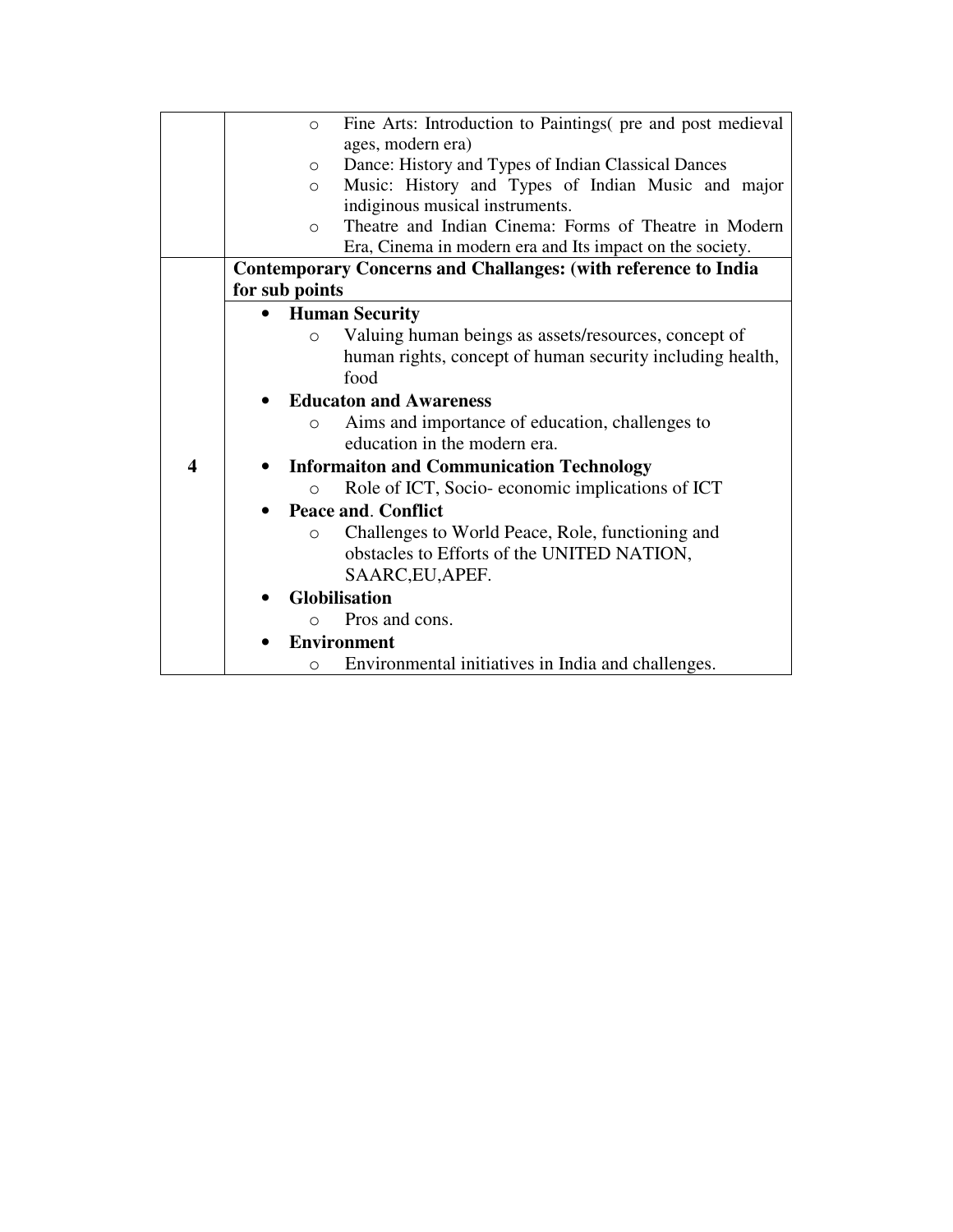# **Elective Course EC-202(4) Disaster Management**

#### **Course Introduction:**

This course aims to provide an insight into immensely significant area of common welfare. The course will enable a student to understand the major types of natural and man-made disasters and also methods of mitigating their ill-effects on the human race. The course also covers a few modern disasters which are hitherto not experienced by humankind across the globe.

#### **Course Objective:**

The student would be able

- 1) To understand the concept of managing the Disasters when it occurs.
- 2) To apply their technical knowledge to manage the Disasters.
- 3) To identify the key points and area where and how to use the Information Technology to manage the damage in disasters.
- 4) To get detailed knowledge of various Government agencies and NGOs dealing for disaster management.

# **No. of Credits:** 2 **Theory Sessions per week:** 2 **Teaching Hours:** 20 hours

| <b>UNIT</b> | <b>TOPICS / SUBTOPICS</b>                                     |
|-------------|---------------------------------------------------------------|
|             | <b>Introduction to Disasters / Hazards</b>                    |
|             | Definition of disaster:                                       |
|             | General Effects of disasters                                  |
|             | <b>Causal Factors</b><br>$\bullet$                            |
|             | Disasters and development (cause and effect)<br>٠             |
|             | Meaning of Disaster Management<br>$\bullet$                   |
|             | Types of Disaster/Hazards:                                    |
|             | Natural                                                       |
|             | Anthropogenic                                                 |
|             | Sociological<br>$\bullet$                                     |
|             | Technological<br>$\bullet$                                    |
| 1           | Transport                                                     |
|             | Climate change<br>$\bullet$                                   |
|             | Social and Psychological dimensions of disasters<br>$\bullet$ |
|             | Coping with stress, anxiety and fears                         |
|             | Technology and disaster management<br>٠                       |
|             | Latest Technological equipment<br>$\bullet$                   |
|             | Disaster Response:                                            |
|             | Reasons for concern                                           |
|             | Objectives                                                    |
|             | Study of responses in Kutch Earth-quake, 2001                 |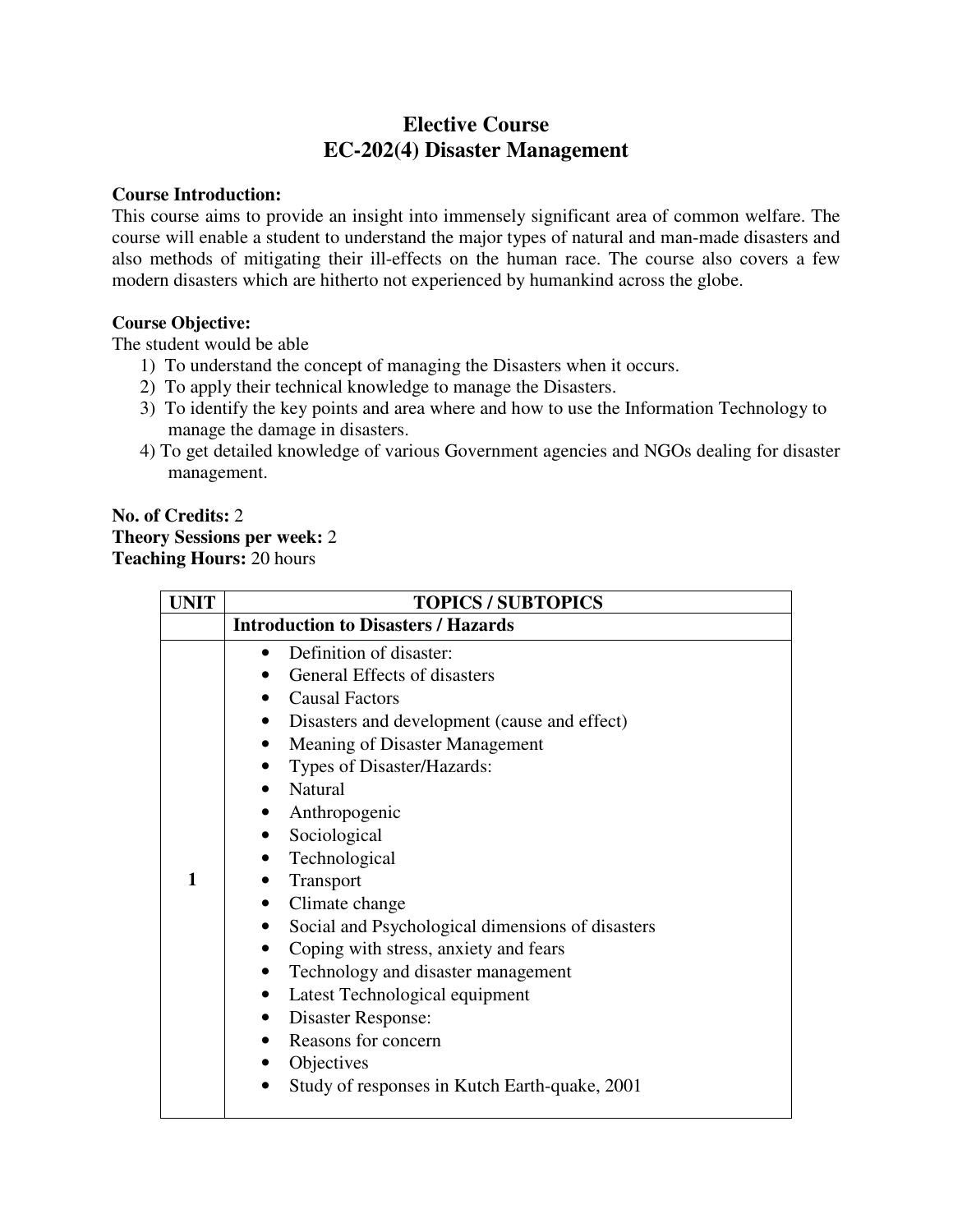|                | <b>Disaster Management</b>                                                                 |  |  |  |  |  |
|----------------|--------------------------------------------------------------------------------------------|--|--|--|--|--|
|                | Definition<br>$\bullet$                                                                    |  |  |  |  |  |
|                | <b>Need</b>                                                                                |  |  |  |  |  |
|                | Obstacles                                                                                  |  |  |  |  |  |
|                | • Disaster Relief and Factors                                                              |  |  |  |  |  |
|                | International approach to integrated disaster risk management                              |  |  |  |  |  |
| $\overline{2}$ | • Risk Mitigation Strategies                                                               |  |  |  |  |  |
|                | Participatory assessment of disaster risk                                                  |  |  |  |  |  |
|                | • Disaster Reduction                                                                       |  |  |  |  |  |
|                | • Communicable diseases occurring after natural disasters                                  |  |  |  |  |  |
|                | • Their prevention                                                                         |  |  |  |  |  |
|                | • Mass casually management                                                                 |  |  |  |  |  |
|                | Technology and disaster management and latest technological                                |  |  |  |  |  |
|                | equipment to combat disasters                                                              |  |  |  |  |  |
|                | Relief, Rehabilitation, Recovery and Role of NGO and Government                            |  |  |  |  |  |
|                | • Relief                                                                                   |  |  |  |  |  |
|                | Rehabilitation                                                                             |  |  |  |  |  |
|                | • Displacement and Development                                                             |  |  |  |  |  |
|                | • Priorities and opportunities in Rehabilitation and reconstruction                        |  |  |  |  |  |
|                | Relevance of Mitigation and its techniques                                                 |  |  |  |  |  |
|                | • Mitigation measures                                                                      |  |  |  |  |  |
| 3              | • People's Participation                                                                   |  |  |  |  |  |
|                | • Disaster Recovery                                                                        |  |  |  |  |  |
|                | $\circ$ Business continuity planning                                                       |  |  |  |  |  |
|                | • Role of NGO in Managing disasters                                                        |  |  |  |  |  |
|                | • India's natural disaster's proneness:                                                    |  |  |  |  |  |
|                | o Management of disasters in India                                                         |  |  |  |  |  |
|                | o Institutional and policy framework                                                       |  |  |  |  |  |
|                | o Government Policies for Disaster Planning                                                |  |  |  |  |  |
|                | Use of IT in Disaster Management, Applications and Future of<br><b>Disaster Management</b> |  |  |  |  |  |
|                | Use of IT in Disaster Management:                                                          |  |  |  |  |  |
|                | o Computer Attack                                                                          |  |  |  |  |  |
|                | o Other latest technological Equipments:                                                   |  |  |  |  |  |
|                | TSUNAMI WARNING SYSTEM                                                                     |  |  |  |  |  |
|                | <b>CENS</b> (Community Emergency Notification                                              |  |  |  |  |  |
|                | System)                                                                                    |  |  |  |  |  |
| 4              | <b>CREST</b> (Consolidated Reporting of Earthquakes                                        |  |  |  |  |  |
|                | and Tsunamis)                                                                              |  |  |  |  |  |
|                | <b>CUBE</b> (Caltech USGS Broadcast of Earthquakes)                                        |  |  |  |  |  |
|                | DART (Deep Ocean Assessment and Reporting of                                               |  |  |  |  |  |
|                | Tsunamis)                                                                                  |  |  |  |  |  |
|                | EAS (Emergency Alert System)                                                               |  |  |  |  |  |
|                | <b>EMWIN</b> (Emergency Managers Weather                                                   |  |  |  |  |  |
|                | information Network)                                                                       |  |  |  |  |  |
|                | GPS (Global Positioning System)                                                            |  |  |  |  |  |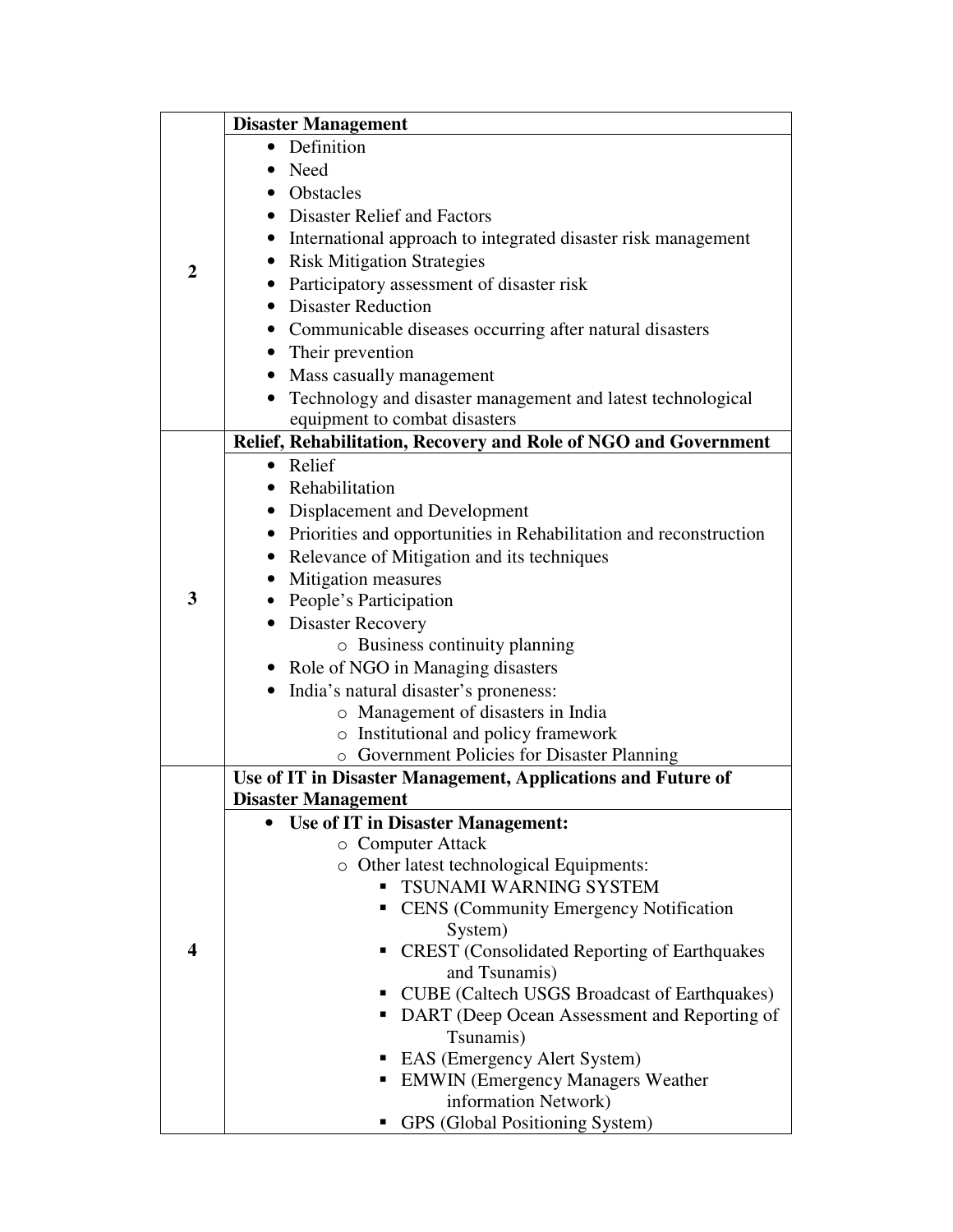| <b>ITIC</b> (International Tsunami Information Center) |
|--------------------------------------------------------|
| NOAA (National Oceanic and Atmospheric                 |
| Administration)                                        |
| • NWS (National Weather Service)                       |
| PTWS (Pacific Tsunami Warning Center)<br>п.            |
| RACE (Rapid Alert Cascadia Earthquake)                 |
| REDI (Rapid Earthquake Data Integration)               |
| <b>SAWS (Simultaneous Announcement Wireless)</b>       |
| System)                                                |
| <b>THRUST</b> (Tsunami hazard Reduction Using          |
| System Tech.)                                          |
| WC/ATWC (West Coast/Alaska Tsunami                     |
| <b>Warning Center</b> )                                |
| <b>Audio Evacuation System</b>                         |
| o Laser Scanning                                       |
| Remote Sensing-GIS Integration<br>$\circ$              |
| Atmospheric Water Generator<br>$\circ$                 |
| o The AIRCRAFT GATEWAY PROCESSOR (AGP)                 |
| Mobile Electronic Warfare Platform                     |
| <b>Applications in Disaster Management:</b>            |
| o Bio-terrorism                                        |
| Framing the Problem                                    |
| Threat assessment                                      |
| o Statistical Seismology and its application           |

# **Textbook:** Disaster Management

Publisher: Himalaya Publishing House By M. Saravana Kumar

### **Reference Books:**

- 1.Introduction to Disaster Management Publisher: Macmillan By Satish Modh
- 2.The Disaster Recovery Handbook Publisher: PHI By Michael Wallace and Lawrence Webber
- 3.Citizen's Guide to Disaster Management Publisher: Macmillan By Satish Modh